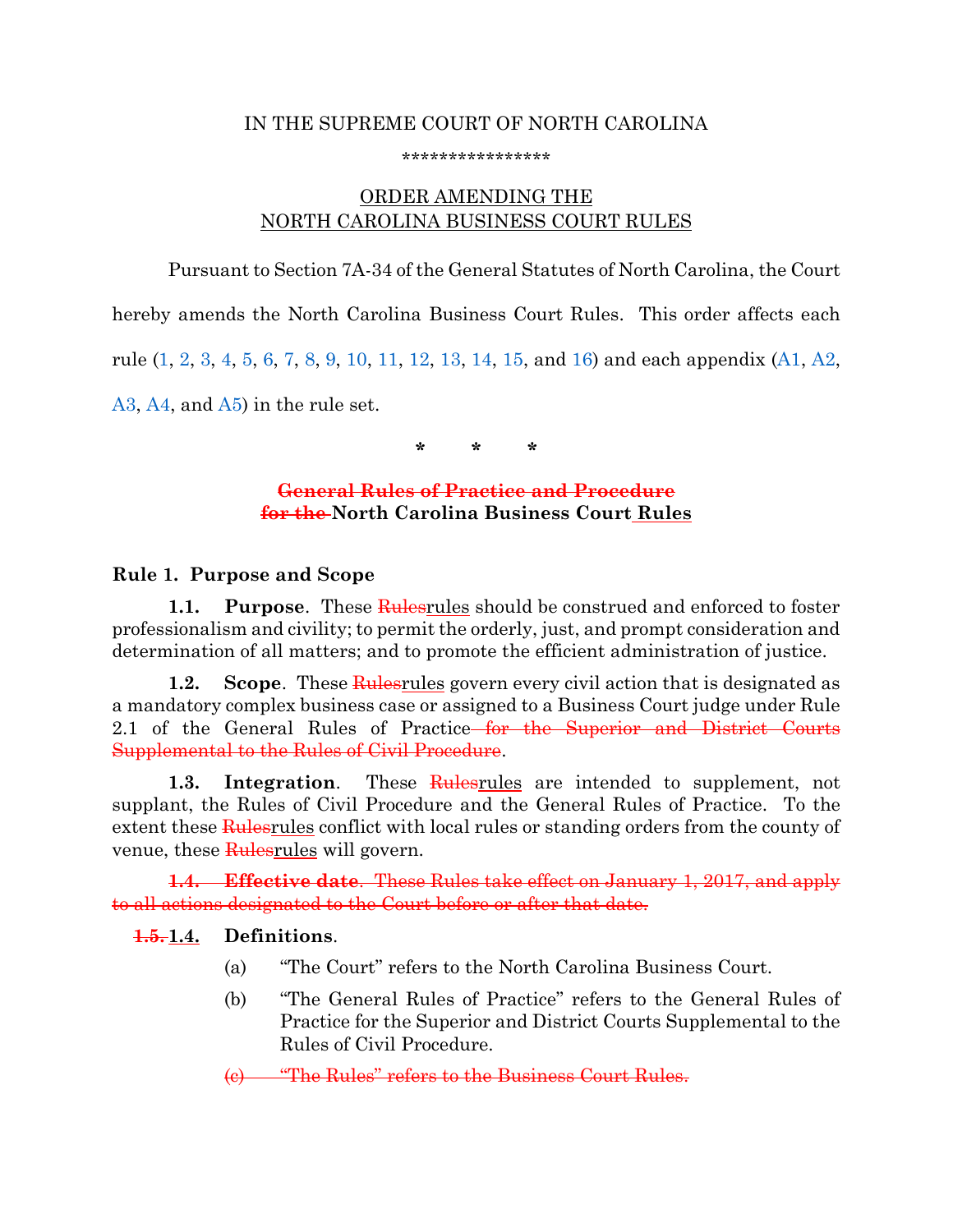$\frac{d(x)}{dx}$  "The Rules of Civil Procedure" refers to the North Carolina Rules of Civil Procedure.

**1.5. Citations to these rules**. Citations to these rules should follow the citation format BCR [Number], such as BCR 1.5.

**\* \* \***

### <span id="page-1-0"></span>**Rule 2. Mandatory Business Court Designation**

### **2.1. Designation**.

- (a) **Form of notice**. The party seeking to designate an action as a mandatory complex business case must file a Notice of Designation as provided in N.C. Gen. Stat.N.C.G.S. § 7A-45.4. Appendix 1 to the Rulesthese rules contains a Notice of Designation template.
- (b) **Method of service**. In addition to serving the Notice of Designation as required by subsection 7A-45.4(c), the designating party should e-mail the Notice of Designation to the Chief Business Court Judge, the Chief Justice of the Supreme Court of North Carolina, and, as practicable, all parties.
- (c) **Civil action number**. Before a party files a Notice of Designation in an action, the Clerk of Superior Court in the county of venue will assign a civil action number to the action. When an action is designated or assigned to the Court, the action retains that civil action number.
- (d) **Cost**. Within ten days of the assignment of an action to a Business Court judge, the party responsible for paying the cost described in  $\overline{N.C.}$  Gen. Stat.N.C.G.S. § 7A-305(a)(2) must file a certification in the Court that the cost has been paid to the Clerk of Superior Court in the county of venue.

**2.2. Opposing a Notice of Designation**. If a party files an opposition to a Notice of Designation pursuant to  $N.C.$  Gen. Stat.N.C.G.S. § 7A-45.4 $\left(\frac{3}{2}\right)(e)$ , then any other party may file a response to the opposition. The response must be filed within fifteen days of service of the opposition or as otherwise ordered by the Court. Unless the Court orders otherwise, the party that filed the opposition may not file a reply.

If the case is no longer designated as a mandatory complex business case, the action will proceed on the regular civil docket in the county of venue, although any party may seek to have the action designated as exceptional under Rule 2.1 of the General Rules of Practice.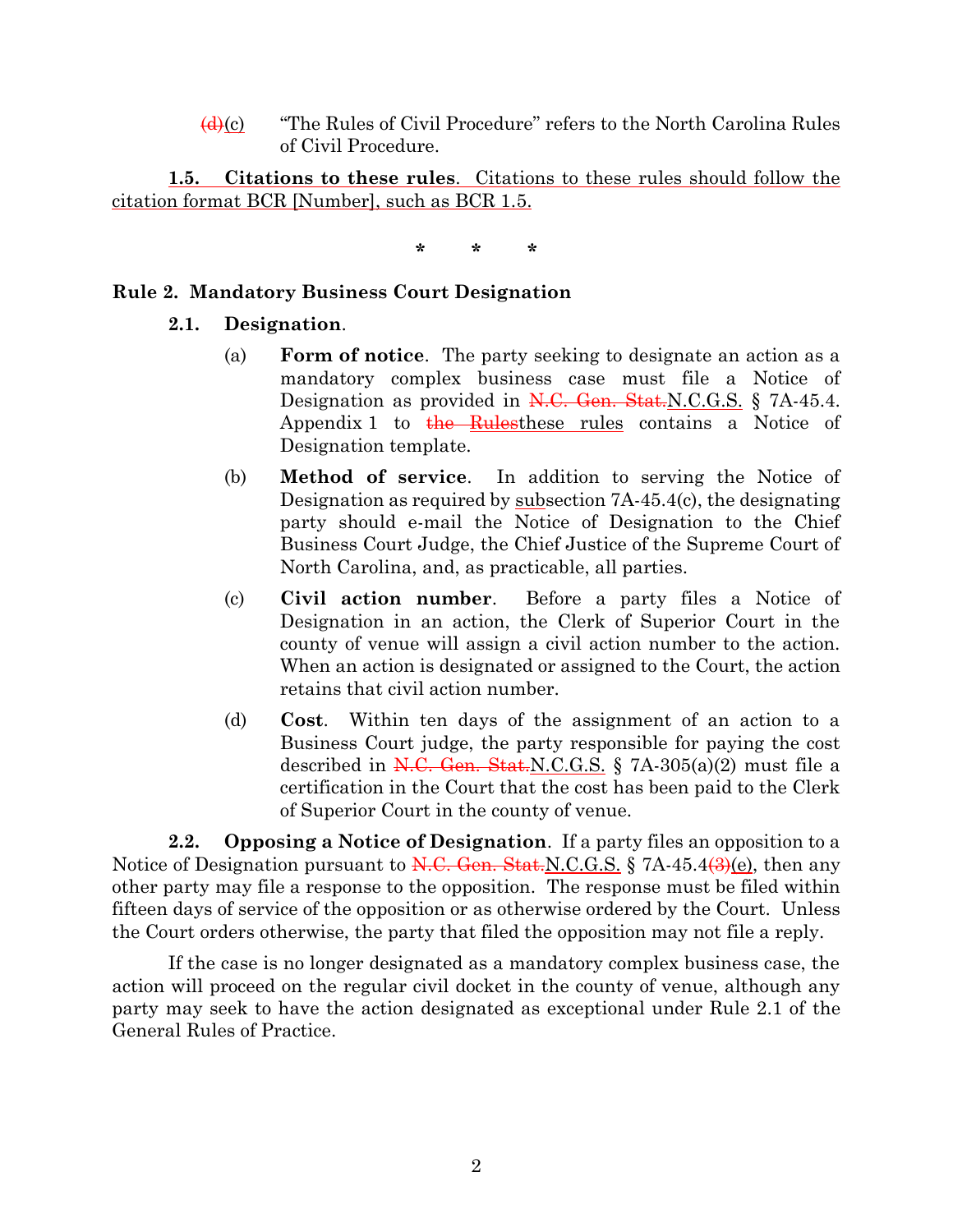#### **2.3. Designation based on an amended pleading**.

(a) **Procedure**. If a party amends a pleading, and the amendment raises a new material issue listed in N.C. Gen. Stat.N.C.G.S. § 7A-45.4(a), any party may seek designation of the action as a mandatory complex business case within the time periods set forth in subsection 7A-45.4(d).

If the party that files the amended pleading seeks designation, the Notice of Designation must be made contemporaneously with the filing of the amended pleading.

If another party seeks designation based on the amended pleading, the Notice of Designation must be filed within thirty days of service of the amended pleading. For proposed amended pleadings, the thirty-day period begins to run on the later of  $\frac{a}{i}$ (i) the timely filing of the Court-allowed court-allowed pleading or  $\left(\frac{b}{c}\right)$  (ii) three days after the entry of any order that deems the proposed amended pleading to be filed.

If, as a result of the amended pleading, the action falls within <u>subsection</u> 7A-45.4(b), the action must be designated to the Court under that subsection, and subsection 7A-45.4(g) will apply to any action if there is no designation.

(b) **New eligibility for designation.** RuleBCR 2.3(a) applies only to an action that had not previously qualified under subsection 7A-45.4(a) for designation to the Court. Parties added by subsequent pleadings, however, may designate an action to the Court in accordance with subsection 7A-45.4(d).

The Notice of Designation procedure should not be utilized in connection with an amended pleading for the purpose of interfering with or delaying ongoing or upcoming proceedings or where designation of the action as a mandatory complex business case would be inconsistent with the interests of justice given the status of the proceedings.

**2.4. What constitutes designation**. For purposes of the Rules these rules, an action is designated as a mandatory complex business case when the Chief Justice of the Supreme Court of North Carolina issues an order as described in N.C. Gen. Stat. §§N.C.G.S. § 7A-45.4(c) and (f). A party's filing of a Notice of Designation does not constitute designation of the action as a mandatory complex business case or effectuate the assignment of a case to the Court.

**2.5. Designation under N.C. Gen. Stat.N.C.G.S. § 7A-45.4(a)(9)**. When seeking designation based on  $N.C.$  Gen. Stat.  $N.C.G.S.$  § 7A-45.4(a)(9), if the plaintiff, third-party plaintiff, or petitionerdesignating party lacks the consent of all parties, then the plaintiff, third-party plaintiff, or petitioner designating party may file a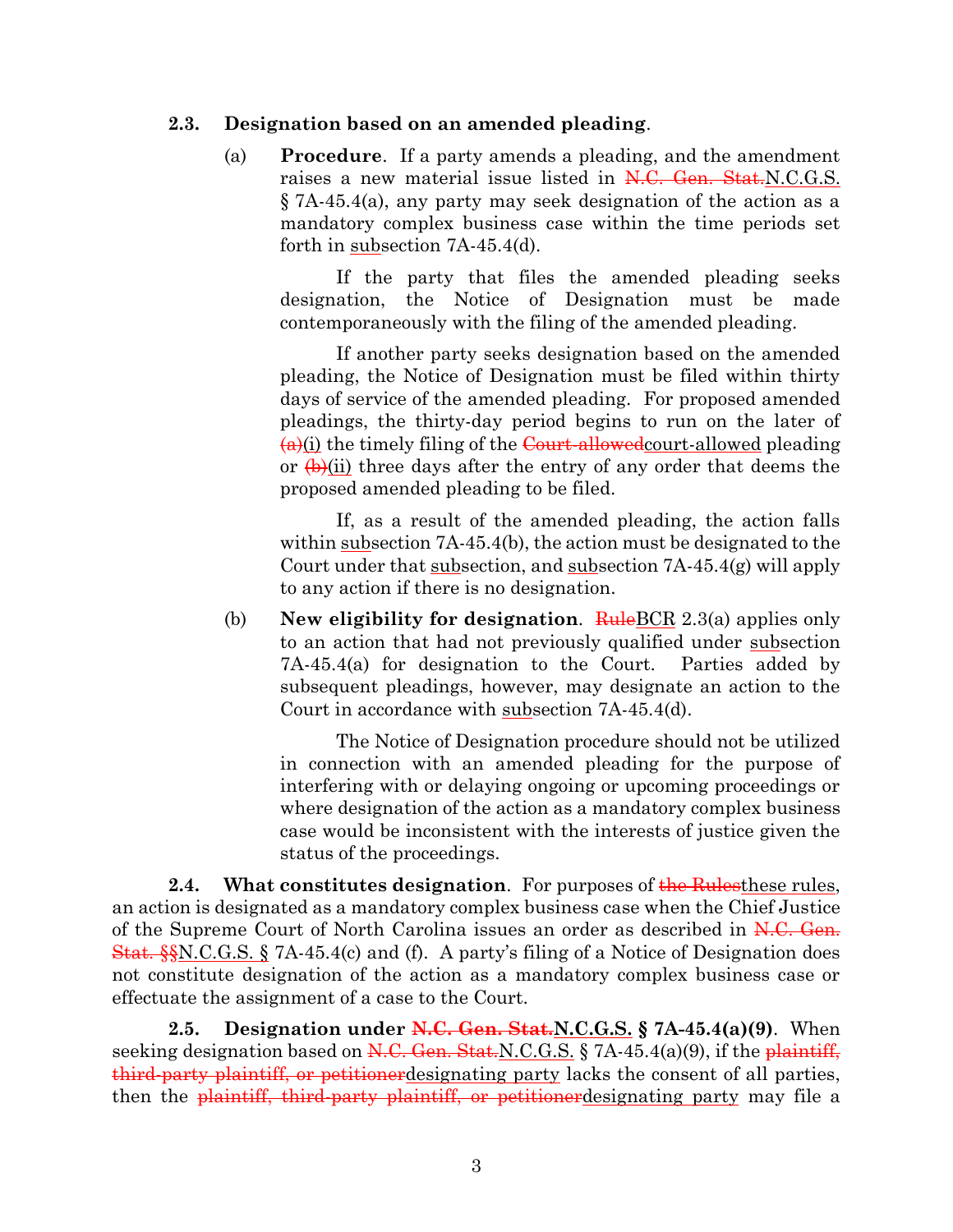conditional Notice of Designation contemporaneously with the complaint, third-party complaint,  $\theta$  -petition for judicial review, answer, or other responsive pleading. The conditional Notice of Designation must be served by e-mail in the same manner set forth in BCR 2.1(b). The conditional Notice of Designation will be construed to comply with subsection  $7A-45.4(d)(1)$ . The plaintiff, third-party plaintiff, or petitionerdesignating party will then have thirty days after service on all parties of the complaint, third-party complaint,  $\theta$  petition for judicial review, answer, or other responsive pleading to file a supplement to the conditional Notice of Designation that reflects consent by all parties to the Notice of Designation. A conditional Notice of Designation filed by a <del>plaintiff, third-party plaintiff, or petitioner</del>party under subsection  $7A-45.4(d)(14)$  is not deemed to be complete until the supplement is filed. Upon a motion or its own initiative, and for good cause shown, the Court may extend the time period to file a supplement to the conditional Notice of Designation.

**2.6. Procedure upon remand from federal court**. If an action governed by these rules has been removed to federal court, and the action is remanded to state court, then the parties must file a status report within fourteen days of the remand order. BCR 14.3 contains the procedures for remand following an appeal.

**2.7. Procedure following entry of stay**. If an action governed by these rules has been stayed pending an arbitration or bankruptcy proceeding, then the parties must file a status report within fourteen days of the resolution of the arbitration or bankruptcy proceeding unless otherwise ordered by the Court.

**\* \* \***

### <span id="page-3-0"></span>**Rule 3. Filing and Service**

**3.1. Mandatory electronic filing**. Except as otherwise specified in the Rulesthese rules, all filings in the Court must be made electronically through the Court's electronic-filing system beginning immediately upon designation of the action as a mandatory complex business case by the Chief Justice of the Supreme Court of North Carolina or assignment to a Business Court judge pursuant to Rule 2.1 of the General Rules of Practice. Counsel who appear in the Court are expected to have the capability to use the electronic-filing system. Instructions for filing documents through the Court's electronic-filing system are available on the Court's website. Counsel should exercise diligence to ensure that the description of the document entered during the filing process accurately and specifically describes the document being filed.

**3.2. Who may file**. A filing through the electronic-filing system may be made by counsel, a person filing on counsel's behalf, or a pro se **litigant** party. Parties who desire not to use the electronic-filing system may file a motion for relief from using the system, but the Court will grant that relief for counsel only upon a showing of exceptional circumstances. A request by a pro se party to forgo use of the electronic-filing system will be determined on a good-cause standard.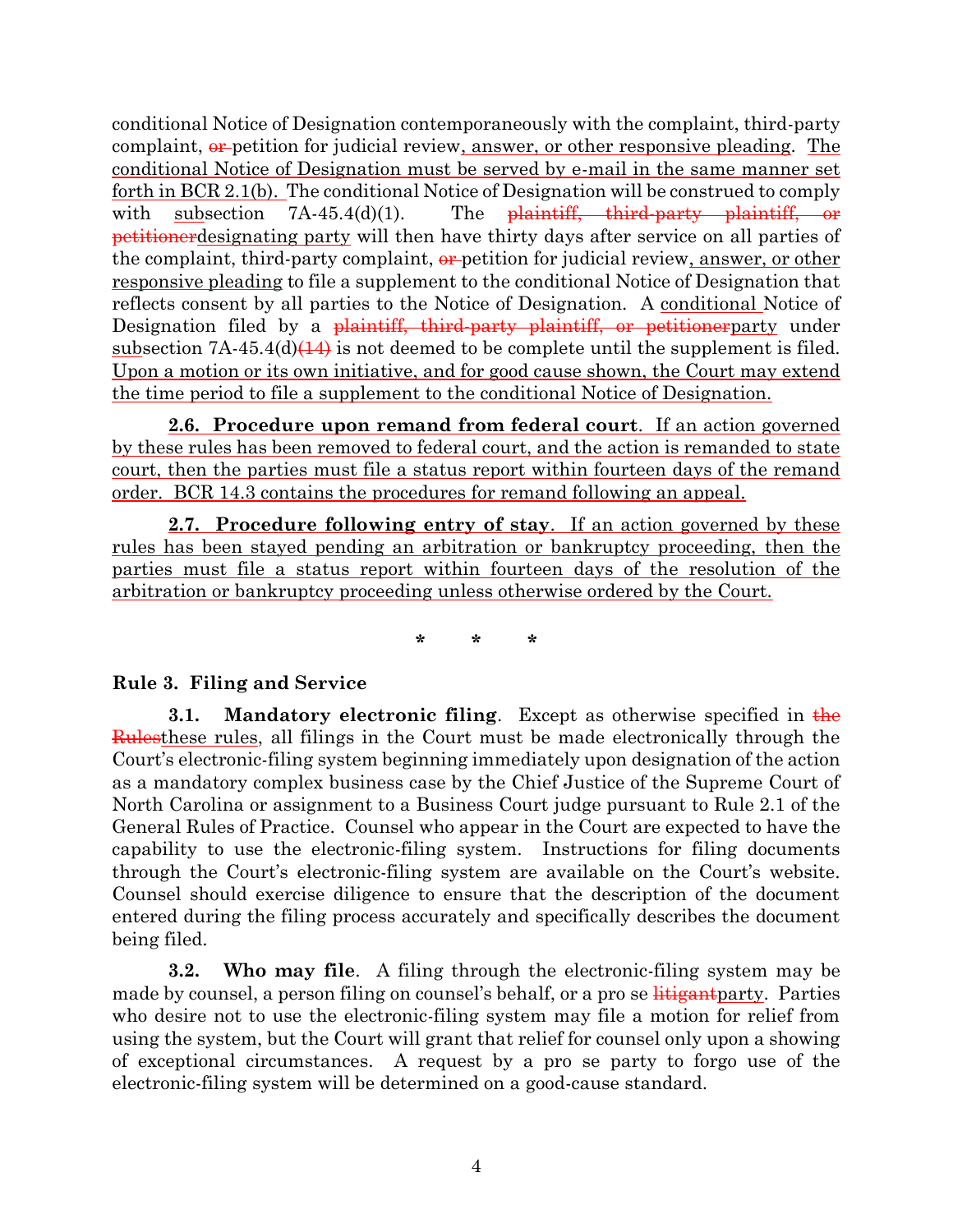**3.3. Electronic identitiesUser account**. Counsel who appear in the Court in a particular matter ("counsel of record") and pro se parties who are not excused from using the electronic-filing system must promptly obtain an electronic identity from the Court. An electronic identity consists of a username and passwordcreate a user account through the Court's website. Any person who has obtained an electronic identityestablished a user account must maintain adequate security over that identity the password to the account.

### **3.4. Electronic signatures**.

- (a) **Form**. A document to be filed that is signed by counsel must be signed using an electronic signature. A pro se party must also use an electronic signature on any document that the party is permitted to file by e-mail pursuant to RuleBCR 3.2. An electronic signature consists of a person's typed name preceded by the symbol "/s/." An electronic signature serves as a signature for purposes of the Rules of Civil Procedure.
- (b) **Multiple signatures**. A filing submitted by multiple parties must bear the electronic signature of at least one counsel for each party that submits the filing. By filing a document with multiple electronic signatures, the lawyer whose electronic identity is used to file the document certifies that each signatory has authorized the use of his or her signature.
- (c) **Form of signature block**. Every signature block must contain the signatory's name, bar number (if applicable), physical address, phone number, and e-mail address.

**3.5. Format of filed documents**. All filings must be made in a file format approved by the Court. The Court maintains a list of approved formats on its website. Pleadings, motions, and briefs filed electronically must not be filed in an optically scanned format, unless special circumstances dictate otherwise. Proposed orders must be filed in a format permitted by the filing instructions on the Court's website. The electronic file name for each document filed with the Court must clearly identify its contents.

**3.6. Time of filing**. If a document is due on a date certain, then the document must be filed by 5:00 p.m. Eastern Time on that date, unless the Court orders otherwise.

**3.7. Notice of filing**. When a document is filed, the Court's electronic-filing system generates a Notice of Filing. The Notice of Filing is sent by e-mail to appears in the user account for all counsel of record and pro se parties who have created a user account. Filing is not complete until issuance of the Notice of Filing. A document filed electronically is deemed filed on the date stated in the Notice of Filing.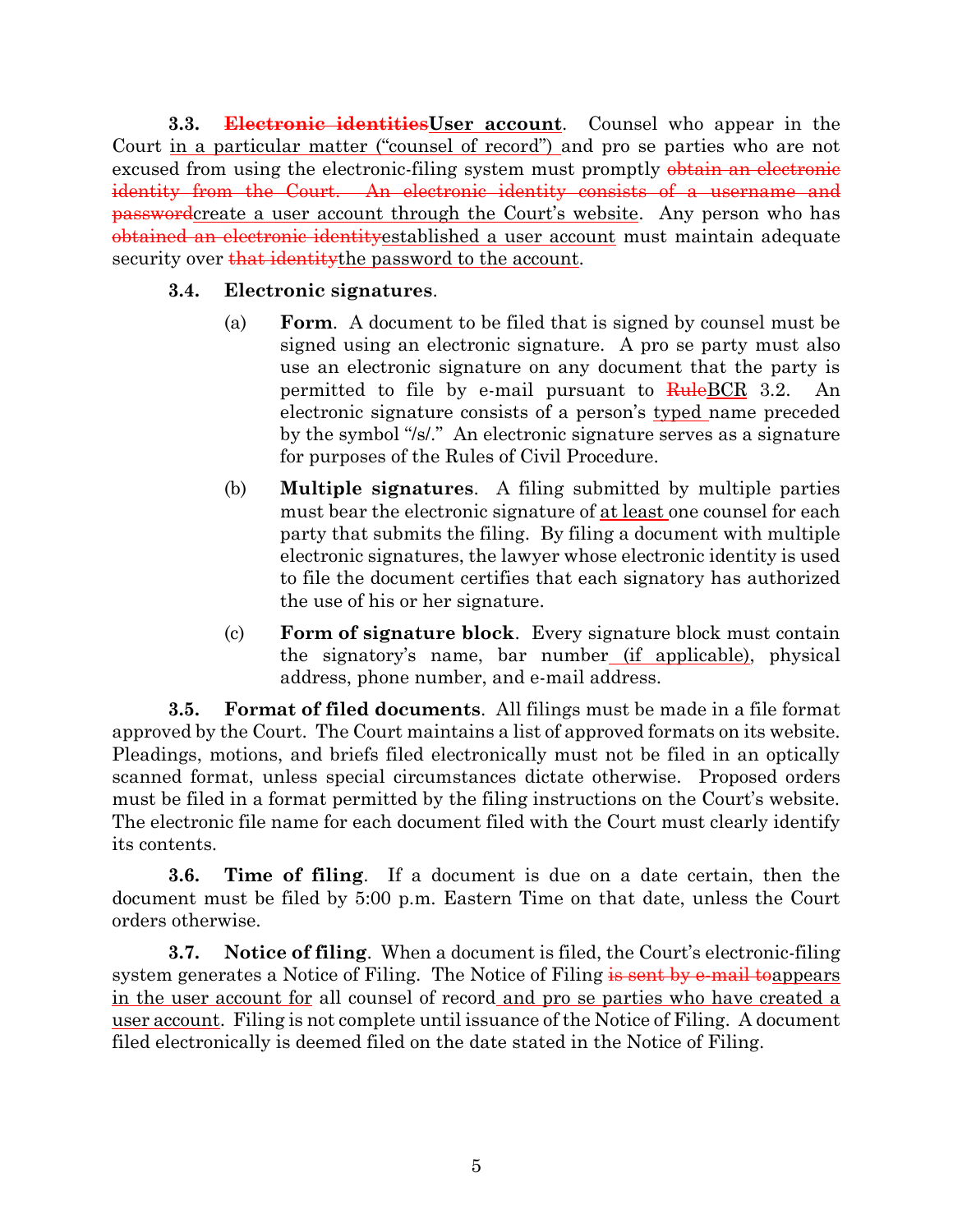**3.8. Notice and entry of orders, judgments, and other matters**. The Court will transmit all orders, decrees, judgments, and other matters through the Court's electronic-filing system, which, in turn, will generate a Notice of Filing to all counsel of record. The issuance by the electronic-filing system of a Notice of Filing for any order, decree, or judgment constitutes entry and service of the order, decree, or judgment for purposes of Rule 58 of the Rules of Civil Procedure. The Court will file a copy of each order, decree, or judgment with the Clerk of Superior Court in the county of venue. If a pro se  $\frac{1}{1}$  is permitted to forgo use of the electronicfiling system under  $\frac{\text{Rule}BCR}{\text{Rule}BCR}$  3.2, the Court will deliver a copy of every order, decree, judgment, or other matter to that pro se  $\frac{1}{1}$  is the party by alternative means.

- **3.9. Service**.
	- (a) **Effect of Notice of Filing**. After an action has been designated as a mandatory complex business case or otherwise assigned to the Court, the issuance of a Notice of Filing constitutes adequate service under the Rules of Civil Procedure of the filed document. Service by other means is not required unless the party served is a pro se party who has not established a user account. Service of materials on pro se parties is governed by  $\frac{\text{Rule}BCR}{\text{Rule}BCR}$  3.9(e). Documents filed with the Court must bear a certificate of service stating that the documents have been filed electronically and will be served in accordance with this rule.
	- (b) **E-mail addresses**. Each counsel of record and pro se parties who have established a user account must provide the Court with a current e-mail address and maintain a functioning e-mail system. The Court will issue a Notice of Filing to the e-mail address that counsela person with a user account has provided to the Court.
	- (c) **Service of non-filed documents**. When a document must be served but not filed, the document must be served by e-mail unless  $(a)(i)$  the parties have agreed to a different method of service or  $\left(\frac{b}{c}\right)$  (ii) the Case Management Order calls for another manner of service. Service by e-mail under this rule constitutes adequate service under Rule 5 of the Rules of Civil Procedure.
	- (d) **Effect on Rule 6(e) of the Rules of Civil Procedure**. Electronic service made under the Rulesthese rules through the electronic-filing system or by e-mail under  $\frac{\text{Rule}BCR}{\text{Rule}BCR}$  3.9(c) is treated the same as service by mail for purposes of Rule 6(e) of the Rules of Civil Procedure.
	- (e) **Service on pro se parties**. All documents filed with the Court must be served upon a pro se party by any method allowed by the Rules of Civil Procedure, unless the Court directsor these rules direct otherwise.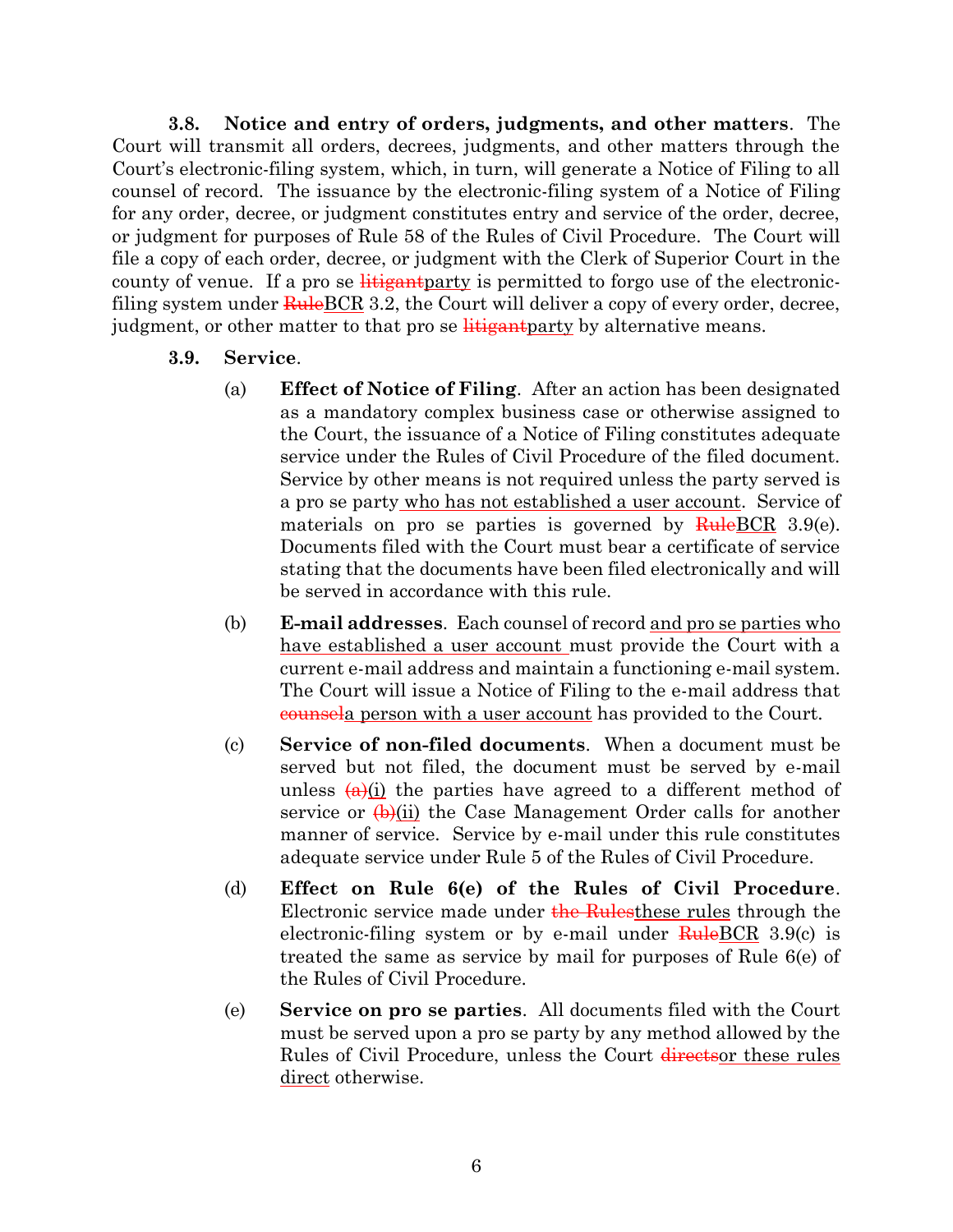**3.10. Procedure when the electronic-filing system appears to fail**. If a person attempts to file a document, but  $(a)(i)$  the person is unable for technical reasons to transmit the filing to the Court;  $\left(\frac{b}{ii}\right)$  the document appears to have been transmitted to the Court, but the person who filed the document does not receive a Notice of Filing;, or  $\Theta$ (iii) some other technical reason prevents a person from filing the document, then the person attempting to file the document must make a second attempt at filing.

If the second attempt fails, the person may (i) continue further attempts to file or  $\frac{may}{(1)(ii)}$  notify the Court of the technical failure by phone call to the judicial assistant for the presiding Business Court judge and  $(2)$  e-mail the document for which filing attempts were made to [filinghelp@ncbusinesscourt.net.](mailto:filinghelp@ncbusinesscourt.net) The e-mail must state the date and time of the attempted filings and a brief explanation of the relevant technical failure(s). The e-mail does not constitute e-filing, but serves as proof of an attempt to e-file in order to protect a party in the event of an imminent deadline and satisfies the deadline, notwithstanding  $\frac{\text{RuleBCR}}{3.7}$ , unless otherwise ordered. The e-mail should also be copied to counsel of record. The Court may ask the person to make another filing attempt.

The Court will work with the parties on an alternative method of filing, such as a cloud-based file-sharing system, if the parties anticipate or experience difficulties with filing voluminous materials (e.g., exhibits to motions and final administrative records) using the Court's electronic-filing system. In such event, counsel should contact the presiding Business Court judge's judicial assistant for assistance.

For purposes of calculating briefing or response deadlines, a document filed electronically is deemed filed at the time and on the date stated in the Notice of Filing.

**3.11. Filings with the Clerk of Superior Court**. Any material filed with the Court that is listed in Rule 5(d) of the Rules of Civil Procedure must also be filed with the Clerk of Superior Court in the county of venue within five business days of the date of the filing with the Court. Unless otherwise directed by the Administrative Office of the Courts, the Clerk of Superior Court in the county of venue maintains the official file for any action designated to the Court, and the Court is not required to maintain copies of written materials provided to it. Accordingly, material listed in Rule 5(d) of the Rules of Civil Procedure must be filed with the Clerk of Superior Court in the county of venue, either before service or within five days after service.

**3.12. Appearances**. Counsel whose names appear on a signature block in a Courtcourt filing need not file a separate notice of appearance for the action. After making an initial filing with the Court, counsel should verify that their names areand contact information are properly listed on the docket for the action on the Court's e-filingelectronic-filing system. Counsel whose names do not appear on that docket, but whose names should appear, should contact the judicial assistant for the presiding Business Court judge and request to be added. Out-of-state attorneys may be added to that docket only after admission pro hac vice to appear in the action.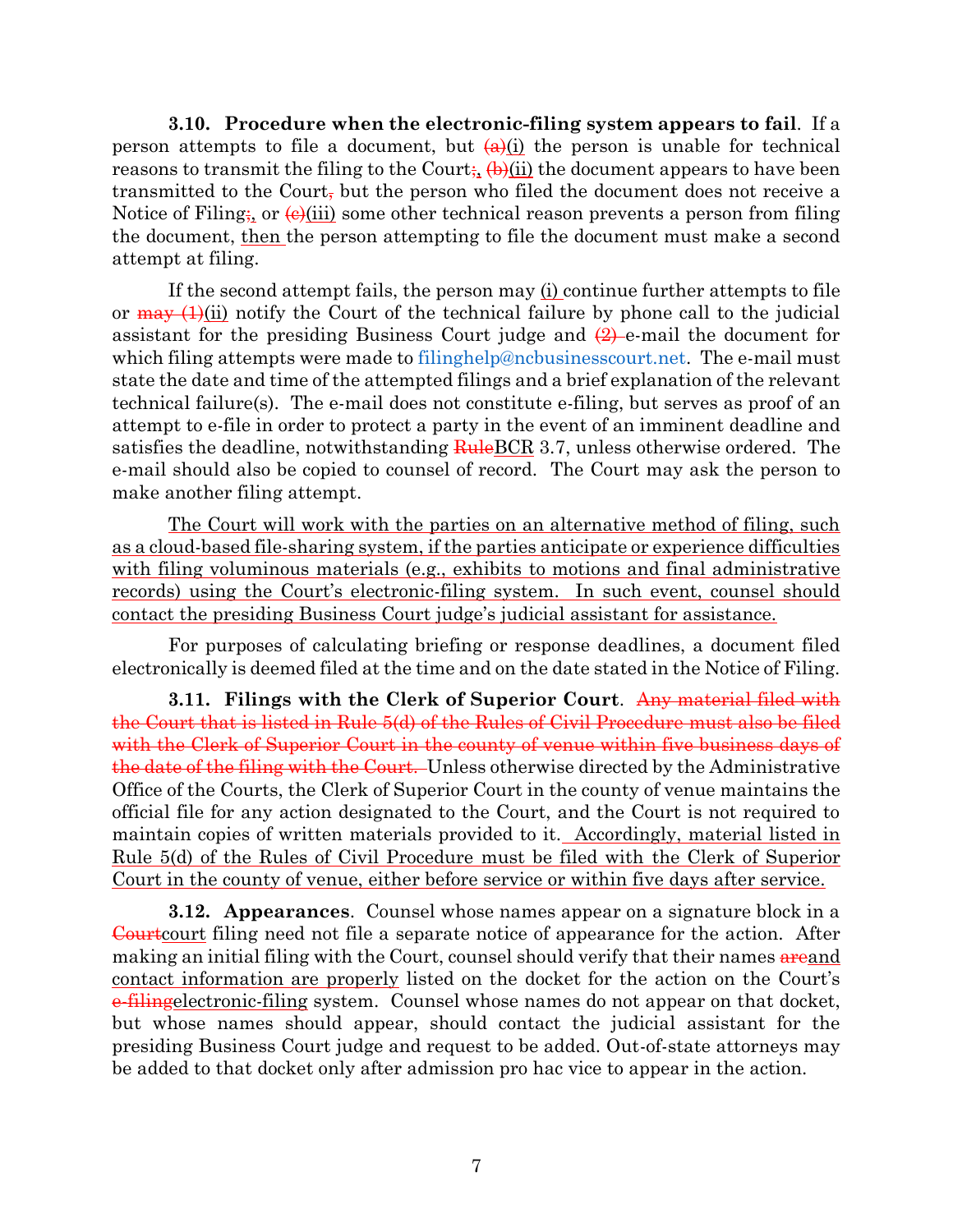#### <span id="page-7-0"></span>**Rule 4. Time**

- **4.1. Motions to extend time periods**.
	- (a) **Procedure**. After an action has been designated as a mandatory complex business case or assigned to a Business Court judge under Rule 2.1 of the General Rules of Practice, all motions to extend any time period prescribed or allowed by these **Rules** rules, by the Rules of Civil Procedure, or by court order must be filed with the Court. If the action has been designated as a mandatory complex business case but has not yet been assigned to a particular Business Court judge, then the motion must be submitted to the Chief Business Court Judge.
	- (b) **Basis**. A motion to extend a time period must demonstrate good cause and comply with RuleBCR 7.3.
	- (c) **Effect**. TheExcept as to deadlines set by court order, including deadlines for the completion of fact and expert discovery, the timely filing of a motion to extend time automatically extends the time for filing or the performance of the act for which the extension is sought until the earlier of the expiration of the extension requested or a ruling by the Court. If the Court denies the motion, then the filing is due or the act must be completed no later than 5:00 p.m. Eastern Time on the second business day after the Court issues its order, unless the Court's order provides a different deadline.
	- (d) **Modifications by the Court**. The Court may modify any time period on its own initiative, unless a rule or statute prohibits modification of the time period.
	- (e) **Relationship with Rule 6(b) of the Rules of Civil Procedure.** Nothing in the Rulesthese rules precludes parties from entering into binding stipulations in the manner permitted by Rule 6(b) of the Rules of Civil Procedure.
- **4.2. Extensions of time that do not require a motion**.
	- (a) **PapersDocuments due within twenty days of designation**. If any statute, rule of procedure, Business Court Rule, or court order requires the filing or service of any paperdocument fewer than twenty days after the designation of an action as a mandatory complex business case or the assignment of an action to a Business Court judge under Rule 2.1 of the General Rules of Practice, then the time for filing or service of that **paper** document is automatically extended to the twentieth day following the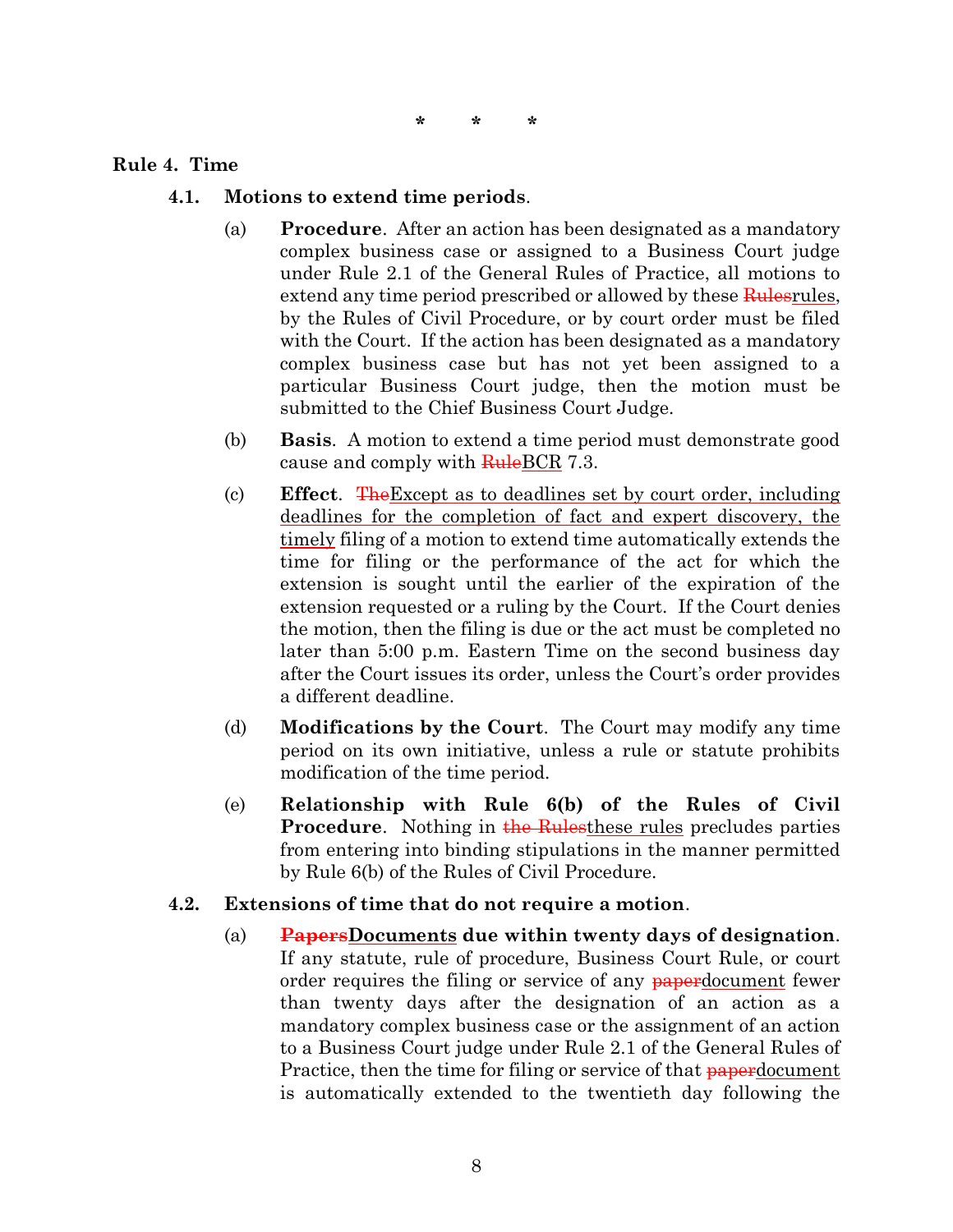designation, unless a Business Court judge orders otherwise. This rule does not apply to time periods that, by rule or statute, cannot be extended and is subject to modification by Courtcourt order.

(b) **Discovery responses**. The parties may agree, without a Courtcourt order, to extend any time period for responses to written discovery. A Courtcourt order is required, however, if a party seeks to modify any discovery-related deadline that has been established by a Courtcourt order. RuleBCR  $10.4(a)$ contains the standards and procedure for filing a motion to extend the discovery period or to take discovery beyond the limits set forth in the Case Management Order.

**\* \* \***

### <span id="page-8-0"></span>**Rule 5. Protective Orders and Filing under Seal**

### **5.1. GenerallyGeneral principles**.

- (a)  $\frac{\text{Rule}BCR}{\text{Value}BCR}$  5 applies to both parties and non-parties. References to "parties" in this rule therefore include non-parties.
- (b) Parties should limit the materials that they seek to file under seal. The party seeking to maintain materials under seal bears the burden of establishing the need for filing under seal.
- (c) This rule should not be construed to change any requirement or standard that otherwise would govern the issuance of a protective order.
- (d) Parties are encouraged to agree on terms for a proposed protective order that governs the confidentiality of discovery materials when exchanged between or among the parties.

### **5.2. Procedures for sealed filing**.

- (a) **Pursuant to a protective order**. The Court may enter a protective order under Rule 26(c) of the Rules of Civil Procedure that contains standards and processes for the handling, filing, and service of sealed documents. Proposed protective orders submitted to the Court should include procedures similar to those described in subsections (b) through (d) of this rule.
- (b) **In the absence of a protective order**. In the absence of an order described in  $\frac{\text{Rule}BCR}{\text{ReLU}}$  5.2(a), any party that seeks to file a document or part of a document under seal must provisionally file the document under seal together with a motion for leave to file the document under seal. The motion must be filed no later than 5:00 p.m. Eastern Time on the day that the document is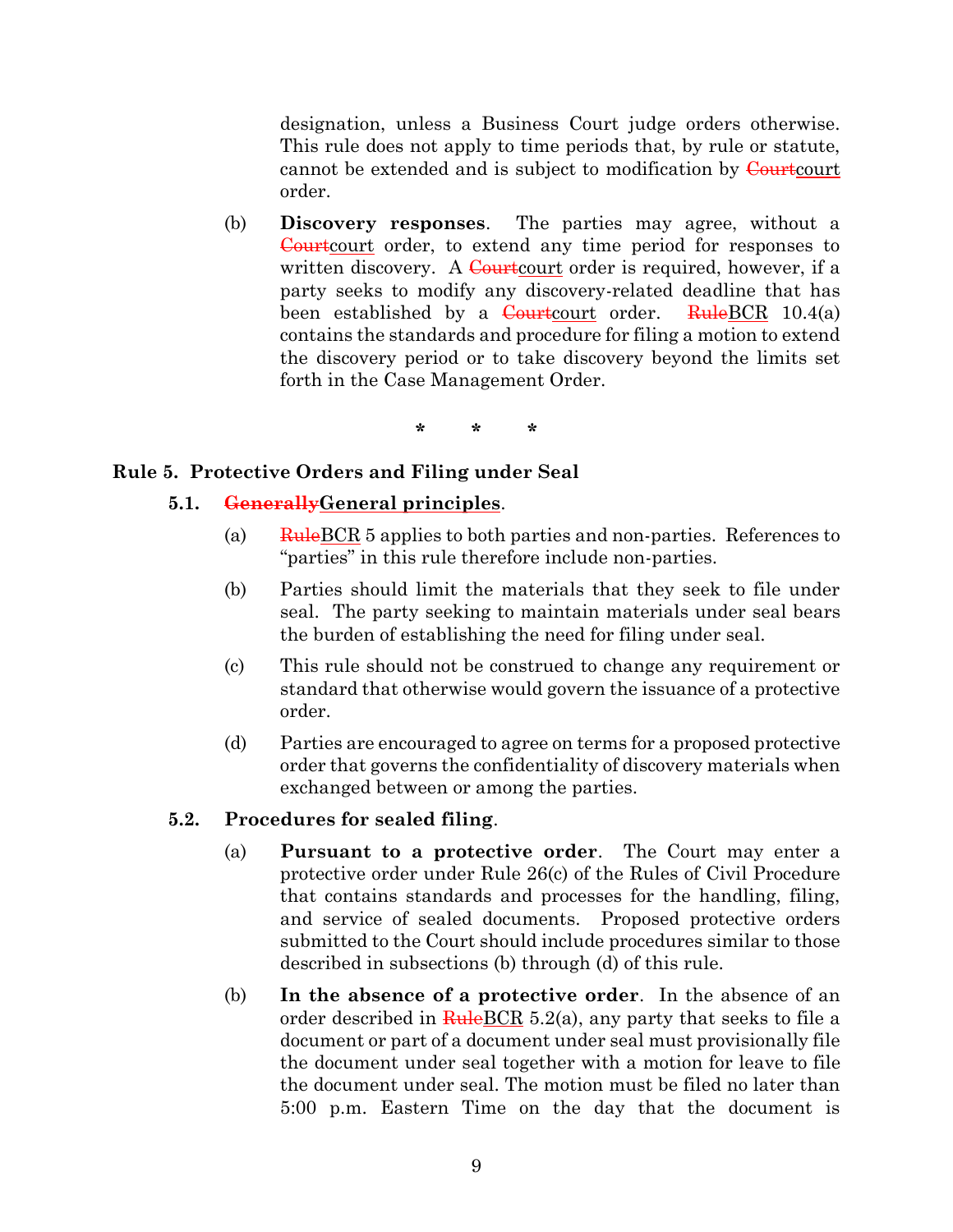provisionally filed under seal. The motion must contain information sufficient for the Court to determine whether sealing is warranted, including the following:

- (1) a non-confidential description of the material sought to be sealed;
- (2) the circumstances that warrant sealed filing;
- (3) the reason(s) why no reasonable alternative to a sealed filing exists;
- (4) if applicable, a statement that the party is filing the material under seal because another party (the "designating party") has designated the material under the terms of a protective order in a manner that triggered an obligation to file the material under seal and that the filing party has unsuccessfully sought the consent of the designating party to file the materials without being sealed;
- (5) if applicable, a statement that any designating party that is not a party to the action is being served with a copy of the motion for leave;
- (6) a statement that specifies whether the party is requesting that the document be accessible only to counsel of record rather than to the parties; and
- (7) a statement that specifies how long the party seeks to have the material maintained under seal and how the material is to be handled upon unsealing.
- (c) Until the Court rules on the sealing motion, any document provisionally filed under seal may be disclosed only to counsel of record and their staff until otherwise ordered by the Court or agreed to by the parties.
- (d) Within five business days of the filing or provisional filing of a document under seal, the party that filed the document should file a public version of the document. The public version may bear redactions or omit material, but the redactions or omissions should be as limited as practicable. In the rare circumstance that an entire document is filed under seal, in lieu of filing a public version of the document, the filing party must file a notice that the entire document has been filed under seal. The notice must contain a non-confidential description of the document that has been filed under seal.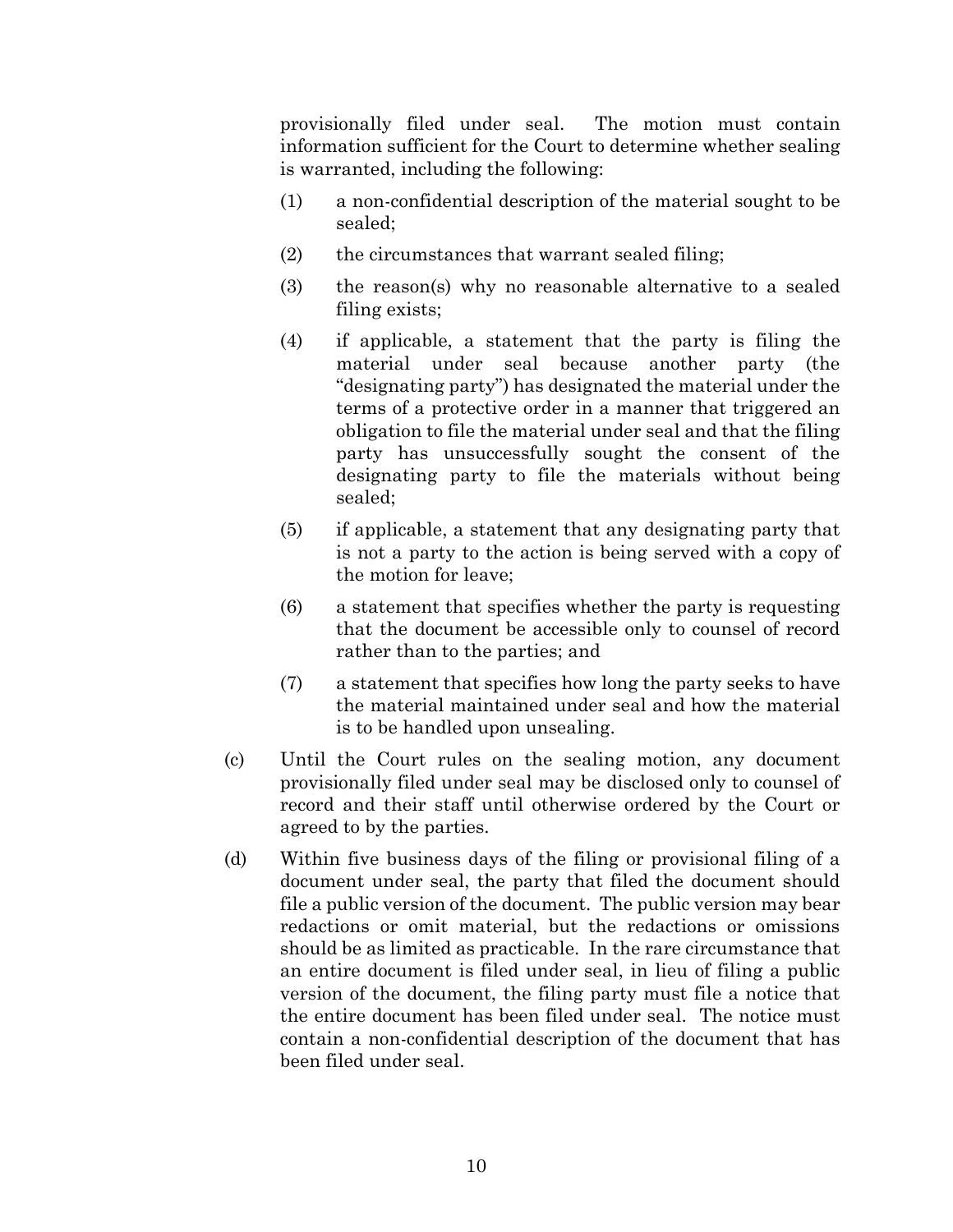**5.3. Role of designating party**. If a motion for leave to file under seal is filed by a party who is not the designating party, then the designating party may file a supplemental brief supporting the sealing of the document within seven business days of service of the motion for leave. The supplemental brief must comply with the requirements in  $\frac{\text{Rule}BCR}{n}$  7. In the absence of a brief, the Court may summarily deny the motion for leave and may direct that the document be unsealed.

**\* \* \***

### <span id="page-10-0"></span>**Rule 6. Hearings and Conduct**

**6.1. Notice of hearing**. The Court will typically issue a notice of hearing prior to a hearing. The Court will usually issue the notice at least five business days prior to the hearing. The Court retains the flexibility to convene counsel informally if doing so would advance the interests of justice. A ruling on a motion heard after notice to the parties will not be subject to attack solely because a notice of hearing was not issued as provided by this rule.

**6.2. Hearing procedures**. The Court may conduct pretrial hearings in person or by any technological means accessible to all parties in an action. Unless otherwise specified, all pretrial hearings will be held in the Business Court courtroom assigned to the presiding Business Court judge. Unless otherwise ordered, or unless the parties agree otherwise, any court reporter transcribing any pretrial hearing or conference will be present in the Business Court courtroom.

## **6.3. Conduct before the Court**.

- (a) **Addressing the Court**. Counsel should speak clearly and audibly from a standing position behind counsel table or the podium. Counsel may not approach the bench without the Court's request or permission.
- (b) **Examination of witnesses and jurors**. Counsel must examine witnesses and jurors from a sitting position behind counsel table or standing from the podium, except as otherwise permitted by the Court. Counsel may only approach a witness for the purposes of presenting, inquiring about, or examining the witness about an exhibit, document, or diagram.
- (c) **Professionalism.** Participants in **Court**court proceedings must conduct themselves professionally. Adverse witnesses, counsel, and parties must be treated with fairness and civility both in and out of Courtcourt. Counsel must yield gracefully to rulings of the Court and avoid disrespectful remarks.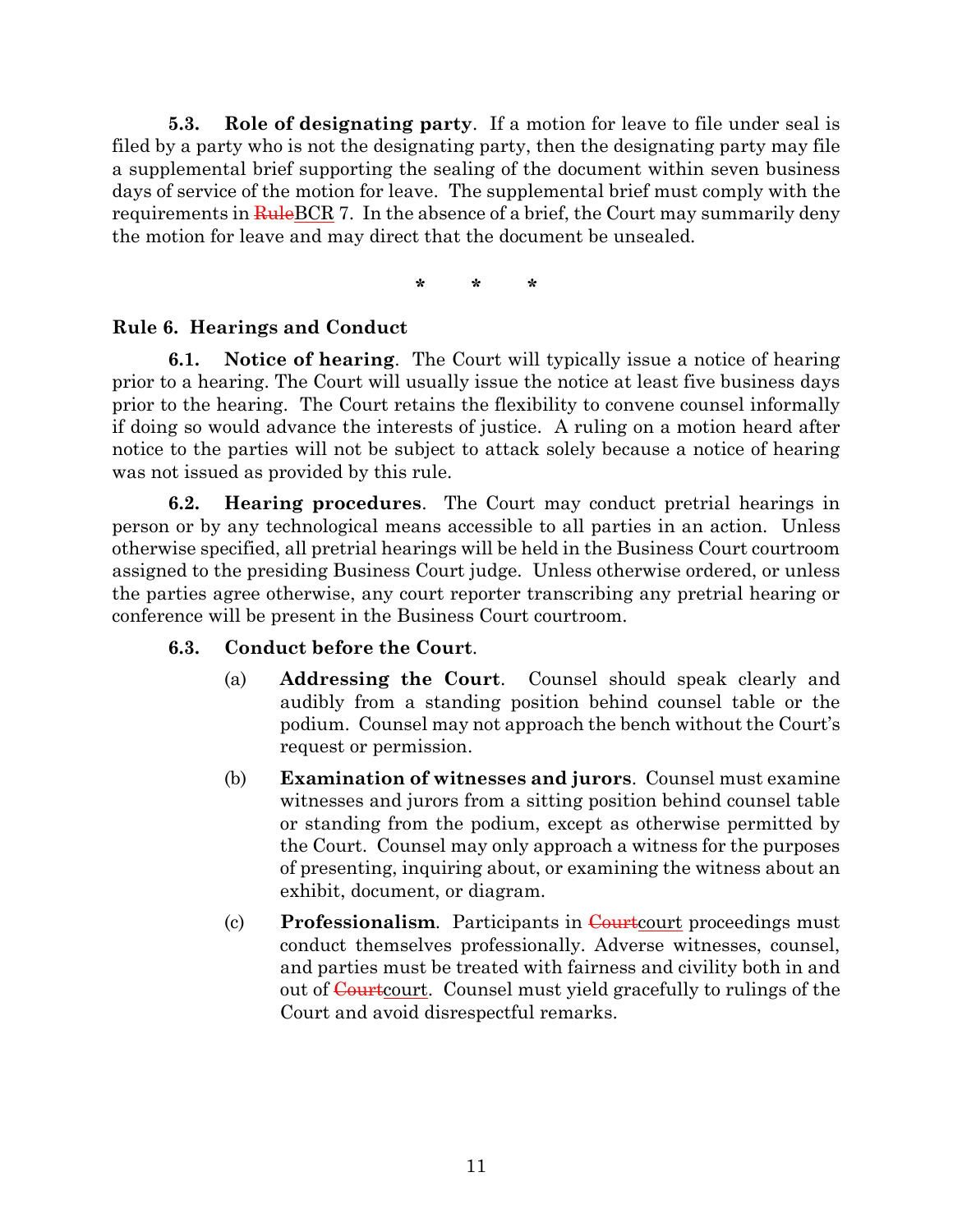### **6.4. Contact with the Court**.

- (a) **E-mail**. Any e-mails to a Business Court judgethe Court about a pending matter must copy at least one counsel of record for each party.
- (b) **Contact with Courtcourt personnel**. Counsel may contact the judicial assistants or law clerks of the Business Court judges to discuss scheduling and logistical matters. Neither counsel nor counsel's professional staff may seek advice or comment from a judicial assistant or law clerk on any matter of substance. Counsel should communicate with Business Court judges, law clerks, and judicial assistants with appropriate professional courtesy.

In the absence of exigent circumstances, and unless opposing counsel has consented otherwise, any written communication by counsel to Courtcourt personnel regarding a pending matter must include or copy at least one counsel of record for each party.

**6.5. Participation of junior attorneys**. To promote the professional development of junior attorneys, the Court welcomes their participation at oral argument.

**6.6. Secure leave**. Notwithstanding subsections (c) and (e) of Rule 26 of the General Rules of Practice, an attorney must designate his or her secure-leave periods using the Court's electronic-filing system in each case in which the attorney is counsel of record.

**\* \* \***

## <span id="page-11-0"></span>**Rule 7. Motions**

**7.1. Filing**. After an action has been designated as a mandatory complex business case or assigned to a Business Court judge under Rule 2.1 of the General Rules of Practice, the Business Court judge to whom the action is assigned will preside over all motions and proceedings in the action, unless and until an order has been entered under  $N.C.$  Gen. Stat. N.C.G.S. § 7A-45.4(e) ordering that the case not be designated a mandatory complex business case or the Chief Justice of the Supreme Court of North Carolina revokes approval of the designation.

**7.2. Form**. All motions must be made in electronic form and must be accompanied by a brief (except for those motions listed in Rule 7.10).All motions must be double-spaced with a margin of at least one inch at the right, left, top, and bottom of each page, and use at least a 12-point proportional font. All motions must be submitted as a PDF file. All motions must be accompanied by a brief (except for those motions listed in BCR 7.10). Each motion must be set out in a separate document.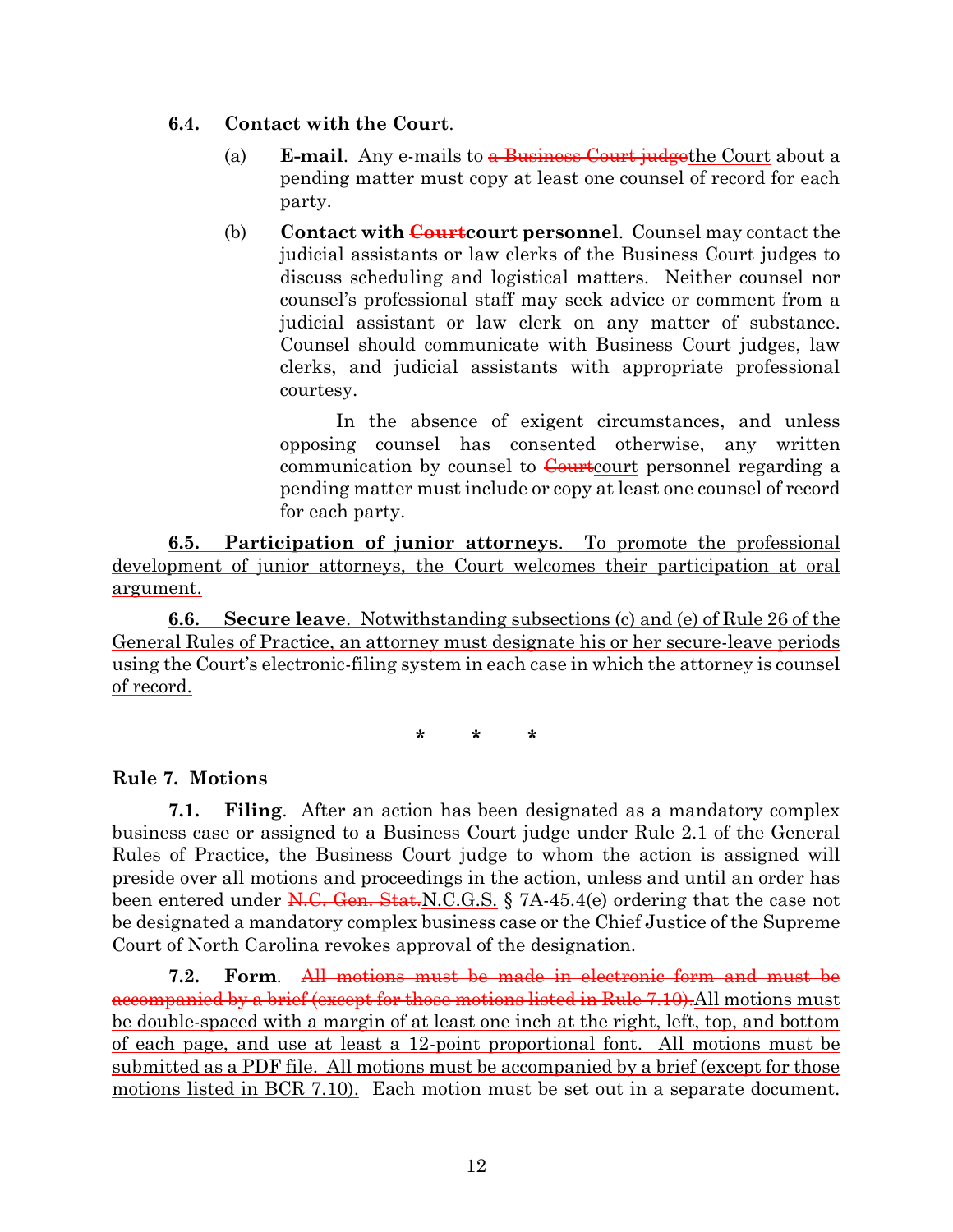A motion unaccompanied by a required brief may, in the discretion of the Court, be summarily denied. This rule does not apply to oral motions made at trial or as otherwise provided in the Rules these rules.

**7.3. Consultation**. All motions, except those made pursuant to Rules 12, 55, 56, 59, 60, or 65 of the Rules of Civil Procedure, must reflect consultation with and the position of opposing counsel or any pro se parties. The motion must state whether any party intends to file a response.

**7.4. Motions decided on papers and briefswithout a hearing**. The Court may rule on a motion without a hearing. Special considerations thought by counsel sufficient to warrant a hearing or oral argument may be brought to the Court's attention in the motion or response.

**7.5. Supporting materials and citations**. This rule applies to all motions and briefs filed with the Court.

All materials, including affidavits, on which a motion <u>or brief</u> relies must be filed with the motion or supporting-brief. Materials that have been filed previously need not be re-filedrefiled, but the filing party should use specific references, using the form  $ECF$  No.  $\ldots$ , cite to the docket location of the previously filed materials to aid the Court. In selecting materials to be filed, parties should attempt to limit the use of voluminous materials. If service of process is at issue in any motion, proof of service must be submitted in support of the motion.

The filing party must include an index at the front of the materials. The index should assign a number or letter to each exhibit and should describe the exhibit with sufficient detail to allow the Court to understand the exhibit's contents.

When a brief refers to a publicly available document, the brief may contain a hyperlink to or URL address for the document in lieu of attaching the document as an exhibit. The filing party is responsible for keeping or archiving a copy of the document referenced by hyperlink or URL address.

When a motion or brief refers to any supporting material, the motion or brief must include a pinpoint citation to the relevant page of the supporting material whenever possible. Unless the circumstances dictate otherwise, only the cited page(s) should be filed with the Court in the manner described above.

If a motion or brief cites a decision that is published only in sources other than the West Federal Reporter System, Lexis System, commonly used electronic databases such as Westlaw or LexisNexis, or the official North Carolina reporters, or decisions of the Court listed on its website as opinions, then the motion or brief must attach a copy of the decision.

**7.6. Responsive briefs**. A party that opposes a motion may file a responsive brief within twenty days of service of the supporting brief. This period is thirty days after service for responses to summary judgment motions and for responses to opening briefs in administrative appeals. If a party fails to file a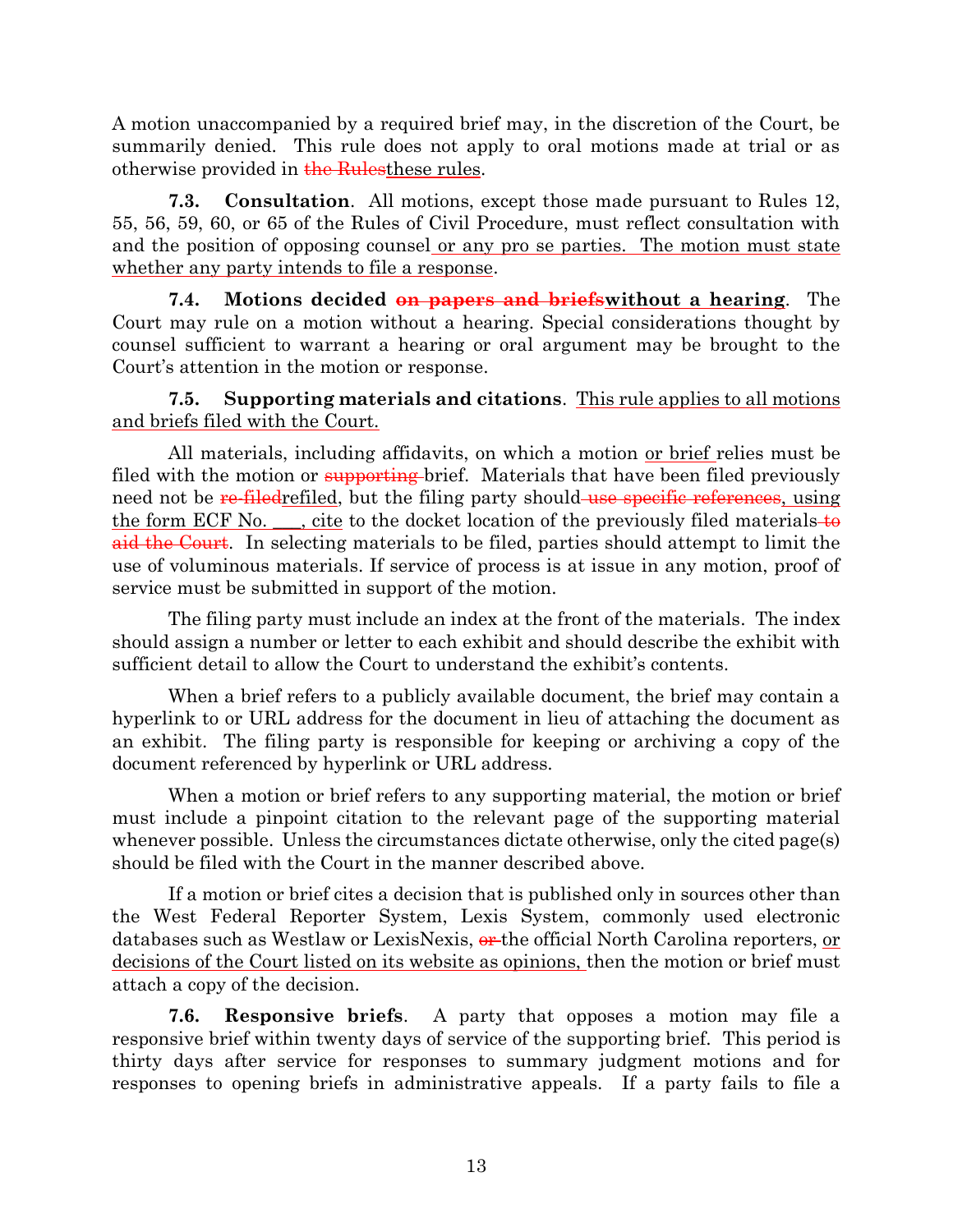response within the time required by this rule, the motion will be considered and decided as an uncontested motion.

If a motion has been filed without a brief before a case is designated as a mandatory complex business case, then the time period to file a responsive brief begins running only when the moving party files a supporting brief in the Court. A motion filed without a brief before a case is designated as a mandatory complex business case will not be considered by the Court unless and until the moving party files a supporting brief with the Court.

**7.7. Reply briefs**. Unless otherwise prohibited, a reply brief may be filed within ten days of service of a responsive brief. A reply brief must be limited to discussion of matters newly raised in the responsive brief. The Court retains discretion to strike any reply brief that violates this rule.

**7.8. Length and format**. Briefs in support of and in response to motions must be double-spaced and cannot exceed 7,500 words, except as provided in RuleBCR 10.9(c). Reply briefs must also be double-spaced and cannot exceed 3,750 words. These word limits include footnotes and endnotes but do not include the case caption, any index, table of contents, or table of authorities, signature blocks, or any required certificates.

A party may request the Court to expand these limits but must make the request no later than five days before the deadline for filing the brief. Word limits will be expanded only upon a convincing showing of the need for a longer brief.

Each brief must include a certificate by the attorney or party that the brief complies with this rule. Counsel or pro se parties may rely on the word count of a word-processing system used to prepare the brief.

In the absence of a Courtcourt order, all parties who are jointly represented by any law firm must join together in a single brief. That single brief may not exceed the length limits in this rule.

All briefs must use a 12-point, proportional font, and one-inch margins be double-spaced with a margin of at least one inch at the right, left, top, and bottom of each page, and use at least a 12-point proportional font. All briefs must be submitted as a PDF file.

**7.9. Suggestion of subsequently decided authority**. In connection with a pending motion, a party may file a suggestion of subsequently decided authority after briefing has closed. The suggestion must contain the citation to the authority and, if the authority is not available on an electronic database, a copy of the authority. The suggestion may contain a brief explanation, not to exceed  $\theta$ hundred<sup>100</sup> words, that describes the relevance of the authority to the pending motion. Any party may file a response to a suggestion of subsequently decided authority. The response may not exceed one hundred 100 words and must be filed within five days of service of the suggestion.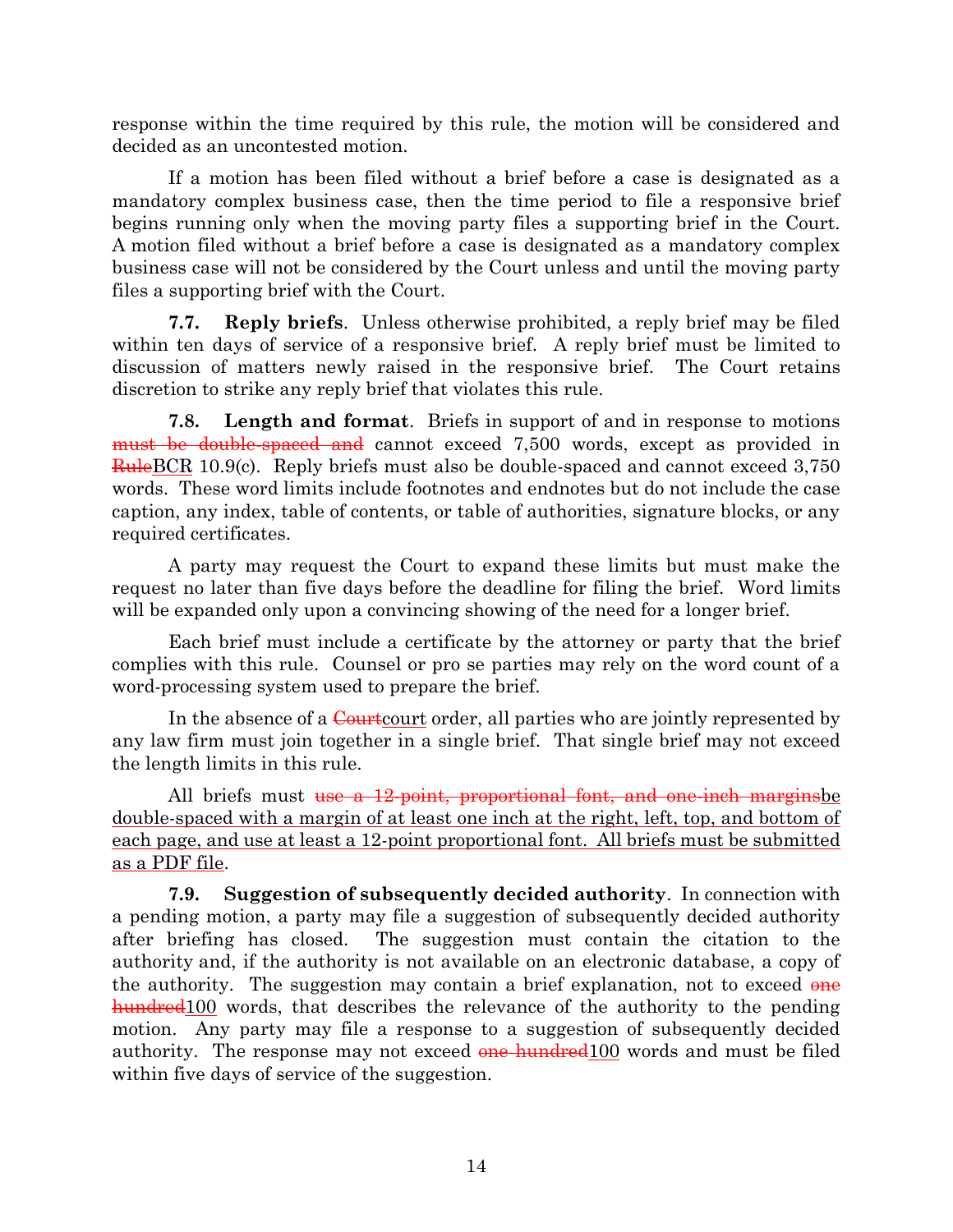**7.10. Motions that do not require briefs**. Briefs are not required for the following motions:

- (a) for an extension of time, provided that the motion is filed prior to the expiration of the time to be extended;
- (b) to continue a pretrial conference, hearing, or trial of an action;
- (c) to add parties;
- (d) consent motions, unless otherwise ordered by the Court;
- (e) to approve fees for receivers, special masters, referees, or court-appointed experts or professionals;
- (f) for substitution of parties;
- (g) to stay proceedings to enforce a judgment;
- (h) to modify the case-management process pursuant to  $\overline{\text{Rule}}$  BCR 9.1(a), provided that the motion is filed prior to the expiration of the case-management deadline sought to be extended;
- (i) for entry of default;
- (j) for pro hac vice admission; and
- (k) motions in limine complying with  $\frac{\text{Rule}BCR}{\text{Rule}BCR}$  12.9.
- (l) to seal confidential information (except as provided by BCR 5.3).

These motions must state the grounds for the relief sought, including any necessary supporting materials, and must be accompanied by a proposed order.

**7.11. Late filings**. Absent a showing of excusable neglect or as otherwise ordered by the Court, the failure to timely file a brief or supporting material waives a party's right to file the brief or supporting material.

**7.12. Motions decided without live testimony**. Unless the Court orders otherwise, a hearing on a motion, including an emergency motion, will not involve live testimony. A party who desires to present live testimony must file a motion for permission to present that testimony. In the absence of exigent circumstances, the motion must be filed promptly after receiving notice of the hearing and may not exceed 500 words. After the motion is filed, the Court will either  $(a)(i)$  issue an order that requests a response,  $\left(\phi\right)(ii)$  deny the motion, or  $\left(\phi\right)(iii)$  issue an order with further instructions. The opposing party is not required to file a response unless ordered by the Court. If the Court elects to conduct a telephone conference on the motion, then the Court may decide the motion during the conference.

### **7.13. Emergency motions prior to designation**.

(a) **Actions in which a Notice of Designation was filed when the action was initiated**. If a party seeks to have an emergency motion heard in the Court, the party should contact the Chief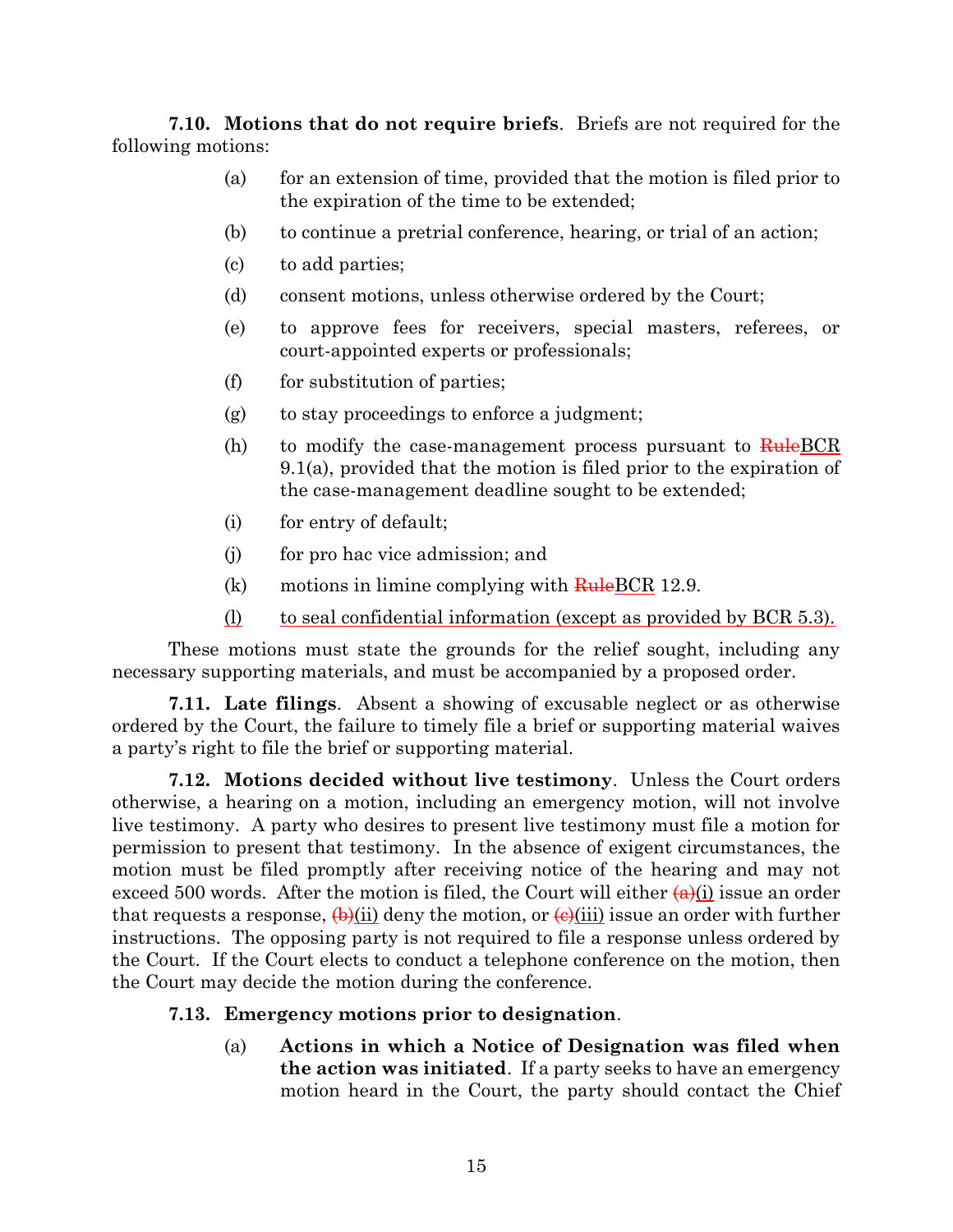Justice of the Supreme Court of North Carolina promptly after filing the Notice of Designation and request expedited designation of the case as a mandatory complex business case. The party should also promptly contact the Court's Trial Court Coordinator and advise that the party seeks to have an emergency motion heard in the Court.

- (b) **Actions subsequently designated as mandatory complex business cases**. If a party has filed an emergency motion in an action before a Notice of Designation has been filed, and the action is later designated as a mandatory complex business case or assigned to a Business Court judge under Rule 2.1 of the General Rules of Practice, then the emergency motion will be heard by the Business Court judge to whom the action has been assigned as provided by  $N.C.$  Gen. Stat.  $N.C.G.S. \$  7A-45.4(e). If, however, the emergency motion is heard by a non-Business Court judge prior to designation or assignment, then, barring exceptional circumstances, the Business Court judge will defer to the judge who heard the motion.
- (c) **Briefing**. When a party moves for emergency relief under RuleBCR 7.13(a) or (b), the Court will, if practicable, establish a briefing schedule for the motion. A party that moves for emergency relief under  $RuleBCR$  7.13(a) must file a supporting brief that complies with the Rulesthese rules. The Court's briefing schedule for a  $\frac{\text{Rule}BCR}{1.13(a)}$  motion will establish deadlines for a response and, in the Court's discretion, a reply.

Unless the Court orders otherwise, the length restrictions in RuleBCR 7.8 apply to all briefs filed under this rule.

### **7.14. Amicus briefs**.

- (a) **When permitted**. An amicus curiae may file a brief only with leave of the Court.
- (b) **Motion for leave**. A motion for leave to file an amicus brief must state the nature of the movant's interest, the issues that the amicus brief would address, the movant's position on those issues, and the reasons that an amicus brief would aid the Court. The motion must also attach the proposed amicus brief. The Court will generally rule on the motion without a response or argument.
- (c) **Deadline for filing**. A motion for leave to file an amicus brief must be filed no later than the deadline for the brief of the party supported.
- (d) **Method of filing**. The motion and proposed amicus brief must be filed consistent with BCR 3.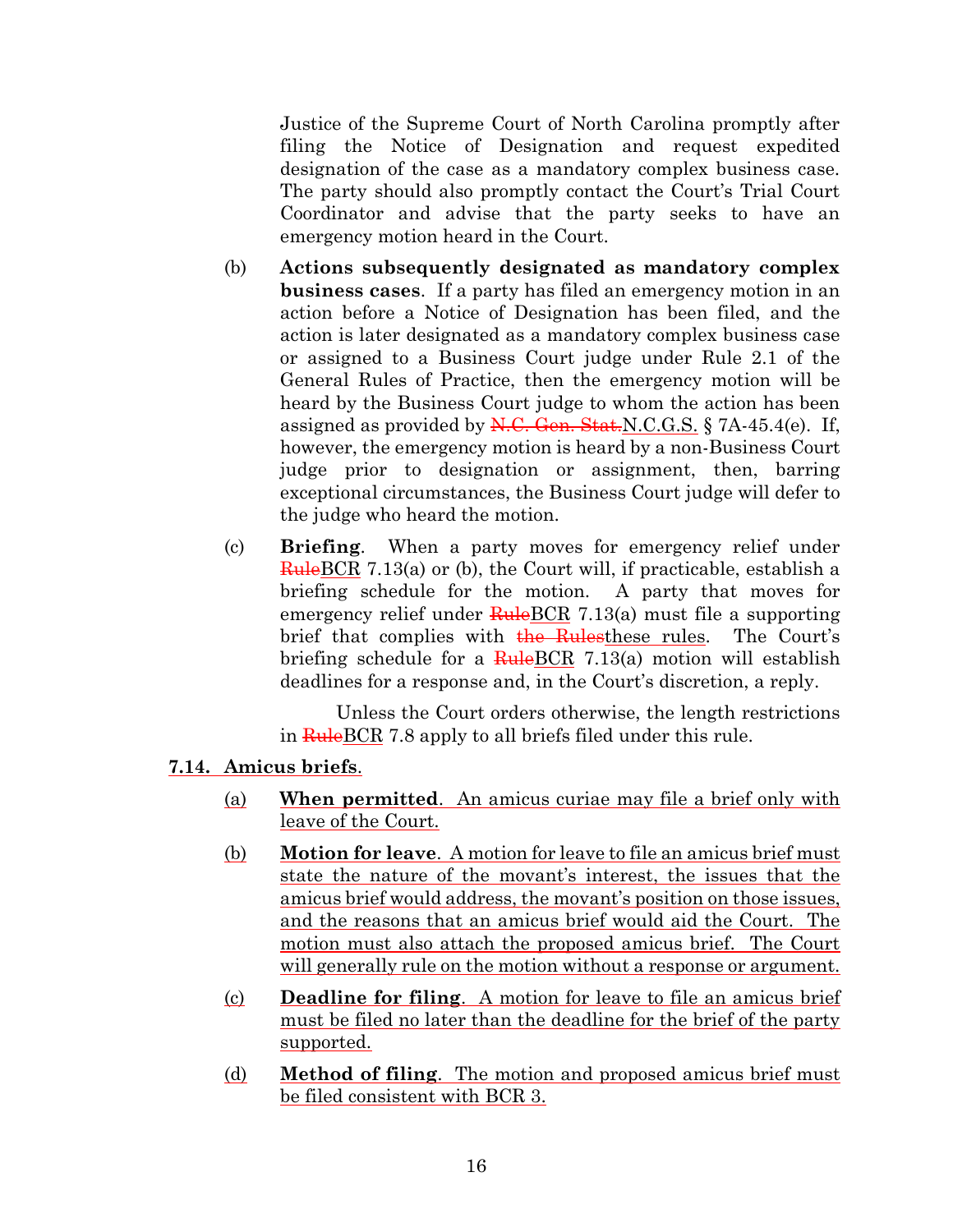- (e) **Contents, length, and form**. An amicus brief may not exceed 3,750 words and must comply with all other aspects of BCR 7.8. The brief must also state whether (i) a party's counsel authored the brief, (ii) a party or party's counsel paid for the preparation of the brief, and (iii) anyone other than the amicus curiae paid for the brief and, if so, their identities.
- (f) **Response**. A party must obtain leave to file a separate response to an amicus brief. If the Court provides leave, the response must be limited to points and authorities presented in the amicus brief. The response may not exceed 3,750 words. An amicus curiae may not file a reply brief.
- (g) **Oral argument**. An amicus curiae may not participate in oral argument without leave of the Court.

**\* \* \***

### <span id="page-16-0"></span>**Rule 8. Presentation Technology**

**8.1. Electronic presentations favored**. The Court encourages electronic presentations, but only if the presentation meaningfully aids the Court's understanding of key issues. Counsel should limit the use of paper handouts at Courtcourt proceedings. Any paper handout that a party provides to the Court must also be provided to all parties, the court reporter, and the law clerk.

**8.2. Courtroom technology**. Parties may bring their own electronic technology, including hardware, for presentation to the Court or may use the systems available in each Business Court courtroom. Parties are responsible for consulting in advance with courthouse personnel about security, power, and other logistics associated with the use of any external hardware. Counsel who plan to use the available courtroom technology must be familiar with that technology and must follow any rules established by the Court associated with that technology's use.

**\* \* \***

### <span id="page-16-1"></span>**Rule 9. Case Management**

### **9.1. Case Management Meeting**.

(a) **General principles**. The case-management process described in this rule should be applied in a flexible, case-specific fashion. The RulesThese rules have been designed to encourage parties to identify and to implement the case-management techniques including novel and creative ideas—that are most likely to support the efficient resolution of the case.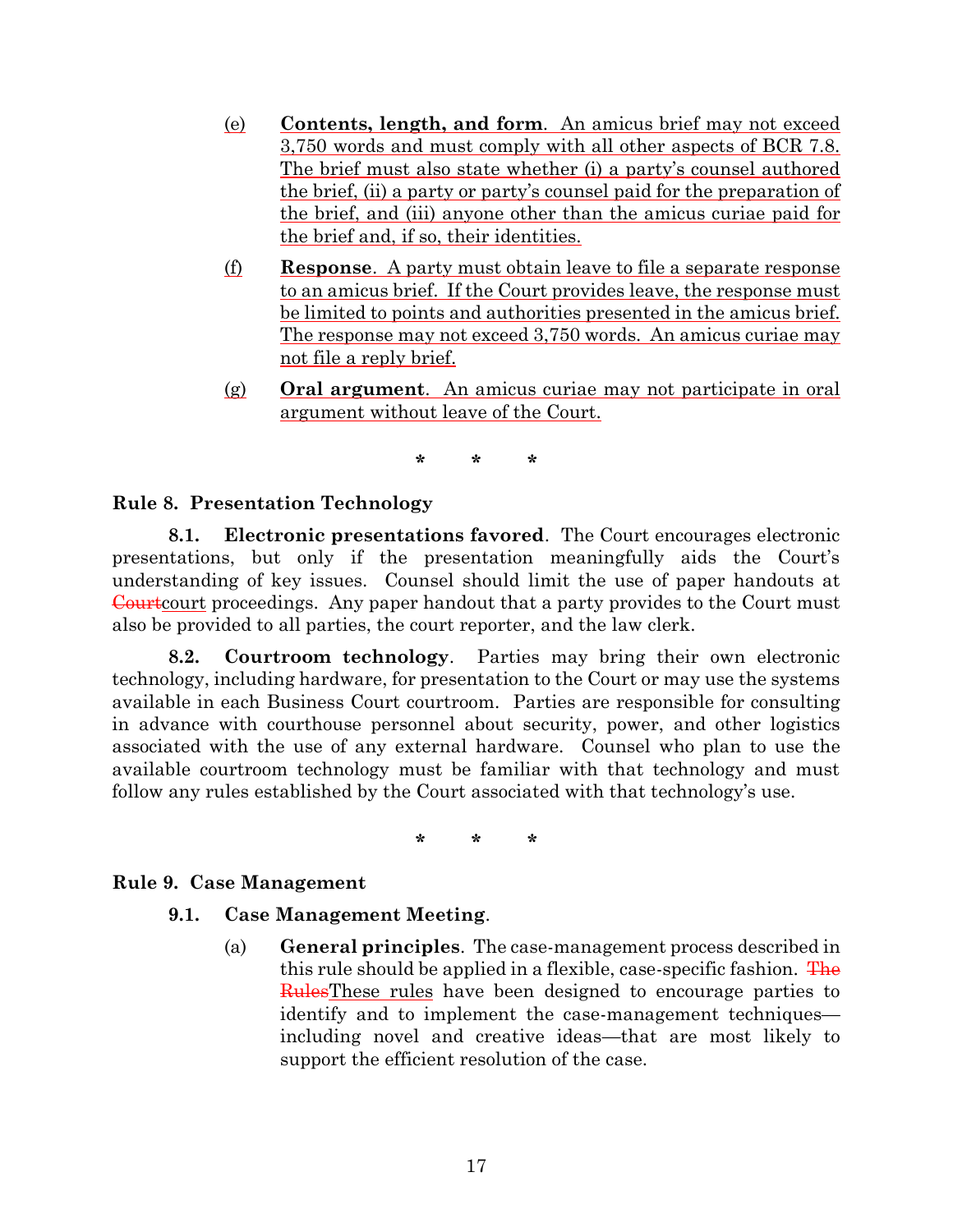(b) **Timing**. No later than sixty days after the designation of an action as a mandatory complex business case or assignment to a Business Court judge pursuant to Rule 2.1 of the General Rules of Practice, counsel must participate in a Case Management Meeting. The filing of an opposition to a Notice of Designation does not, absent a Courtcourt order, stay or alter this rule's requirements. Counsel for the first named plaintiff is responsible for contacting other counsel and scheduling the meeting.

A party may, by motion, request that the Court alter the process or schedule for the Case Management Meeting and Case Management Report. The motion must be supported by good cause, be filed as promptly as possible, and identify the reasons for the requested change. Any opposition to a motion filed under this rule must be filed within five days of service of the motion. The Court may schedule a status conference in advance of the Case Management Meeting if circumstances warrant.

- (c) **Topics**. Unless the Court orders otherwise, the Case Management Meeting must cover at least the following subjects:
	- (1) any initial motions that any party might file and whether certain issues might be presented to the Court for early resolution;
	- (2) the discovery topics described in  $\frac{\text{Rule}BCR}{\text{Rule}BCR}$  10.3 through 10.8;
	- (3) a proposed deadline for amending pleadings and/or adding parties;
	- (4) a proposed deadline for filing dispositive motions;
	- (5) a proposed trial date;
	- (6) whether a protective order is needed;
	- (7) whether any law other than North Carolina law might govern aspects of the case, and, if so, what law and which aspects of the case;
	- (8) the parties' views on the timing of mediation, including any plans for early mediation, a mediation deadline, and any agreed-upon mediator(s);
	- (9) whether periodic Case Management Conferences with the Court would be beneficial and, if so, the proposed frequency of those conferences;
	- (10) whether the Case Management Conference should be transcribed;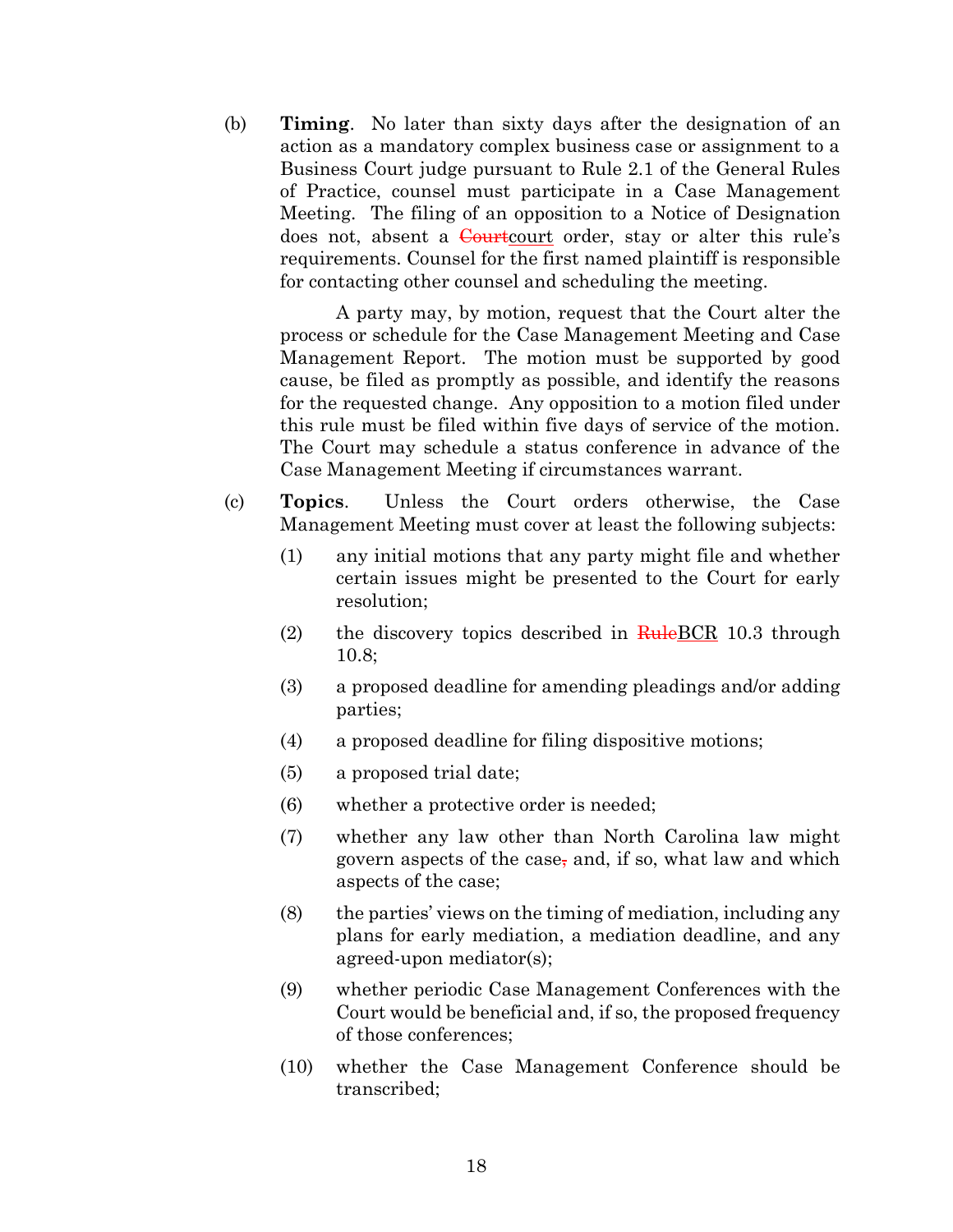- (11) whether any matter(s) might be appropriate for a referee; and
- (12) whether client attendance at the Case Management Conference would be beneficial.

Ultimately, the parties should discuss any matter that is significant to case management. The parties should review the template Case Management Report in Appendix 2 to  $\frac{1}{h}$ Rulesthese rules for further guidance about the Case Management Meeting. The template does not limit further topics that might be considered as appropriate to achieve an efficient and orderly disposition in light of the particular circumstances of an individual case.

(d) **Discovery management**. The RulesThese rules envision a full discussion at the Case Management Meeting of the discovery issues described in **Rule** BCR 10.3 through 10.8. If, because of the circumstances of the case, the parties need additional time after the Case Management Meeting to complete their discussion of discovery, then the parties should arrange to have a second meeting on any discovery issues that remain to be discussed. The second meeting should be held as soon as is practicable, but in no event later than thirty days after the Case Management Meeting.

**9.2. Case Management Report**. The parties must jointly file a Case Management Report no later than the fifteenth day after the Case Management Meeting begins. The template Case Management Report in Appendix 2 to  $\frac{1}{2}$ Rulesthese rules provides guidance for how to structure the report. Counsel for the first named plaintiff is responsible for circulating an initial draft of the report, for incorporating into the report the views of all other counsel, and for finalizing and filing the report. The report should state whether the parties have completed their discussion of the discovery topics described in RuleBCR 10.3 through 10.8 and, if they have not, the issues that remain to be discussed and the likely date on which a second discovery meeting will occur. If the parties participate in a second discovery meeting, then the parties must file a supplement to the Case Management Report within ten days of the second discovery meeting.

A party that is not served with process until after the Case Management Meeting may file a supplement to the Case Management Report if the Court has not already issued a Case Management Order. A supplement must be filed within ten days of when a party makes its first appearance in the case.

**9.3. Case Management Conference**. The Court retains discretion about when and whether to convene a Case Management Conference and whether more than one conference is needed. The Court may require representatives of each party, in addition to counsel, to attend any Case Management Conference. The Court will issue a notice of the conference in accordance with RuleBCR 6.1. The notice will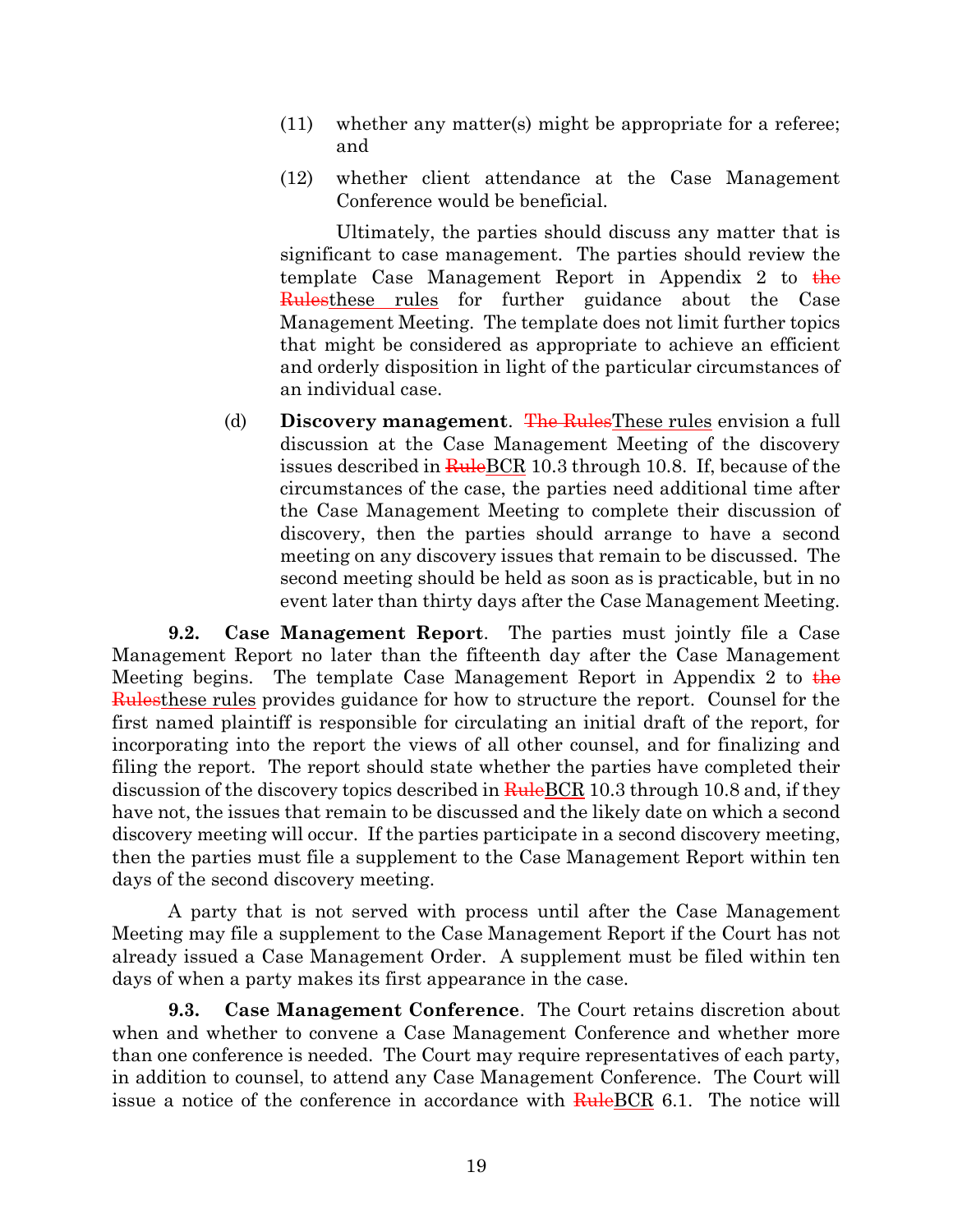indicate whether a representative of each party will be required to attend. The Court will conduct the conference in accordance with RuleBCR 6.2.

Unless it orders otherwise, the Court will not hear substantive motions at a Case Management Conference. The conference will not be transcribed unless a party arranges for a reporter to transcribe the proceedings or unless the Court orders otherwise.

**9.4. Case Management Order**. The Court will issue a Case Management Order. The order will address the issues developed in the Case Management Report and/or Case Management Conference, as well as any other issues that the Court deems appropriate. Any party may move to modify the terms of the Case Management Order on a showing of good cause, but may do so only after consultation with all other parties.

**\* \* \***

#### <span id="page-19-0"></span>**Rule 10. Discovery**

**10.1. General principles**. The parties should cooperate to ensure that discovery is conducted efficiently. Courtesy and cooperation among counsel advances, rather than hinders, zealous representation.

**10.2. Document preservation**. As soon as practicable, but no later than seven days before the Case Management Meeting described in RuleBCR 9.1, counsel must discuss with their clients:

- (a) which custodians might have discoverable electronically stored information (ESI);
- (b) the sources and location of potentially discoverable ESI;
- (c) the duty to preserve potentially discoverable materials; and
- (d) the logistics, burden, and expense of preserving and collecting those materials.

These requirements do not supplant any substantive preservation obligations that might be established by other sources of law.

**10.3. Discovery management**. Counsel are required, if possible, to fully discuss discovery management at the Case Management Meeting. As stated in  $Rule BCR 9.1 $(e)(d)$ , the parties may conduct a second meeting, no later than thirty$ days after the Case Management Meeting, to complete their discussion of discovery management. The topics to be discussed include those found in RuleBCR 10.3 through 10.8.

Overall, RuleBCR 10.3 through 10.8 are designed for the parties to set expectations, with reasonable specificity, about what information each party seeks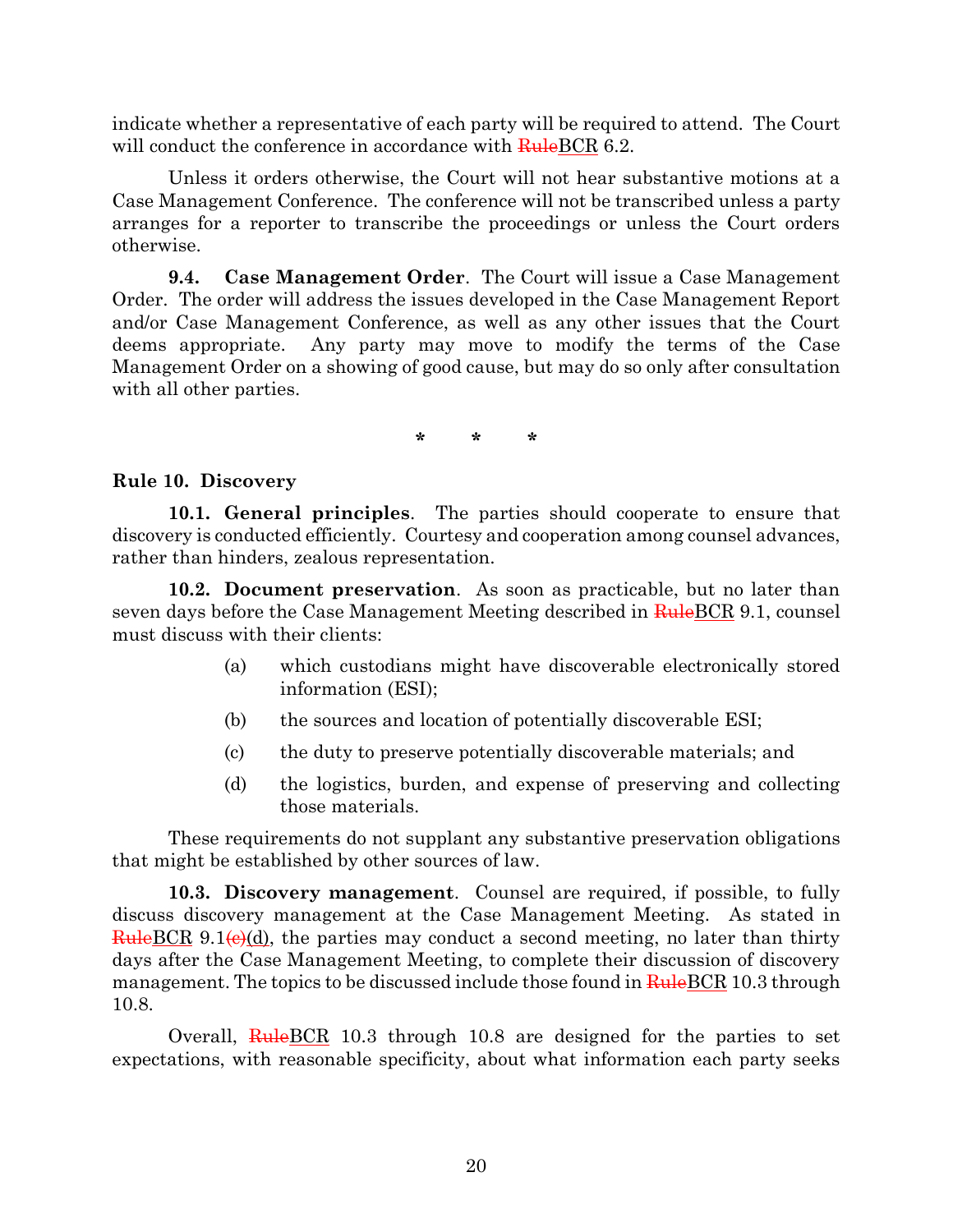and about how that information will be retrieved and produced. The parties should discuss at least the following topics:

- (a) **Proportionality**. Counsel should discuss the scope of discovery, taking into account the needs of the case, the amount in controversy, limitations on the parties' resources, the burden and expense of the expected discovery compared with its likely benefit, the importance of the issues at stake in the litigation, and the importance of the discovery for the adjudication of the merits of the case.
- (b) **Phased discovery**. Counsel should consider whether phased discovery is appropriate and, if so, discuss proposals for specific phases.
- (c) **ESI**. Counsel should prepare an ESI protocol—an agreement between the parties for the identification, preservation, collection, and production of ESI. The ESI protocol will vary on a case-by-case basis, but the discussion about ESI should include at least the following subjects:
	- (1) the specific sources, location, and estimated volume of ESI;
	- (2) whether ESI should be searched on a custodian-by-custodian basis and, if so,  $\left(\frac{a}{c}\right)$  the identity and number of the custodians whose ESI will be searched, and  $\left(\frac{1}{2}\right)$  search parameters;
	- (3) a method for designating documents as confidential;
	- (4) plans and schedules for any rolling production;
	- (5) deduplication of data;
	- (6) whether any device(s) need to be forensically examined and, if so, a protocol for the examination(s);
	- (7) the production format of documents;
	- (8) the fields of metadata to be produced; and
	- (9) how data produced will be transmitted to other parties (e.g., in read-only media; segregated by source; encrypted or password protected).

Counsel should jointly prepare a written discovery protocol promptly after they complete their discovery-management discussions. The discovery protocol should not be filed with the Court unless otherwise ordered.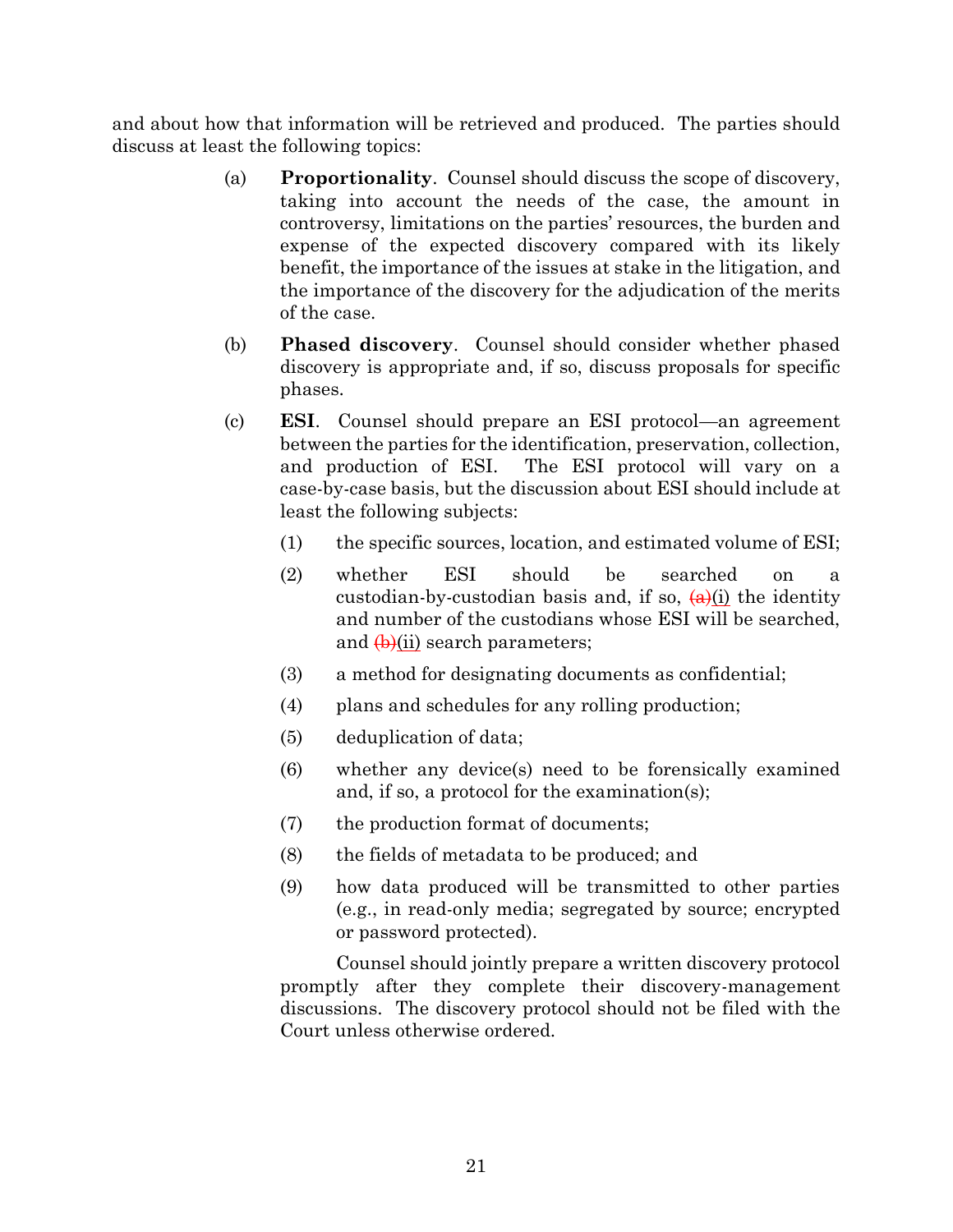#### **10.4. Presumptive limits**.

(a) **Discovery period**. The RulesThese rules do not discourage the parties from beginning discovery before entry of the Case Management Order, but the presumptive discovery period, including both fact and expert discovery, is seven months from the date of the Case Management Order. That period may be lengthened or shortened in consideration of the claims and defenses of any particular case, but any significantly longer discovery period will require good cause.

Each party is responsible for ensuring that it can complete discovery within the time period in the Case Management Order. In particular, interrogatories, requests for production, and requests for admission should be served early enough that answers and responses will be due before the discovery deadline ends.

Absent extraordinary cause, a motion that seeks to extend the discovery period or to take discovery beyond the limits in the Case Management Order must be made before the discovery deadline. The motion must explain the good cause that justifies the relief sought. The motion must also demonstrate that the parties have pursued discovery diligently.

- (b) **Written discovery**. Unless otherwise permitted by the Court, a party may serve no more than twenty-five interrogatories on each party. Each subpart of an interrogatory counts as a separate interrogatory for purposes of this limit. The same limit applies to requests for admission.
- (c) **Depositions**. A party may take no more than twelve fact depositions in the absence of an order by the Court. For purposes of counting depositions taken by any party, for depositions conducted pursuant to Rule 30(b)(6) of the Rules of Civil Procedure, each period of seven hours of testimony will count as a single deposition, regardless of the number of designees presented during that seven-hour period.
- (d) **Agreement, reduction, and modification of limits**. The Court encourages the parties to agree, where appropriate, on reductions to the presumptive limits stated above. The presumptive limits will be increased only upon a showing of good cause.

If the parties agree to conduct discovery after the discovery deadline, but the parties do not seek an order that allows the discovery, then the Court will not entertain a motion to compel or a motion for sanctions in connection with that discovery.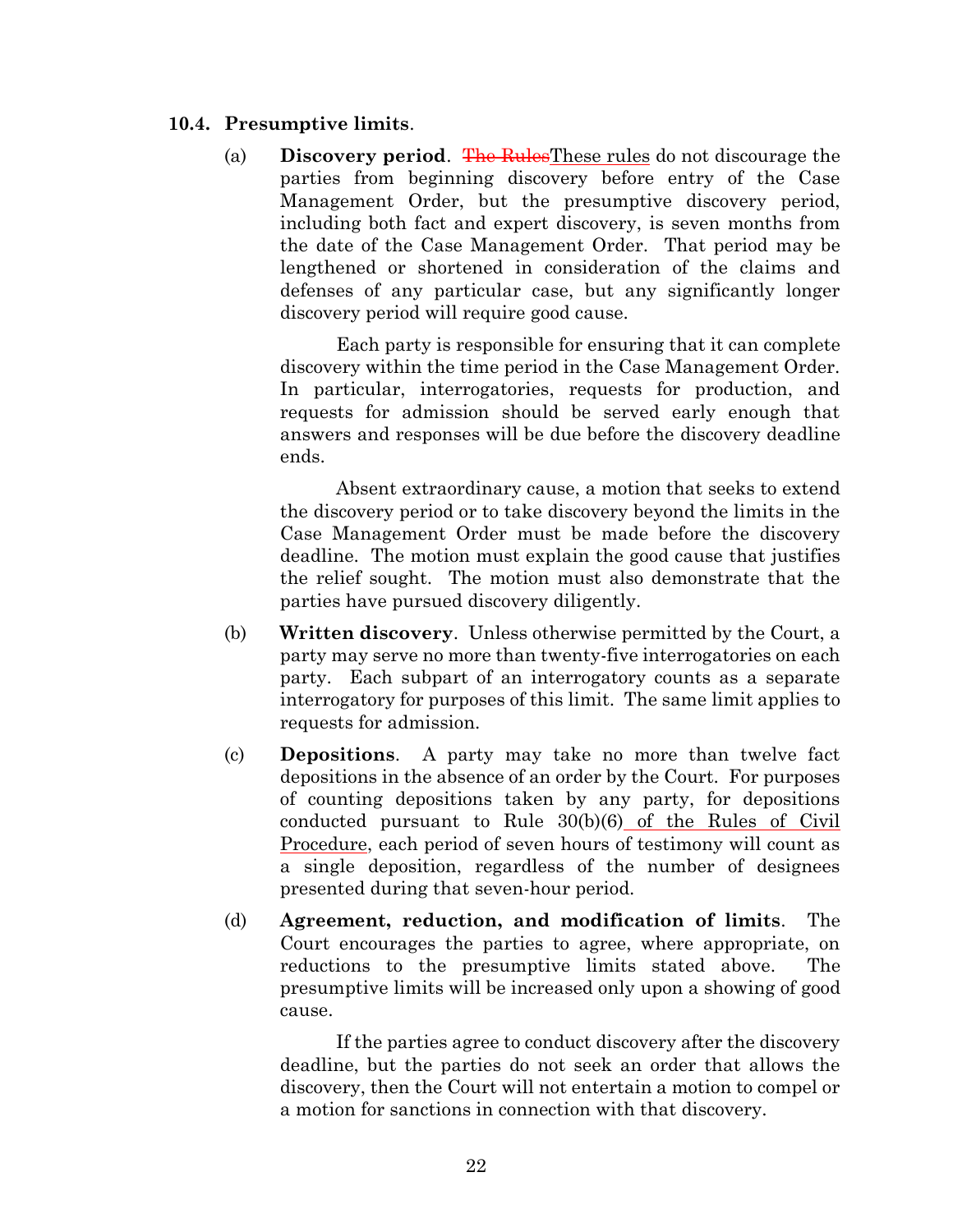### **10.5. Privilege logs**.

- (a) **Purpose**. This rule supplements Rule 26(b)(5) of the Rules of Civil Procedure.
- (b) **Form**. Parties are encouraged to agree on the form of privilege logs and on the date on which privilege logs will be served. The parties should select a format that limits unnecessary expense and burden of producing a privilege log. Each privilege log should be organized in a manner that facilitates a discussion among counsel on whether documents contain privileged or work-product material. The parties should discuss specifically  $(4)(i)$  whether particular categories of documents—such as any attorney-client privileged communications or attorney work-product material generated after the action began, or communications on a certain subject—should be omitted from privilege logs;, and  $\frac{2}{2}$ (ii) whether entries in the privilege log should be arranged by topic or category.

**10.6. Agreements to prevent privilege and work-product waiver**. The Court encourages the parties to agree to an order that provides for the non-waiver of the attorney-client privilege or work-product protection in the event that privileged or work-product material is inadvertently produced.

### **10.7. Depositions**.

(a) **Time limits**. Unless the parties agree otherwise, a deposition is limited to seven hours of on-the-record time. The Court may extend any seven-hour period for good cause.

## (b) **Conduct**.

- (1) Counsel should cooperate to schedule depositions.
- (2) Counsel must not direct a witness to refrain from answering a question unless one or more of the following three situations applies: (i) counsel objects to the question on the ground that the answer is protected by a privilege or another discovery immunity, (ii) counsel proceeds immediately to seek relief under Rules 26(c) or 37(d) of the Rules of Civil Procedure, or (iii) counsel objects to a question that seeks information in contravention of a Court-orderedcourt-ordered limitation on discovery.
- (3) Objections should be succinct and state only the basis for the objection. The Court does not tolerate speaking objections.
- (4) Counsel and any witness may not engage in private, off-the-record conferences while a question is pending,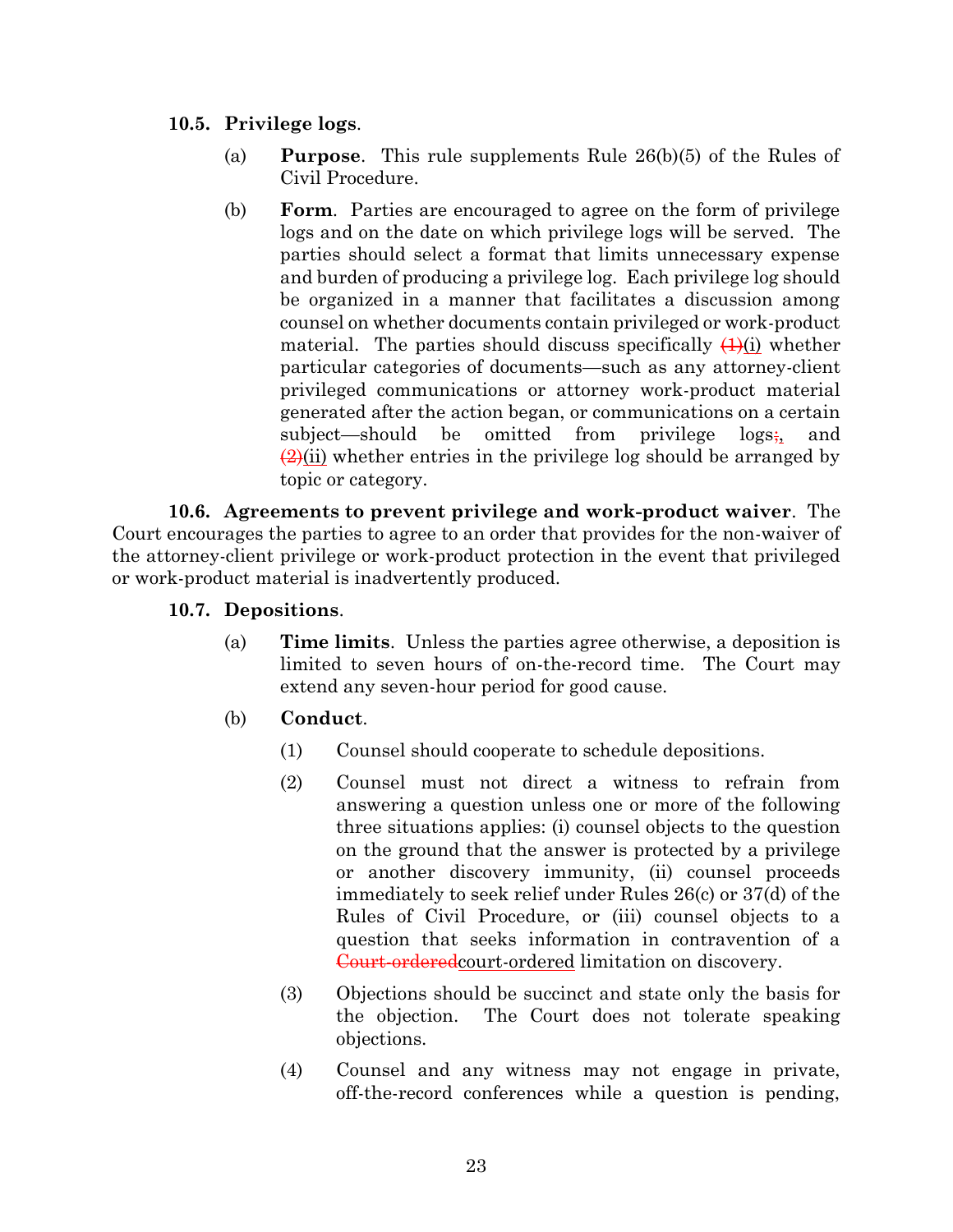except to decide whether to assert a privilege, discovery immunity, or Court-ordered court-ordered limitation on discovery.

- (5) The Court may impose an appropriate sanction, including the reasonable attorneyattorney's fees incurred by any party, based on conduct that impedes, delays, or frustrates the fair examination of a deponent.
- (c) **Exhibits**.
	- (1) A copy of any document shown to a deponent must be provided to counsel for each party either before the deposition starts or at the same time that the document is given to the deponent.
	- (2) Deposition exhibits should be numbered consecutively throughout discovery without restarting numbers by the deposition being taken or by the party that introduces the exhibit. When there is the potential for simultaneous depositions, the parties should allocate a range of potential exhibit numbers among the parties. To the extent practical, once assigned an exhibit number, a document utilized during a deposition should retain that deposition exhibit number in all subsequent discovery.

### (d) **Depositions under Rule 30(b)(6) depositions of the Rules of Civil Procedure**.

- (1) This rule is designed to encourage parties to resolve disputes about the scope of Rule 30(b)(6) depositions.
- $\frac{2}{(2)(1)}$  After a party serves a deposition notice under Rule 30(b)(6) deposition notice of the Rules of Civil Procedure, the organization to which the notice is issued should present any objections to the noticing party within a reasonable time of service and sufficiently in advance of the deposition.
- $\frac{1}{(3)(2)}$  Counsel for the noticing party and for the organization to which the notice was issued must then meet and confer in good faith to resolve any disputes over the topics for the deposition.
- $\frac{(4)(3)}{2}$  If the parties cannot agree, then the dispute will be resolved under the procedures described in RuleBCR 10.9.
- $\overline{(5)}(4)$  The parties should also discuss and attempt to agree on whether a deponent under Rule  $30(b)(6)$ -deponent of the Rules of Civil Procedure may be asked questions about the deponent's personal knowledge. Absent an agreement to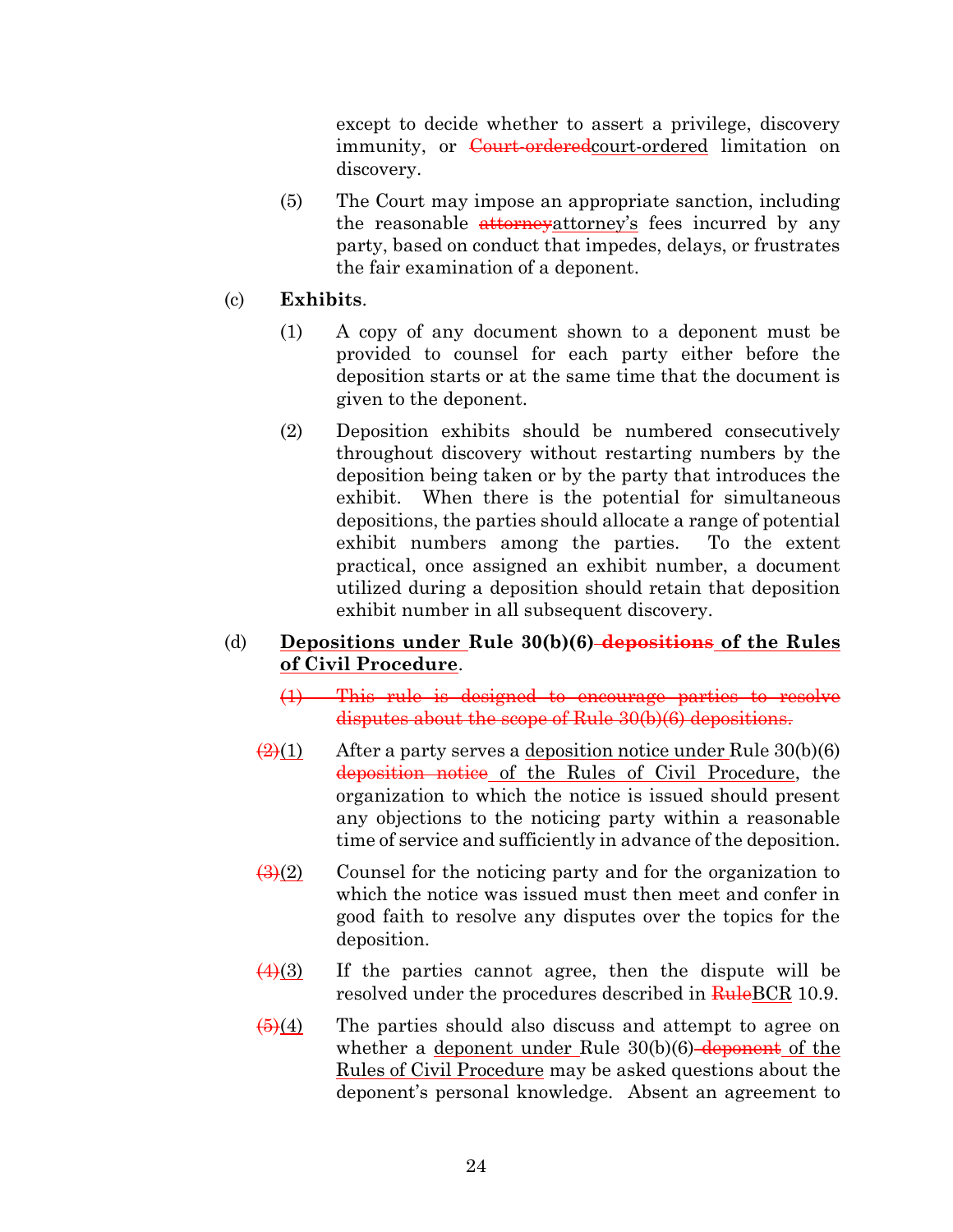the contrary, any deposition of a designee under Rule 30(b)(6) designee of the Rules of Civil Procedure in his or her individual capacity should be taken separately from the deposition under Rule  $30(b)(6)$ -deposition of the Rules of Civil Procedure.

 $\frac{1}{10}$  See RuleBCR 10.4(c) for the manner of counting depositions taken under Rule 30(b)(6) of the Rules of Civil Procedure.

### **10.8. Expert discovery**.

- (a) **Procedures**. The parties must attempt to agree on procedures that will govern expert discovery including any limits on the number of experts and/or the number of expert depositions. In the absence of agreement, the Case Management Report should list the parties' respective positions on expert discovery. The parties may elect to exchange disclosures only, or they may elect to exchange reports in addition to or instead of disclosures. The procedures may include, but are not limited to, the following:
	- (1) **Expert reports**. If the parties elect to exchange expert reports as allowed by Rule 26(b)(4) of the Rules of Civil Procedure, then the parties are encouraged to agree that the name of each expert, the subject matter on which the expert is expected to testify, and the expert's qualifications be exchanged thirty days prior to service of the report.
	- (2) **Timing and manner of disclosure**. If the parties elect not to exchange expert reports, then they are still encouraged to agree on a schedule for exchange of expert information in the form of expert disclosures. In the absence of an agreement, the Court will establish a sequence in the Case Management Order.
	- (3) **Facts and data considered by the witness**. The parties should attempt to agree on whether and when they will provide copies of previously unproduced materials that an expert witness considers in forming his or her opinion.
- (b) **Expert depositions**. Unless the parties agree otherwise, each expert witness may be deposed by a party adverse to the party designating the expert. The expert witness is only subject to a single deposition at which all adverse parties may appear.

### **10.9. Discovery motions**.

(a) **Application**. This rule applies to motions under Rules 26 through 37 and Rule 45 of the Rules of Civil Procedure.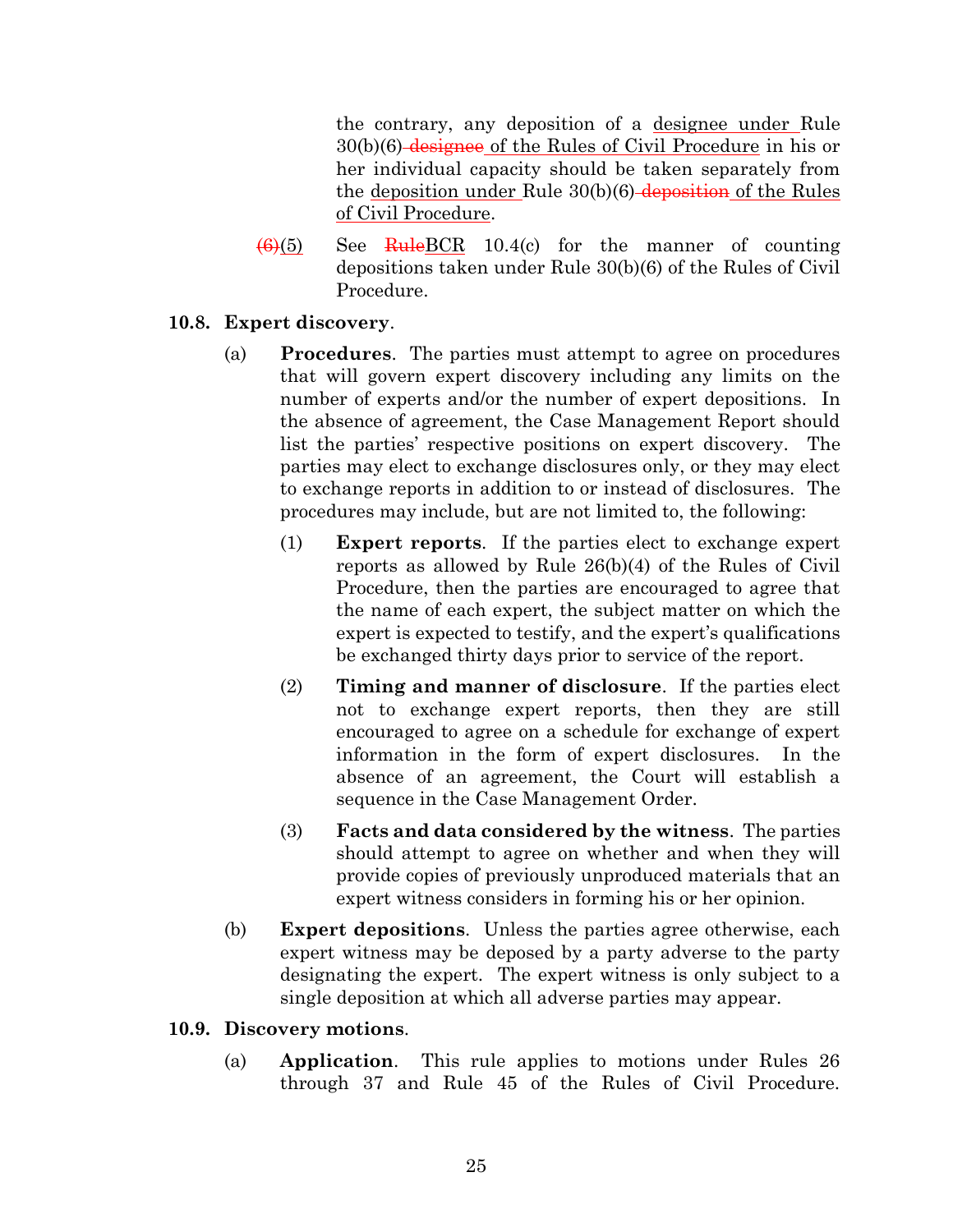References to "party" or "parties" in this rule include non-parties subject to subpoena under Rule 45 of the Rules of Civil Procedure.

#### (b) **Pre-filing requirements**.

(1) **Telephonic consultation with presiding Business Court judgeSummary of dispute**. Before a party filesfiling a motion related to discovery, a party must engage in a thorough, good-faith attempt to resolve or narrow the dispute. If the dispute remains unresolved, then the party must initiate a telephone conference among counsel and the presiding Business Court judge about the dispute. To initiate this conference, a partyseeking relief must e-mail a summary of the dispute to the judicial assistant and law clerk for the presiding Business Court judge and to opposing counsel. The summary may not exceed seven hundred<sup>700</sup> words; the certificate described in  $\frac{\text{Rule}BCR}{\text{Rule}BCR}$  10.9(b)(2) does not count against this limit. Any other party may submit a response to the summary; the response may not exceed seven hundred 700 words (excluding the response to the certificate) and must be e-mailed to the judicial assistant and law clerk for the presiding Business Court judge and to opposing counsel within seven calendar days of when the initial summary was e-mailed. Word limits are to be calculated in accordance with **RuleBCR** 7.8. No replies are allowed.

After the summary and any response(s) are submitted, the Court will either schedule a telephone conference with counsel to discuss the dispute, order the parties to file a motion and brief regarding the dispute or provide additional materials, or issue an order with further instructions. If the Court elects to conduct a telephone conference, then the Court may decide the parties' dispute during the conference.

(2) **Certification of good-faith effort to resolve the dispute**. When a party requests a telephonic conferenceA dispute summary under  $RuleBCR \t10.9(b)(1)$ , the party must also submit to the Courtmust include a certification that, after personal consultation and diligent attempts to resolve differences, the parties could not resolve the dispute. The certificate must state the date(s) of the conference, which attorneys participated, and the specific results achieved. The certificate should must say, if applicable, whether the parties discussed cost-shifting, proportionality, or alternative discovery methods that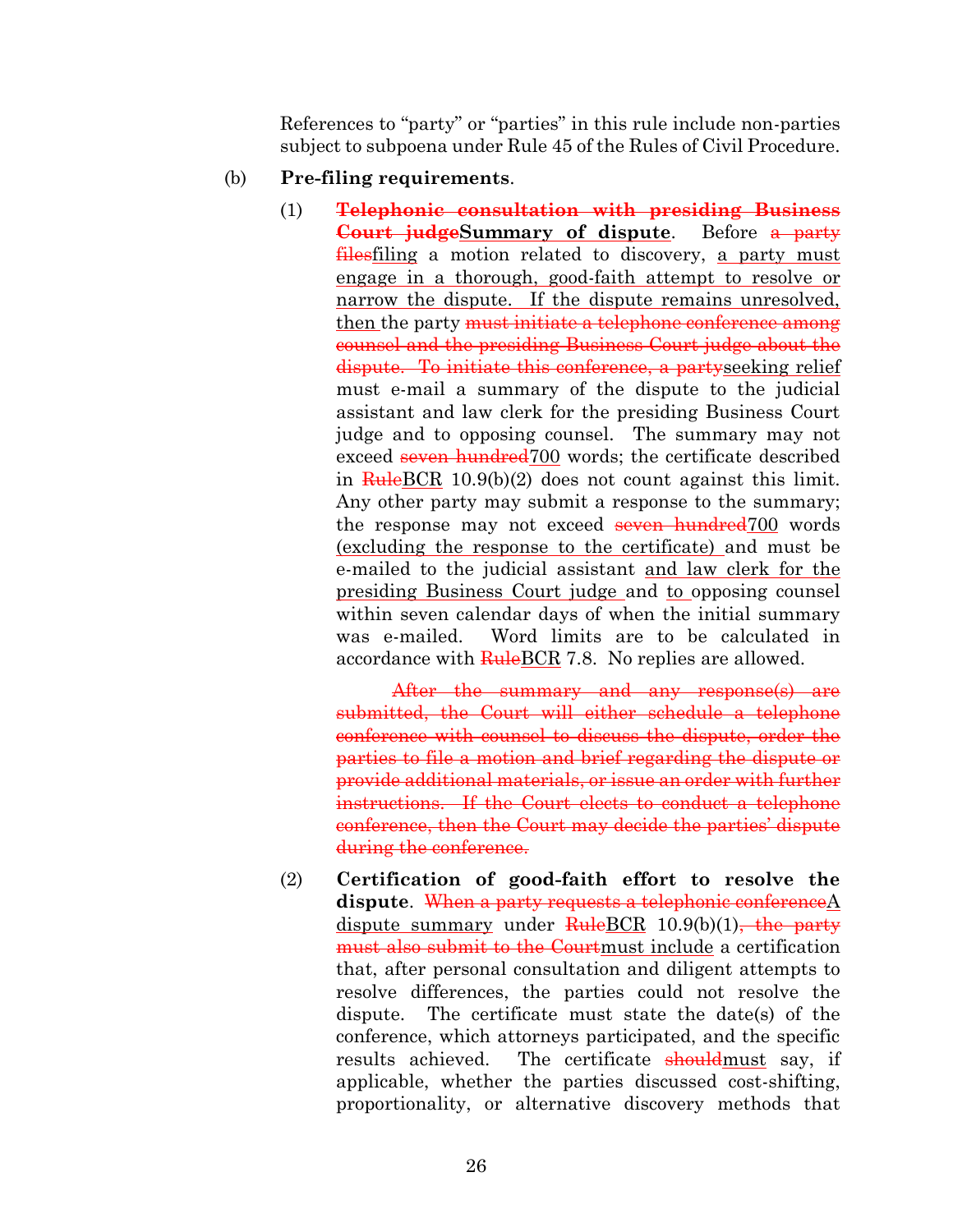might resolve the dispute. This certificate may not exceed three hundred300 words and should state facts without argument. The response by any other party under BCR 10.9(b)(1) may include a response, not to exceed 200 words, to the substance of the certificate.

- (3) **Telephone conference among counsel and the presiding Business Court judge**. After the summary, certificate, and any response(s) are submitted, the Court may schedule a telephone conference with counsel to discuss the dispute, order the parties to file a motion and brief regarding the dispute or provide additional materials, or issue an order that decides the issues raised or that provides the parties with further instructions. If the Court elects to conduct a telephone conference, the Court may decide the parties' dispute during the conference.
- (c) **Briefs on discovery motions**. If, after the Court conducts a telephonietelephone conference described in section (b)(1)under BCR 10.9(b)(3), the parties still cannot resolve their dispute or if the Court declines to rule on the dispute, then a party may file a discovery motion. The requirements of  $\frac{\text{Rule}BCR}{}$  7 apply to any such motion, except that:  $(1)(i)$  the Court may modify the briefing schedule and limits on briefs in its instructions after the **Rule**BCR  $10.9(b)(1)(3)$  consultationconference;  $(2)(ii)$  unless the Court orders otherwise, the supporting brief and any responsive brief may each not exceed 3,750 words unless the Court orders otherwise; and  $\left(\frac{3}{11}\right)$  reply briefs will only be permitted if the Court requests on its own initiative or grants a moving party leave to file a reply upon a showing of good cause.
- (d) **Cost-shifting requests**. If a party contends that cost shifting is warranted as to any discovery sought, then the party's brief should address estimated costs of responding to the requests and the proportionality of the discovery sought. Counsel's estimate must have a reasoned factual basis, and the Court may require that any such basis be demonstrated by affidavit.
- (e) **Depositions**. This rule does not preclude parties from seeking an immediate telephone ruling by telephone from the Court on any dispute that arises during a deposition that justifies such a conference with the Court.

**\* \* \***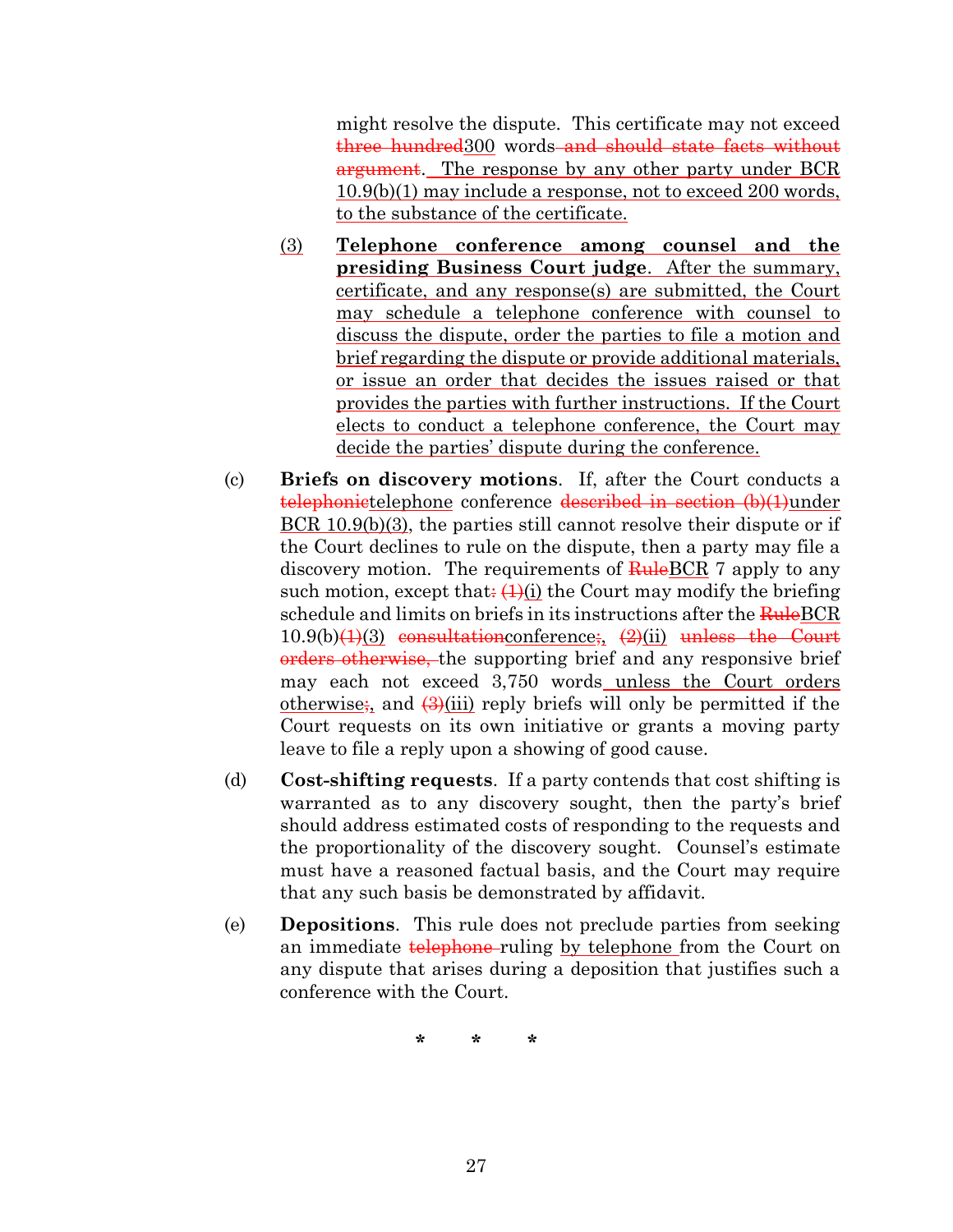#### <span id="page-27-0"></span>**Rule 11. Mediation**

**11.1. Mandatory mediation**. All mandatory complex business cases and cases assigned to a Business Court judge pursuant to Rule 2.1 of the General Rules of Practice are subject to the Revised Rules Implementing Statewide Mediated Settlement Conferences and Other Settlement Procedures in Superior Court Civil Actions. Although the these statewide mediation rules require participation in a mediation utilizing a certified mediator unless the Court orders otherwise on a showing of good cause, the parties may engage in multiple mediated settlement conferences before the same or different mediators.

**11.2. Selection and appointment of mediator**. The parties should attempt to reach agreement on a mediator select a mediator by agreement. The Case Management Report should contain either the parties' agreement or, in the absence of an agreement, each party's nominee of a certified mediator for Court appointment by the Court. If all parties cannot agree on a mediator, then the Court will appoint a mediator from the list of certified mediators maintained by the North Carolina Dispute Resolution Commission.

**11.3. Report of mediator**. Within ten days of the conclusion of the mediation, the mediator must mail or e-mail a copy of his or her report to the Court, in addition to filing the report with the Clerk of Superior Court in the county of venue.

**11.4. Notification of settlement**. The parties are encouraged to keep the Court apprised of the status of settlement negotiations and should notify the Court promptly when the parties have reached a settlement.

**\* \* \***

### <span id="page-27-1"></span>**Rule 12. Pretrial and Trial**

**12.1. Case-specific pretrial and trial management**. The Court may modify the deadlines and requirements in this rule as the circumstances of each case dictate.

**12.2. Trial date**. The Court will establish a trial date for every case. The Court may establish that date in the Case Management Order or otherwise. The Court ordinarily will not set a trial to begin fewer than sixty days after the Court issues a ruling on any post-discovery dispositive motions.

Trial dates should be considered peremptory settings. Any party who foresees a potential conflict with a trial date should advise the Court no later than fourteen days after being notified of the trial date. In addition, after the Court sets a trial date, counsel of record should avoid setting any other matter for trial that would conflict with the trial date. Absent extraordinary and unanticipated events, the Court will not consider any continuance because of conflicts of which it was not advised in conformity with this rule.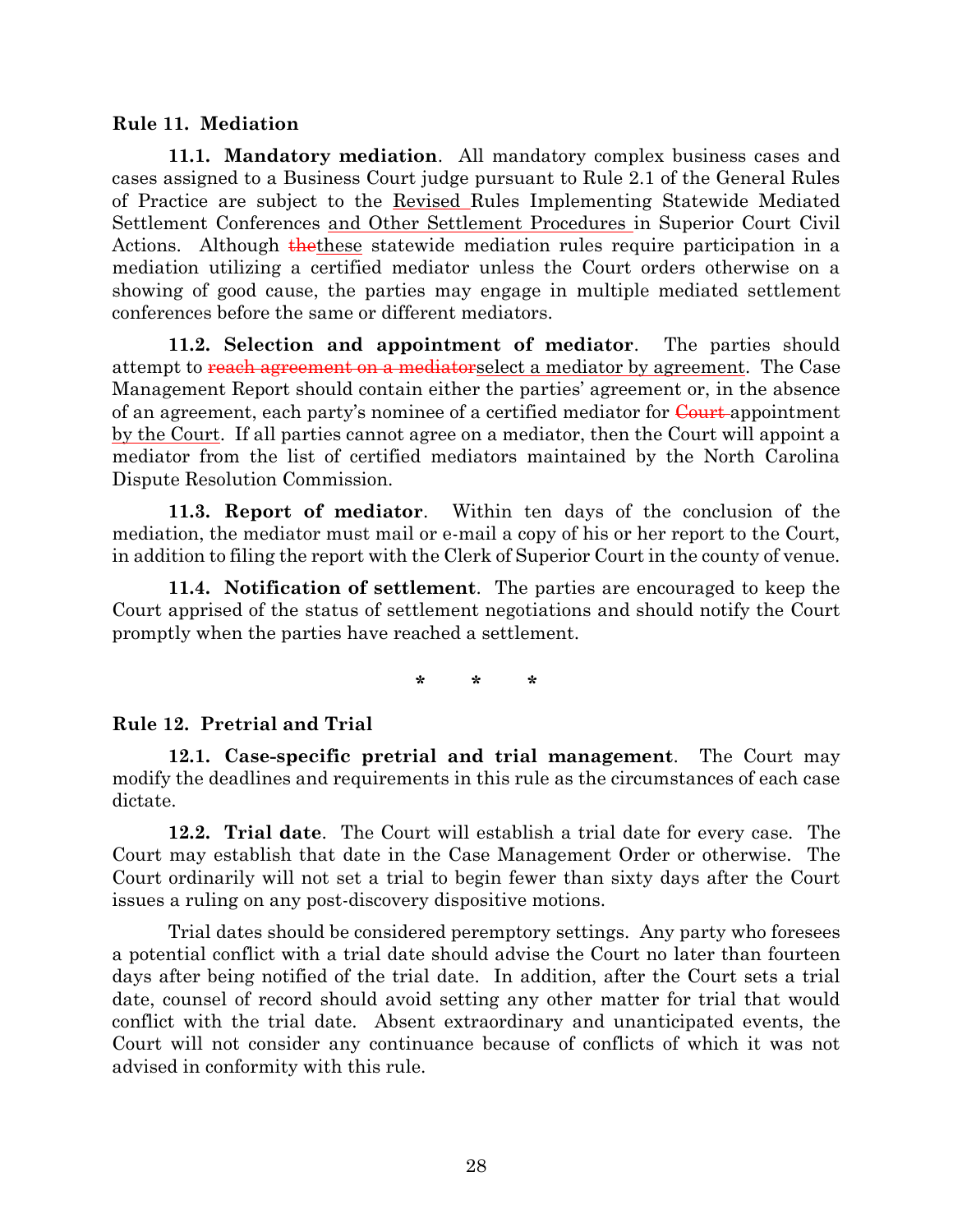**12.3. Pretrial process**. The following chart sets forth standard pretrial activity with presumptive deadlines. As stated in Rule 12.1, the Court may modify any or all of these deadlines and requirements as the circumstances in a case dictate:

| 45 days before pretrial hearing    | Trial exhibits (or a list of exhibits<br>identified by <b>bates</b> Bates number if the<br>exhibits were exchanged in discovery)<br>and witness lists served on opposing<br>parties                                      |
|------------------------------------|--------------------------------------------------------------------------------------------------------------------------------------------------------------------------------------------------------------------------|
| 30 days before pretrial hearing    | Deposition designations served on<br>opposing parties                                                                                                                                                                    |
| 21 days before pretrial hearing    | Pretrial attorney conference<br>Deposition counter-designations and<br>objections to deposition designations<br>served on opposing parties<br>Supplemental trial exhibit and witness<br>lists served on opposing parties |
| 17 days before pretrial hearing    | Objections to trial exhibits served on<br>opposing parties                                                                                                                                                               |
|                                    |                                                                                                                                                                                                                          |
| 14 days before pretrial hearing    | Motions in limine and briefs in support,<br>if any, filed and served<br>Proposed pretrial order filed and served                                                                                                         |
| 7 days before pretrial hearing     | Responses to motions in limine filed<br>and served                                                                                                                                                                       |
| No later than 14 days before trial | Pretrial hearing                                                                                                                                                                                                         |
| 7 days before trial                | Trial brief, if any, filed and served                                                                                                                                                                                    |
|                                    | Proposed jury instructions filed and<br>served                                                                                                                                                                           |
|                                    | Proposed findings of fact and<br>conclusions of law, if necessary, filed<br>and served                                                                                                                                   |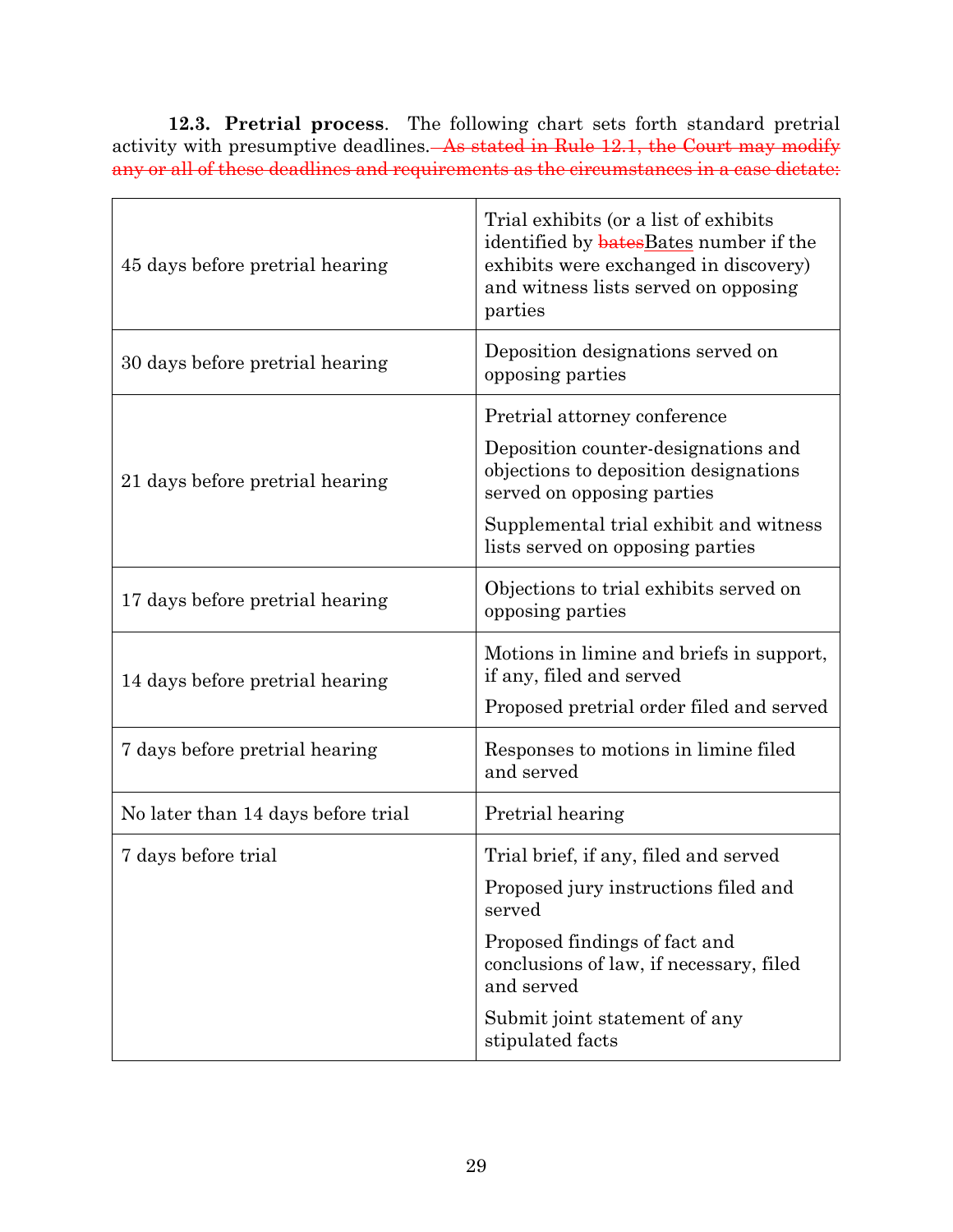**12.4. Pretrial attorney conference**. Counsel are responsible for conducting a pretrial conference. At the conference, the parties should discuss the items listed in the Court's form pretrial order. Lead trial counsel (and local counsel, if different) for each party must participate in the conference. The conference may be an in-person conference or conducted through remote means.

**12.5. Proposed pretrial order**. Counsel are responsible for preparing a proposed pretrial order. Appendix 5 to the Rulesthese rules contains a template proposed pretrial orderProposed Pretrial Order template. The parties are encouraged to use the form order to prepare their own order but may also deviate from the form order as the nature of the case dictates. The proposed order should generally include the following items:

- (a) stipulations about the Court's jurisdiction over the parties and the designation and proper joinder of parties;
- (b) a list of trial exhibits (other than exhibits that might be used for rebuttal or impeachment) and any objections to those exhibits;
- (c) the timing and manner of the exchange of demonstrative exhibits or any proposed exhibits not produced in discovery including whether demonstrative exhibits will be used in opening statements;
- (d) a list of trial witnesses, including witnesses whose testimony will be presented by deposition;
- (e) a list of outstanding motions and motions that might be filed before or during trial;
- (f) a list of issues to be tried, noting (if needed) which issues will be decided by the jury and which will be decided by the Court;
- (g) the technology that the parties intend to use, including whether that technology will be provided by the Court or by the parties;
- (h) whether the parties desire to use real-time court reporting and, if so, how the parties will apportion the costs of that reporting;
- (i) any case-specific issues or accommodations needed for trial, such as use of interpreters, use of jury questionnaires, or measures to be employed to protect information that might merit protection under Rule 26(c)(vii) of the Rules of Civil Procedure;
- (j) a statement that all witnesses are available and the case is trial-ready;
- (k) an estimate of the trial's length; and
- (l) a certification that the parties meaningfully discussed the possibility and potential terms of settlement at the pretrial attorney conference.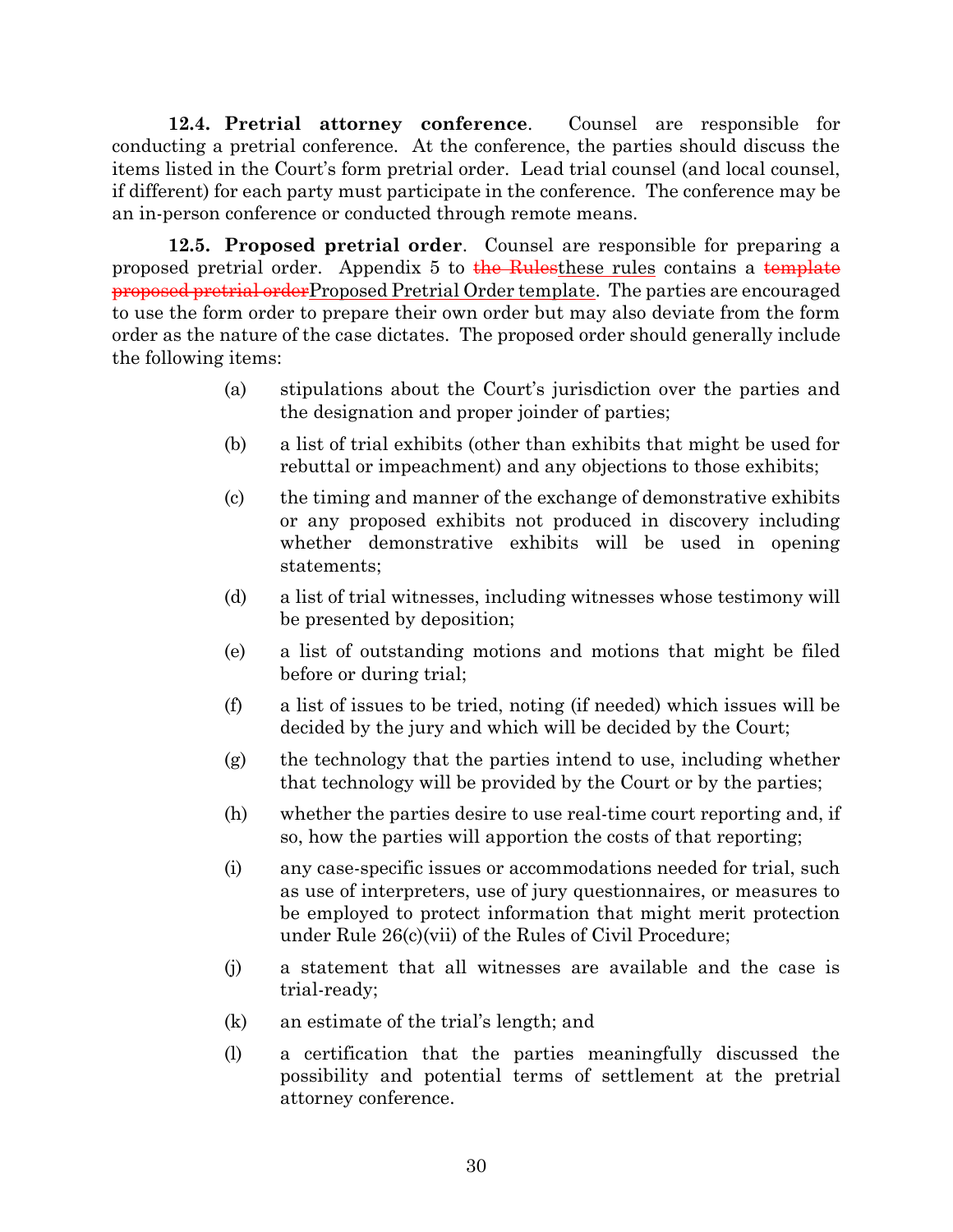**12.6. Deposition designations**. If a party desires to present deposition testimony at trial, then the party must designate that testimony by page and line number of the deposition transcript. A party served with deposition designations may serve objections and counter-designations; the objecting party must identify a basis for each objection.

All designations, counter-designations, and objections should be exhibits to the proposed pretrial order. In addition, the party that designates deposition testimony to which another party objects must provide the presiding judge with a chart in Microsoft Word format that lists  $(a)(i)$  the testimony offered to which another party objects,  $(\theta)$ (ii) the objecting party,  $(\theta)$ (iii) the basis for the objection, and  $(\theta)$ (iv) a blank line on which the presiding judge can write his or her ruling.

**12.7. Pretrial hearing**. The Court will conduct a pretrial hearing no later than fourteen days before trial. Lead counsel (and local counsel, if different) for each party must attend the hearing in person. The Court may order a party with final settlement authority to attend the pretrial hearing, but no party will be required to attend unless ordered by the Court. The pretrial hearing may include any matter that the Court deems relevant to the trial's administration, including but not limited to:

- (a) a discussion of the items in the proposed pretrial order;
- (b) argument and ruling on any pending motions and objections, including objections to exhibits and deposition designations included in the proposed pretrial order;
- (c) the resolution of any disagreement about the issues to be tried;
- (d) unique jury issues, such as preliminary substantive jury instructions, juror questionnaires, or jury sequestration;
- (e) the use of technology;
- (f) the need for measures to protect information under Rule  $26(c)(vi)$ of the Rules of Civil Procedure; and
- (g) whether any further consideration of settlement is appropriate.

### **12.8. Final pretrial order**. The Court will enter a final pretrial order.

**12.9. Motions in limine.** BriefsUnless the Court orders otherwise, briefs regarding motions in limine are not required if the grounds for the motion are evidenced by the motion itself. Opening and response briefs may not exceed 3,750 words. Reply briefs will only be permitted in exceptional circumstances with the Court's permission or at the request of the Court. The Court may elect to withhold its ruling on a motion in limine until trial, and any ruling the Court may elect to make on a motion in limine prior to trial is subject to modification during the course of the trial.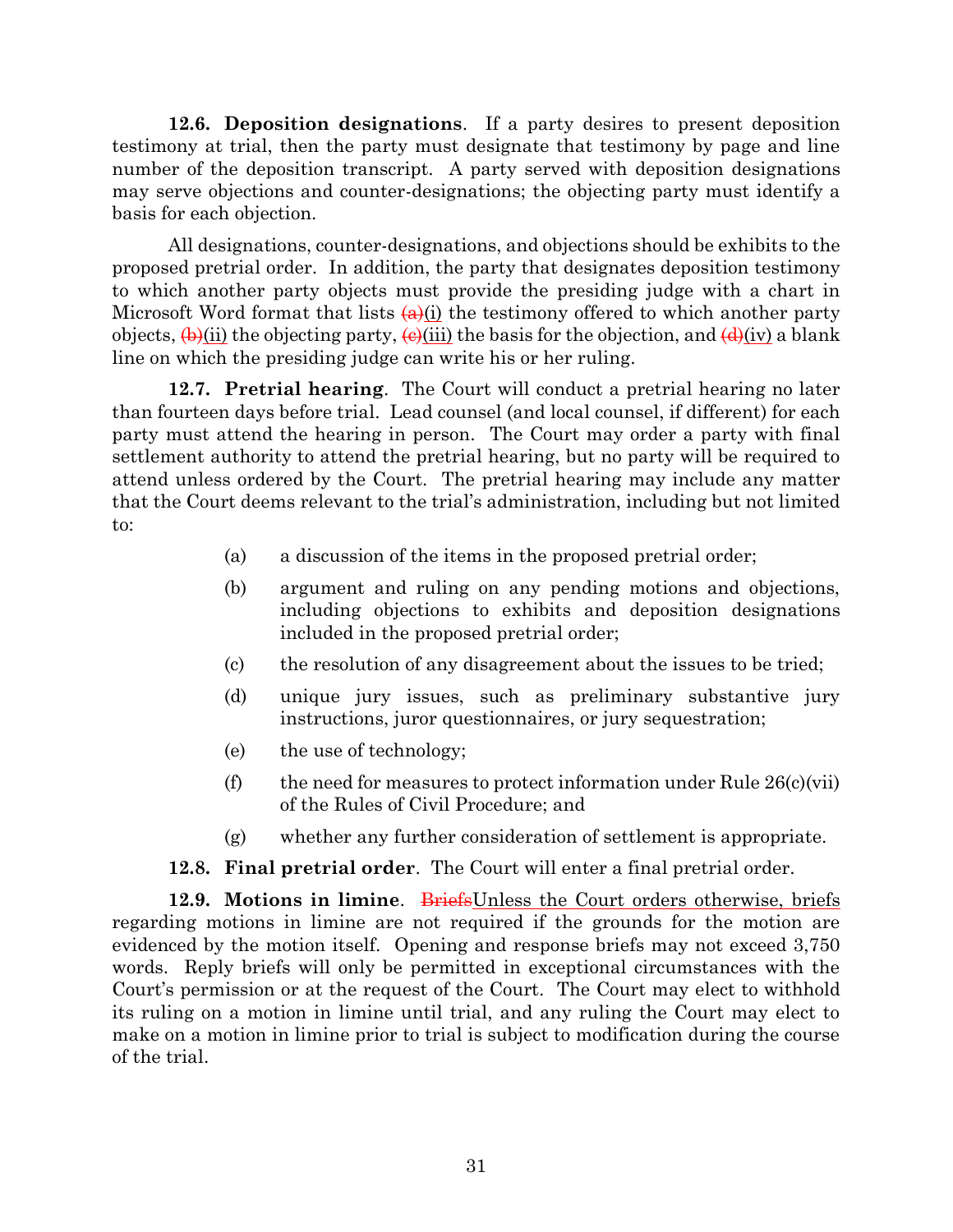#### **12.10. Jury instructions**.

- (a) **Timing**. When filing proposed jury instructions, a party must also e-mail a copy of the proposed jury instructions in Microsoft Word format to the judicial assistant for the presiding Business Court judge.
- (b) **Issues**. In addition to the form as provided below, the jury instructions must state the proposed issues to be submitted to the jury.
- (c) **Form**.
	- (1) Every instruction should cite to relevant authority, including but not limited to the North Carolina Pattern Jury Instructions.
	- (2) Each party should file two different copies of its proposed instructions: one copy with the citations to authority, and one copy without those citations.
	- (3) Proposed instructions should contain an index that lists the instruction number and title for each proposed instruction.
	- (4) Each proposed instruction should be on its own separate page, should be printed at the top of the page, and should receive its own number. The proposed instructions should be consecutively numbered.
	- (5) If the parties propose a pattern jury instruction without modification to that instruction, then the parties may simply refer to the instruction number. If the parties propose a pattern instruction with any modification, then the parties should clearly identify that modification.
- (d) **Preliminary instructions**. The parties may further propose that the Court provide the jury preliminary instructions prior to the presentation of the evidence. In that event, the parties must provide the proposed form of any such preliminary instructions and the parties' proposal as to the time at which such preliminary instructions will be presented.

**12.11. Proposed findings of fact and conclusions of law**. The Court may require each party in a non-jury matter to file proposed findings of fact and conclusions of law.

**12.12. Trial briefs**. Unless ordered by the Court, a party may, but is not required to, submit a trial brief. A trial brief may address contested issues of law and anticipated evidentiary issues (other than those raised in a motion in limine). The trial brief need not contain a complete recitation of the facts of the case. A party may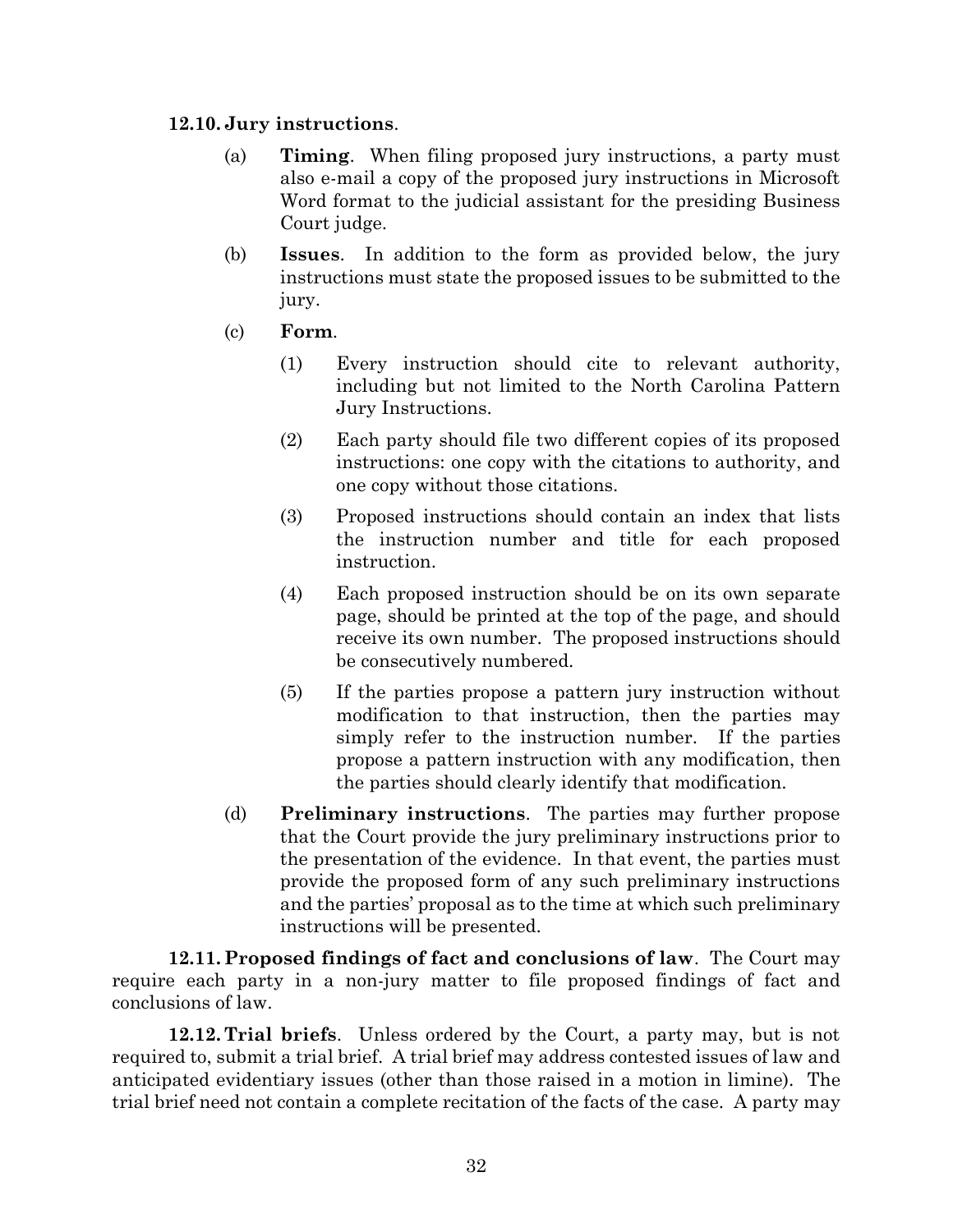not file a brief in response to another party's trial brief unless the Court requests a response. Unless otherwise ordered by the Court, a trial brief is not subject to the word limits for briefs under RuleBCR 7.

**12.13.Stipulated facts**. If the parties intend to file a joint statement of any stipulated facts other than any stipulated facts listed in the proposed pretrial order, then the parties must file the statement before the trial begins. The statement should also explain when and how the parties propose that the stipulations be presented to the jury. If the parties cannot agree on when and how the stipulated facts should be presented to the jury, then the Court will decide this issue before jury selection.

**\* \* \***

#### <span id="page-32-0"></span>**Rule 13. Review of Administrative Actions**

**13.1. GenerallyGeneral principles**. This rule applies to the Court's review of a final agency decision, including cases brought under  $N.C.$  Gen. Stat.N.C.G.S. § 105-241.16 (i.e., "administrative appeals"). This rule does not apply to civil actions brought pursuant to  $N.C.$  Gen. Stat.  $N.C.G.S.$  § 105-241.17.

**13.2. Case management**. Unless the Court orders otherwise, RuleBCR 9 and 11 do not apply to administrative appeals.

**13.3. Record in administrative appeals**. Within fifteen days of the date of the letter from the Office of Administrative Hearings submitting the official record in an administrative appeal to the Wake County Clerk of Superior Court, the parties must meet and confer regarding any further actions that may be required to prepare the appropriate record for use in the Business Court proceeding.

Within twenty days of the parties' conference discussed in the prior sentence, the parties must either (a) file a stipulation that they agree to the contents of the record or (b) jointly submit a final record that, as appropriate, modifies the record submitted by the Office of Administrative Hearings. Within twenty days of that conference, the parties must file with the Court a final administrative record. This filing must include a statement that clarifies whether the final record consists of (i) the official record that the Office of Administrative Hearings submitted to the Wake County Clerk of Court, or (ii) a modified version of the record to which the parties have agreed.

If the parties cannot agree on a final record, then the parties must notify the Court of the disagreement and seek the Court's assistance in resolving the disagreementutilize the procedures described in BCR 10.9(b) to raise their disagreement with the Court.

**13.4. Briefs**. The petitioner in an administrative appeal must file its brief no later than thirty days after the date that the parties file a stipulation that they are in agreement as to the contents of the record or the date the final record is submitted to the Court under **Rule** BCR 13.3. The respondent may file its brief no later than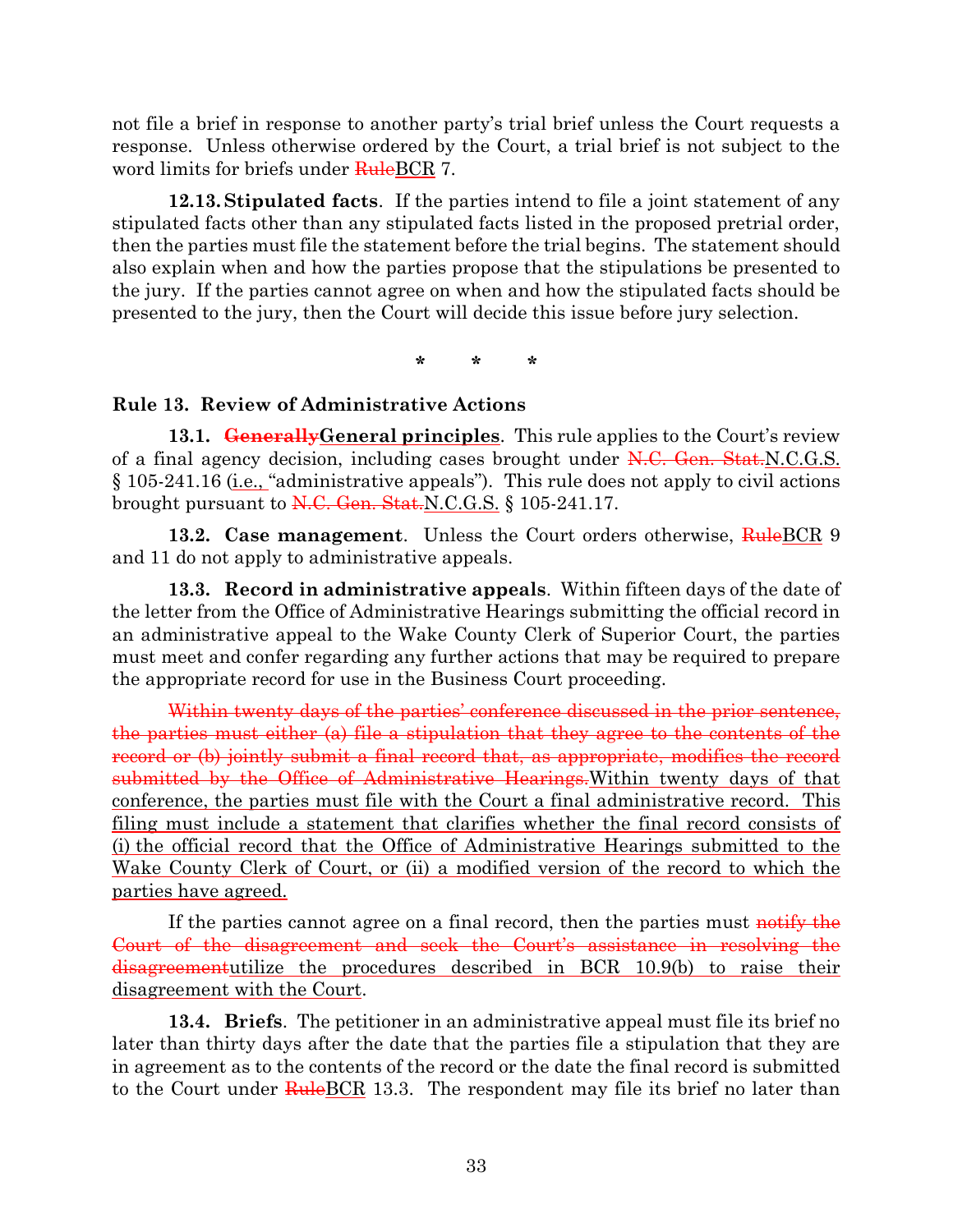thirty days after service of the petitioner's brief. The petitioner may file a reply brief no later than ten days after service of the respondent's brief. All briefs must comply with the formatting and length requirements of  $\frac{\text{Rule}BCR}{\text{Rule}BCR}$  7.

**13.5. Hearings**. The Court, in its discretion, may conduct a hearing on an administrative appeal after briefing is completed.

**\* \* \***

### <span id="page-33-0"></span>**Rule 14. Appeals**

**14.1. How an appeal is taken**. An appeal from an order or judgment of the Court is taken by filing a written notice of appeal with the Clerk of Superior Court in the county of venue. The notice of appeal must be filed within the time, in the manner, and with the effect provided by the controlling statutes and the North Carolina Rules of Appellate Procedure. The parties should promptly file a copy of the notice of appeal with the Court.

**14.2. Orders and opinions issued by the Appellate Division**. If an appellate court issues an order or opinion in a case that is simultaneously proceeding (in whole or in part) in the Court, then the parties are encouraged to submit a copy of the order or opinion to the Court by e-mailing it to the law clerk for the presiding Business Court judge.

The parties are also encouraged to notify the law clerk for the presiding Business Court judge if the appellate process for an action has reached its conclusion. This notification allows the Court to close cases that are no longer being litigated.

**14.3. Procedures on remand**. If an appellate court orders that a case on appeal be remanded to the Court for further proceedings, then—unless the Court instructs otherwise—the parties must confer within fifteen days of the issuance of the mandate pursuant to Appellate-Rule 32 of the North Carolina Rules of Appellate Procedure about the case-management issues that apply to the proceedings upon remand. The parties must submit a report to the Court within ten days of the meeting that proposes a case-management structure for the proceedings.

**\* \* \***

### <span id="page-33-1"></span>**Rule 15. Receivers**

**15.1. Applicability**.

- (a) This rule governs practice and procedure in receivership matters before the Court.
- (b) The term "receivership estate," as used in this rule, refers to the entity, person, or property subject to the receivership.

**15.2. Selection of receiver**. On motion or on its own initiative, and for good cause shown, the Court may appoint a receiver as provided by law.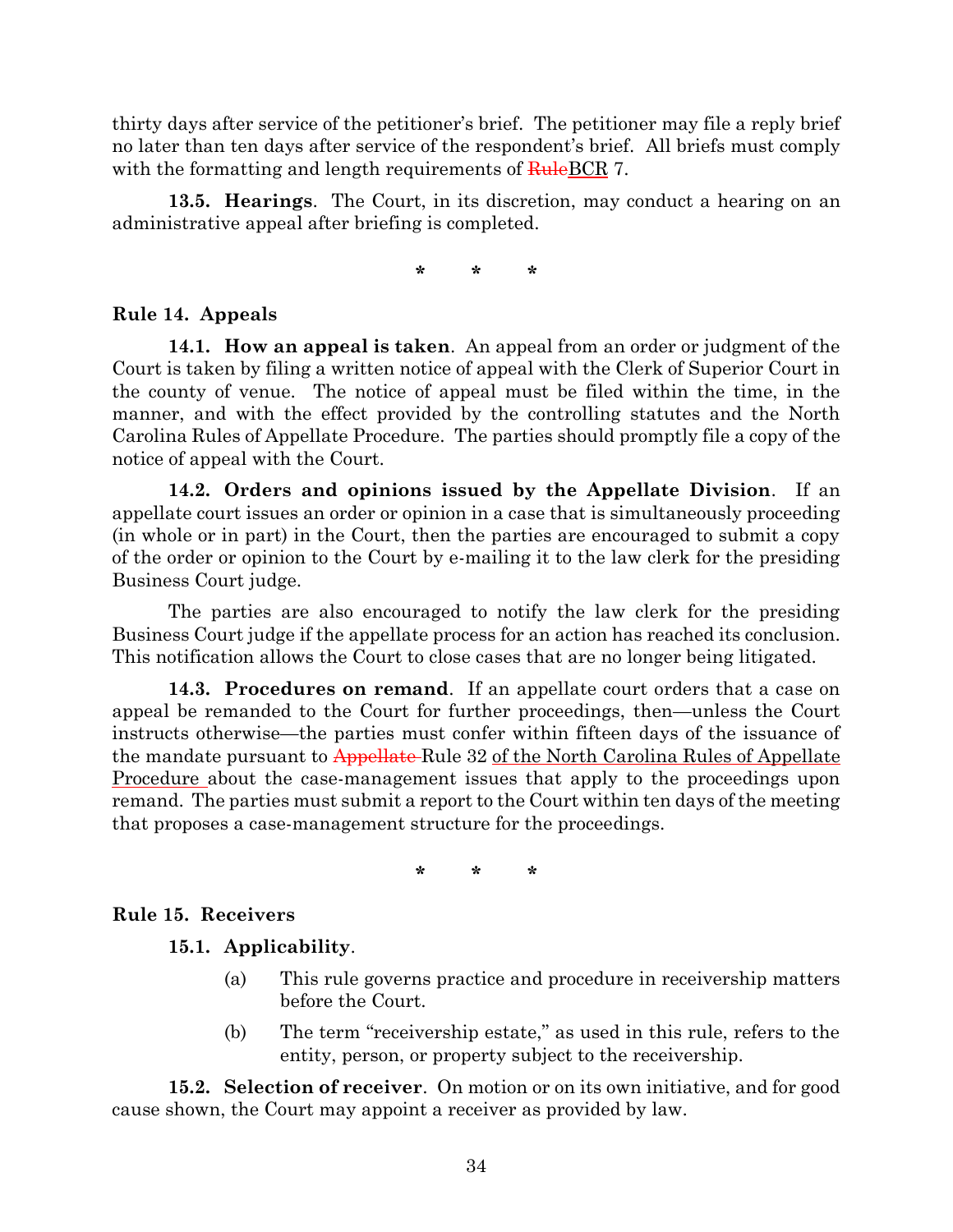- (a) **Qualifications**. A receiver must have sufficient competence, qualifications, impartiality, and experience to administer the receivership estate and otherwise perform the duties of the receiver.
- (b) **Motion to appoint receiver**. When a party moves the Court to appoint a receiver, the party should propose candidates to serve as receiver. The motion should explain each candidate's qualifications. The motion should also disclose how the receiver will be paid, including the proposed funding source. A proposed order describing the **proposed** receiver's duties, powers, compensation, and any other issues relevant to the **proposed** receivership must be filed with the motion to appoint a receiver. Non-movants may respond to the motion within twenty days of service of the motion. The Court may appoint one of the proposed receivers or, in its discretion, a different receiver. The Court may also propose or require a different fee arrangement for the receiver.
- (c) **Ex parte appointment of receiver**. The Court will not appoint a receiver on an ex parte basis unless the moving party shows that a receiver is needed to avoid irreparable harm. A receiver appointed on an ex parte basis will be a temporary receiver pending further order of the Court.
- (d) **Sua sponte appointment of receiver**. If the Court appoints a receiver on its own initiative, then any party may file an objection to the selected receiver and propose an alternative receiver within ten days of entry of the order appointing the receiver. The objection should contain the information listed in RuleBCR 15.2(b) about the alternative proposed receiver.
- (e) **Duties, powers, compensation, and other issues**. When appointing a receiver, the Court will enter an order that outlines the receiver's duties, powers, compensation, and any other issues relevant to the proposed receivership. Appendix  $23$  to the Rulesthese rules contains a non-exclusive list of provisions that might be appropriate for a receivership order.
- **15.3. Removal**. The Court may remove any receiver for good cause shown.

**\* \* \***

### <span id="page-34-0"></span>**Rule 16. Referees**

**16.1. Appointment and removal**. At the Case Management Meeting, the parties must discuss the potential benefit of a referee and summarize their views in the Case Management Report. In addition to that discussion and report, any party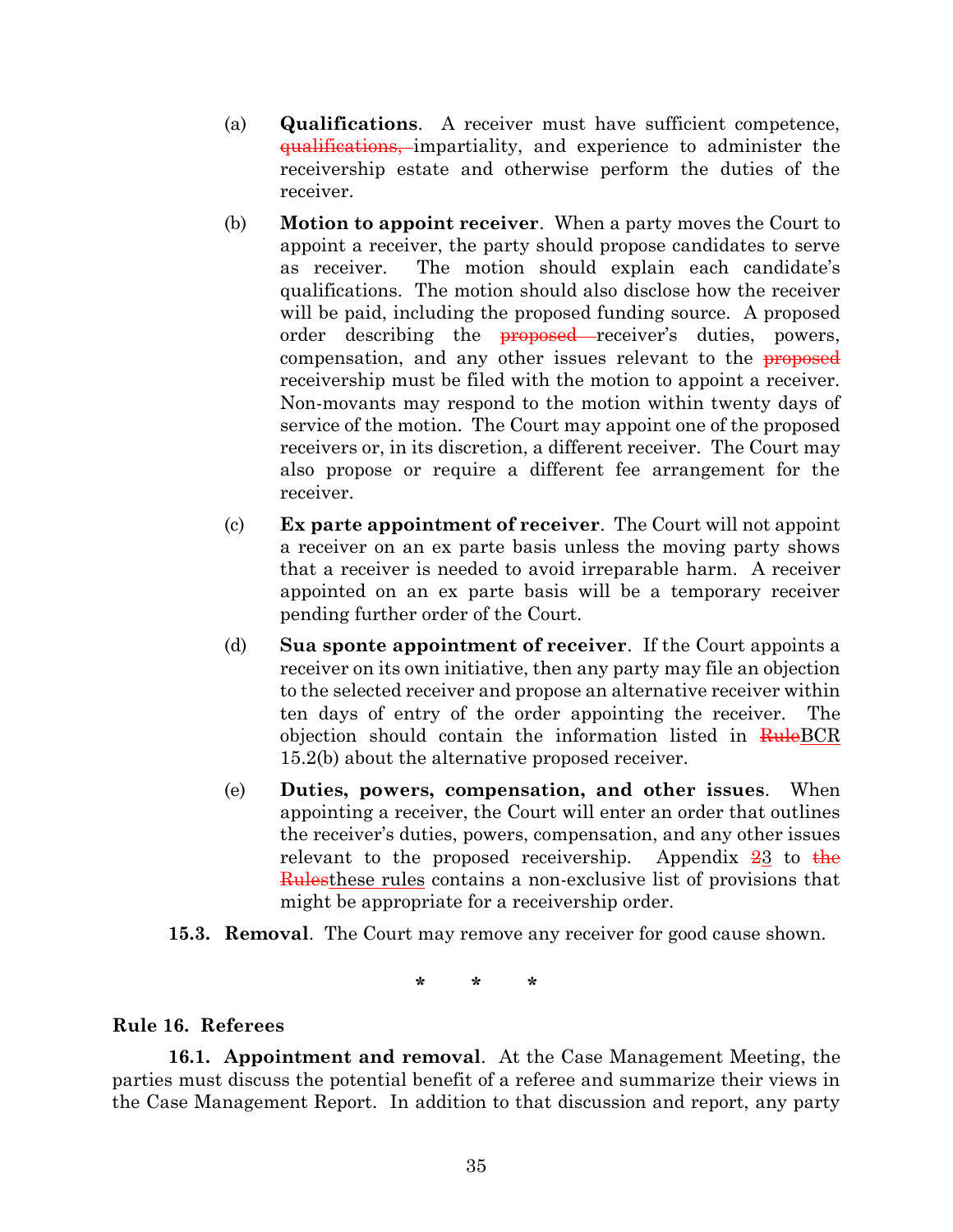may file a motion for the appointment of a referee pursuant to the Rulesthese rules and to Rule 53 of the Rules of Civil Procedure. The motion should comply with Rule 53 of the Rules of Civil Procedure and also contain the following:

- (a) the proposed scope of the referee's authority and tasks;
- (b) the grounds for reference under Rule 53(a) of the Rules of Civil Procedure, including, if any party has not joined in or consented to the motion, a statement of the circumstances that warrant compulsory reference pursuant to Rule 53(a)(2) of the Rules of Civil Procedure;
- (c) the names and qualifications of any candidates that the Court should consider as a referee, as well as a statement as to whether the parties consent to each candidate;
- (d) the referee's proposed compensation and the source of the compensation;
- (e) any requests for special powers to be provided under Rule  $53(e)$  of the Rules of Civil Procedure; and
- (f) if any party has not joined in or consented to the motion, then a certification that counsel for the moving party has consulted with counsel for all non-moving parties and a statement of the position of any non-moving parties.

The Court may appoint a referee on its own motion as provided in Rule  $53(a)(2)$ of the Rules of Civil Procedure. In appropriate cases when reference is not compulsory, the Court may recommend to the parties the use of a referee if the referee would aid judicial economy.

**16.2. Discovery referees**. Counsel are encouraged to give special consideration to the appointment of discovery referees, particularly in cases expected to involve large amounts of electronically stored information ESI or when there may be differing views regarding the use of keyword searches, utilization of predictive coding, or the shifting or sharing of costs associated with large-scale or costly discovery. The parties are encouraged to be creative and flexible in utilizing discovery referees to avoid unnecessary cost and motion practice before the Court.

**16.3. Scope of referee's duties**. When appointing a referee, the Court will enter an order that outlines the referee's duties, powers, compensation, and any other issues relevant to the proposed work of the referee. Appendix  $\frac{34}{4}$  to the Rulesthese rules contains a non-exclusive list of terms that might be appropriate for an order that appoints a referee.

**16.4. Agreement to submit to referee's final decision**. When a referee issues a final report, the parties may agree to forgo judicial review of that report. This type of agreement must be embodied in a stipulation filed with the Court that  $(1)(i)$  specifies the case, proceeding, claim, or issue to be submitted to the referee for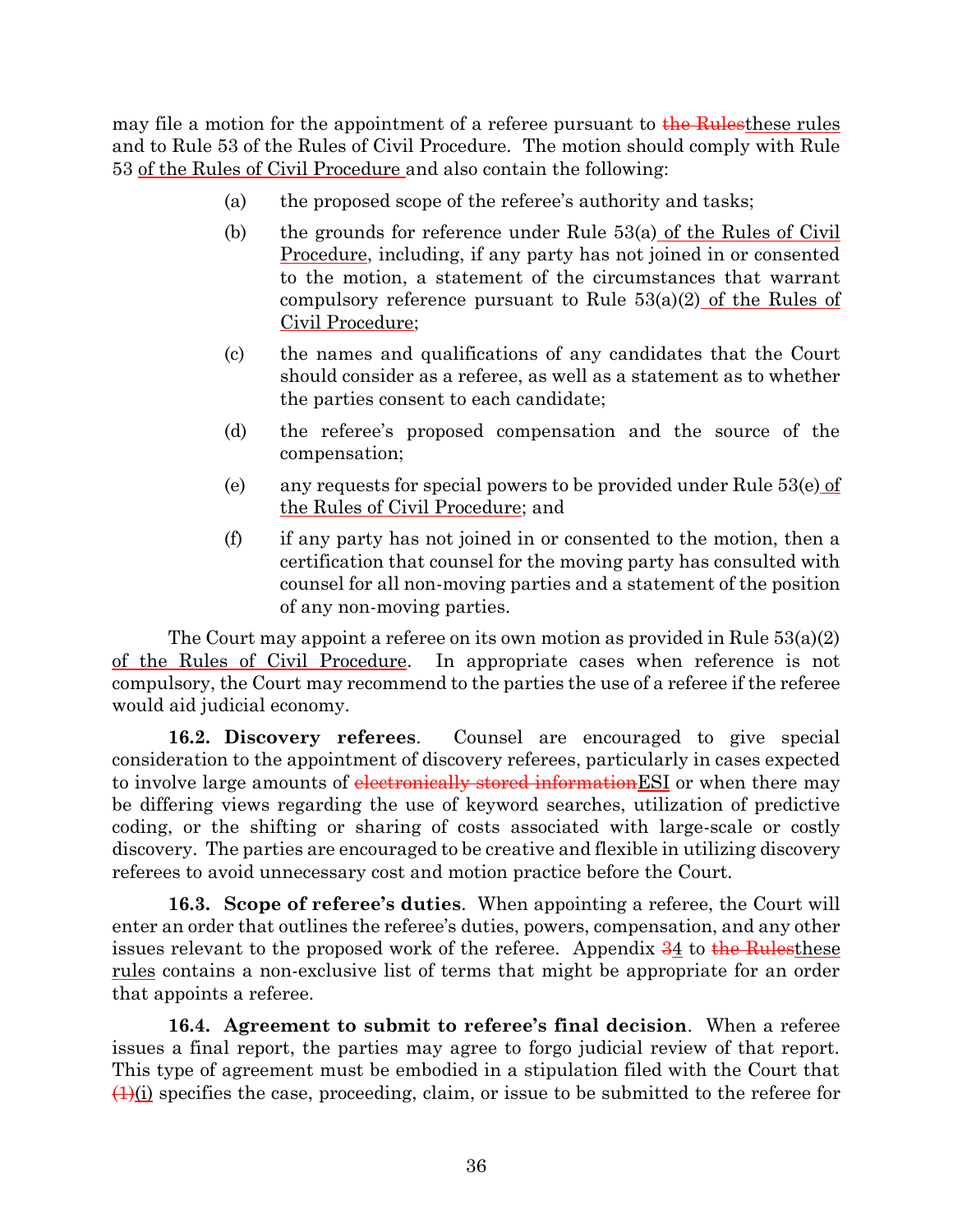final decision;  $(2)(ii)$  states that the parties to the stipulation waive the right to seek further judicial review of the referee's decision; and  $\left(\frac{\partial}{\partial t}\right)$  recites that each party has consulted with counsel and agreed to the submission of the case, proceeding, claim, or issue to the referee for a final decision that will not be reviewable. For the stipulation to take effect, the Court must approve the stipulation.

**\* \* \***

#### <span id="page-36-0"></span>**Appendix 1. Notice of Designation Template**

COUNTY OF \_\_\_\_\_\_\_\_\_\_\_

JOHN DOE,

Plaintiff,

v.

ABC CORPORATION,

Defendant.

### IN THE GENERAL COURT OF JUSTICE SUPERIOR COURT DIVISION CIVIL ACTION NO.:

#### **APPENDIX 1: NOTICE OF DESIGNATION TEMPLATE**

Pursuant to N.C. Gen. Stat. N.C. G.S. § 7A-45.4, [INSERT PARTY] seeks to designate the above-captioned action as a mandatory complex business case. In good faith and based on information reasonably available, [INSERT PARTY], through counsel, hereby certifies that this action meets the criteria for:

 $\Box$  Designation as a mandatory complex business case pursuant to  $\overline{N.C.}$ Gen. Stat. N.C.G.S. § 7A-45.4(a), in that it involves a material issue related to:

- \_\_\_\_\_ (1) Disputes involving the law governing corporations, except charitable and religious organizations qualified under N.C. Gen. Stat. N.C. G.S.  $\S$  55A-1-40(4) on the grounds of religious purpose, partnerships, and limited liability companies, including disputes arising under Chapters 55, 55A, 55B, 57D, and 59 of the General Statutes.
- \_\_\_\_\_ (2) Disputes involving securities, including disputes arising under Chapter 78A of the General Statutes.
- \_\_\_\_\_ (3) Disputes involving antitrust law, including disputes arising under Chapter 75 of the General Statutes that do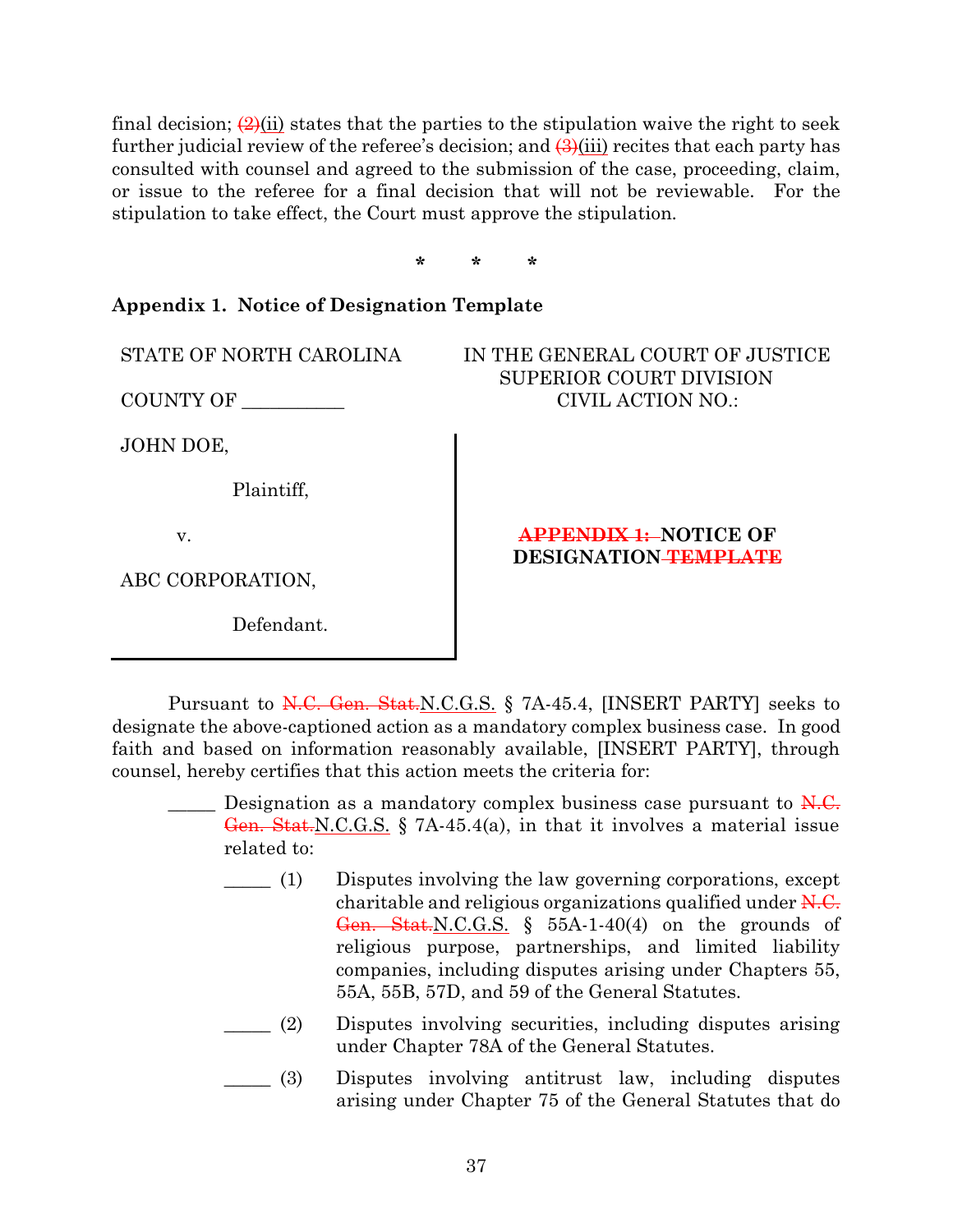not arise solely under N.C. Gen. Stat.N.C.G.S. § 75-1.1 or Article 2 of Chapter 75 of the General Statutes.

- \_\_\_\_\_ (4) Disputes involving trademark law, including disputes arising under Chapter 80 of the General Statutes.
- \_\_\_\_\_ (5) Disputes involving the ownership, use, licensing, lease, installation, or performance of intellectual property, including computer software, software applications, information technology and systems, data and data security, pharmaceuticals, biotechnology products, and bioscience technologies.
- \_\_\_\_\_ (6) Disputes involving trade secrets, including disputes arising under Article 24 of Chapter 66 of the General Statutes.
- $\Box$  (7) Contract disputes in which all of the following conditions are met:
	- (a) At least one plaintiff and at least one defendant is a corporation, partnership, or limited liability company, including any entity authorized to transact business in North Carolina under Chapter 55, 55A, 55B, 57D, or 59 of the General Statutes.
	- (b) The complaint asserts a claim for breach of contract or seeks a declaration of rights, status, or other legal relations under a contract.
	- (c) The amount in controversy computed in accordance with  $N.C.$  Gen. Stat. N.C. G. S. § 7A-243 is at least one million dollars (\$1,000,000).
	- (d) All parties consent to the designation. [If all parties have not consented, indicate that the Notice of Designation is conditional pursuant to RuleBCR 2.5.]
- **EXECUTE:** Designation as a mandatory complex business case pursuant to  $\overline{N.C.}$ Gen. Stat.N.C.G.S.  $\S$  7A-45.4(b), in that it is an action:
	- \_\_\_\_\_ (1) Involving a material issue related to tax law that has been the subject of a contested tax case for which judicial review is requested under  $N.C.$  Gen. Stat. N.C. G.S. § 105-241.16, or a civil action under N.C. Gen. Stat. N.C. G.S. § 105-241.17 containing a constitutional challenge to a tax statute.
	- $\frac{1}{2}$  (2) Described in subsection (1), (2), (3), (4), (5), or (8) of N.C. Gen. Stat.N.C.G.S. § 7A-45.4(a) in which the amount in controversy computed in accordance with N.C. Gen.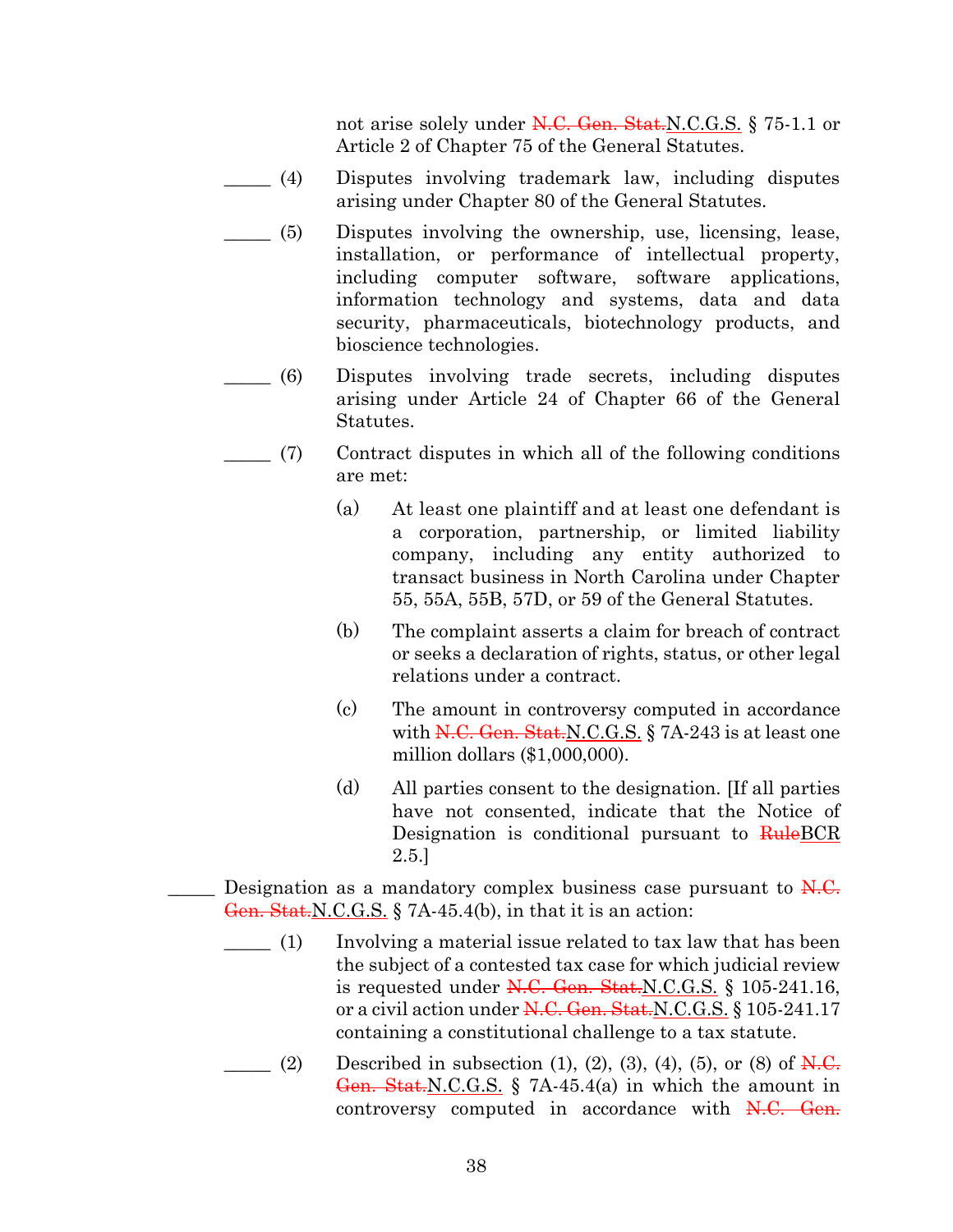Stat. N.C.G.S. § 7A-243 is at least five million dollars (\$5,000,000).

*Briefly explain why the action falls within the specific categories checked above and provide information adequate to determine that the case has been timely designated (e.g., dates of filing or service of the complaint or other relevant pleading). If necessary, include additional information that may be helpful to the Court in determining whether this case is properly designated a mandatory complex business case.*

*Attach a copy of all significant pleadings filed to date in this action (e.g., the complaint and relevant pending motions).*

[INSERT DATE AND SIGNATURE BLOCKS]

**\* \* \***

# <span id="page-38-0"></span>**Appendix 2. Case Management Report Template**

STATE OF NORTH CAROLINA

COUNTY OF \_\_\_\_\_\_\_\_\_\_\_

JOHN DOE,

Plaintiff,

v.

ABC CORPORATION,

Defendant.

IN THE GENERAL COURT OF JUSTICE SUPERIOR COURT DIVISION CIVIL ACTION NO.:

### **APPENDIX 2: CASE MANAGEMENT REPORT TEMPLATE**

The undersigned counsel of record began the Case Management Meeting on [INSERT DATE] and submit this report on [INSERT DATE] as required by Business Court RuleBCR 9.

**1. Summary of the case**. Each party (or group of parties represented by common counsel) should summarize the dispute from its (or their) perspective. No summary by any party or group of parties may exceed 250 words. The parties may also agree on a joint summary not to exceed 500 words.

**2. Initial motions**. This section of the report should list whether any party plans to file a motion for emergency relief, a motion to dismiss, or any other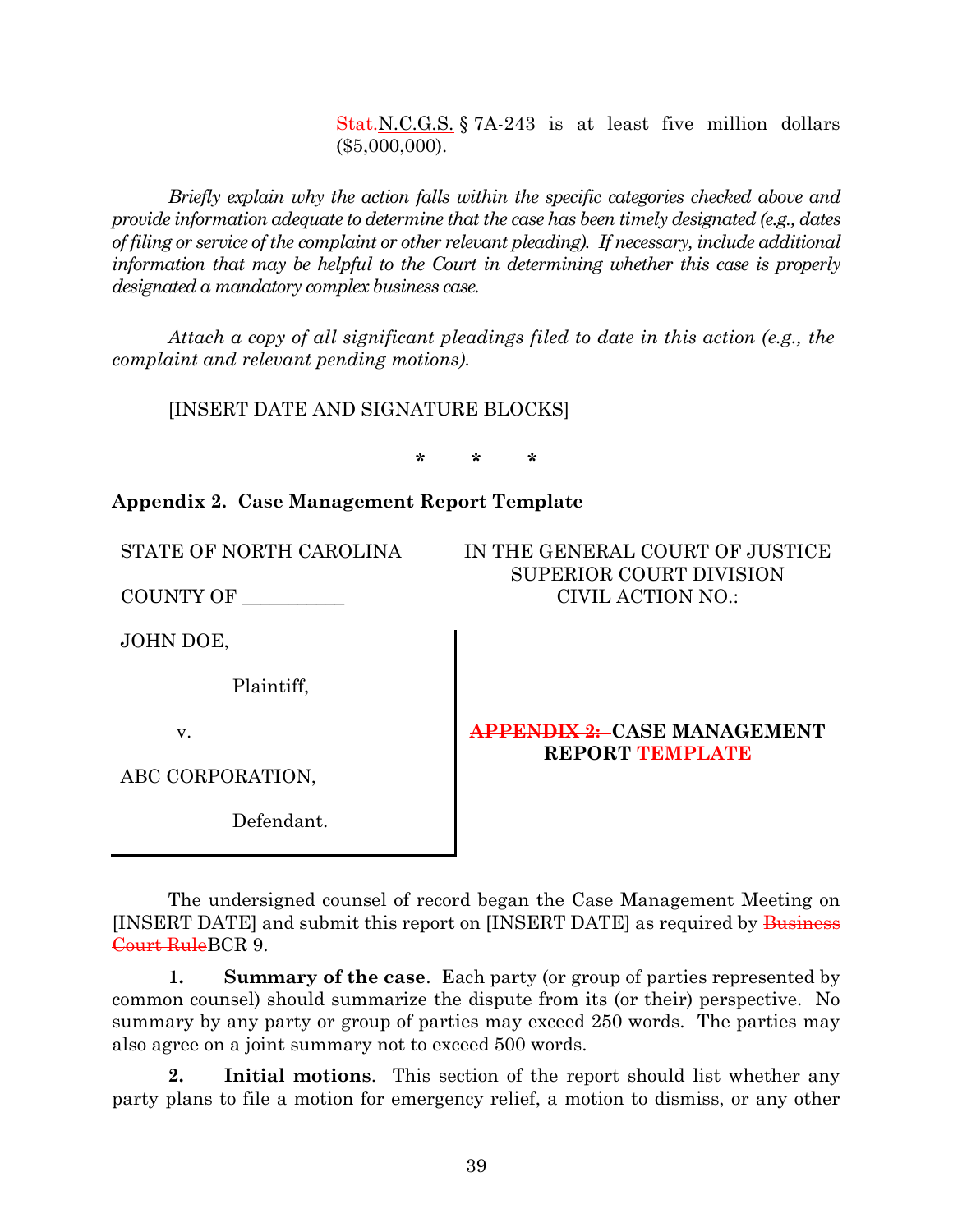early-stage motion. The party that plans to file the motion may provide a short explanation of the basis for the motion. That party should also list the projected date on which the motion will be filed. The report should reference any proposed modification of the time requirements or word limits for briefing. This section should also discuss whether the parties have agreed on any deadlines for amending the pleadings or adding parties and what the impact of those deadlines would be.

**3. Discovery**. This section should summarize the parties' agreement and/or competing proposals for discovery. The section should cover at least the following topics:

- a proposed discovery schedule;
- an ESI protocol;
- limits on written discovery and depositions;
- any agreements related to privilege logs;
- any agreement about the effects of the inadvertent waiver of attorney-client privilege or attorney work-product; and
- expert discovery.

One or more parties may also ask the Court in the report to postpone creating a discovery schedule until after the Court decides any initial motions, including but not limited to motions to dismiss.

This section should also state whether the parties have completed their full discussion of discovery management or whether they have scheduled a second discovery-management meeting. If the parties have scheduled a second meeting, then the report must indicate which topics remain for discussion at the second meeting and identify the time by which a further report must be filed with the Court.

**4. Confidentiality**. The report should indicate which parties, if any, anticipate the need for a protective order. If the parties agree that a protective order should be entered but do not agree on the terms of that order, the report should explain the nature of the disagreement and any specific language in dispute.

**5. Mediation**. The report must explain whether the parties agree to early mediation and any agreements reached to facilitate an early mediation. If the parties do not agree to early mediation, then the report must confirm that counsel have discussed with their client(s) the cost of litigation and the potential cost savings that may be realized by an early mediation.

In any event, the report must include a deadline for mediation (or competing proposals) and the name of the agreed-upon mediator. If the parties do not agree on a mediator, then the report should list each party's choice of mediator.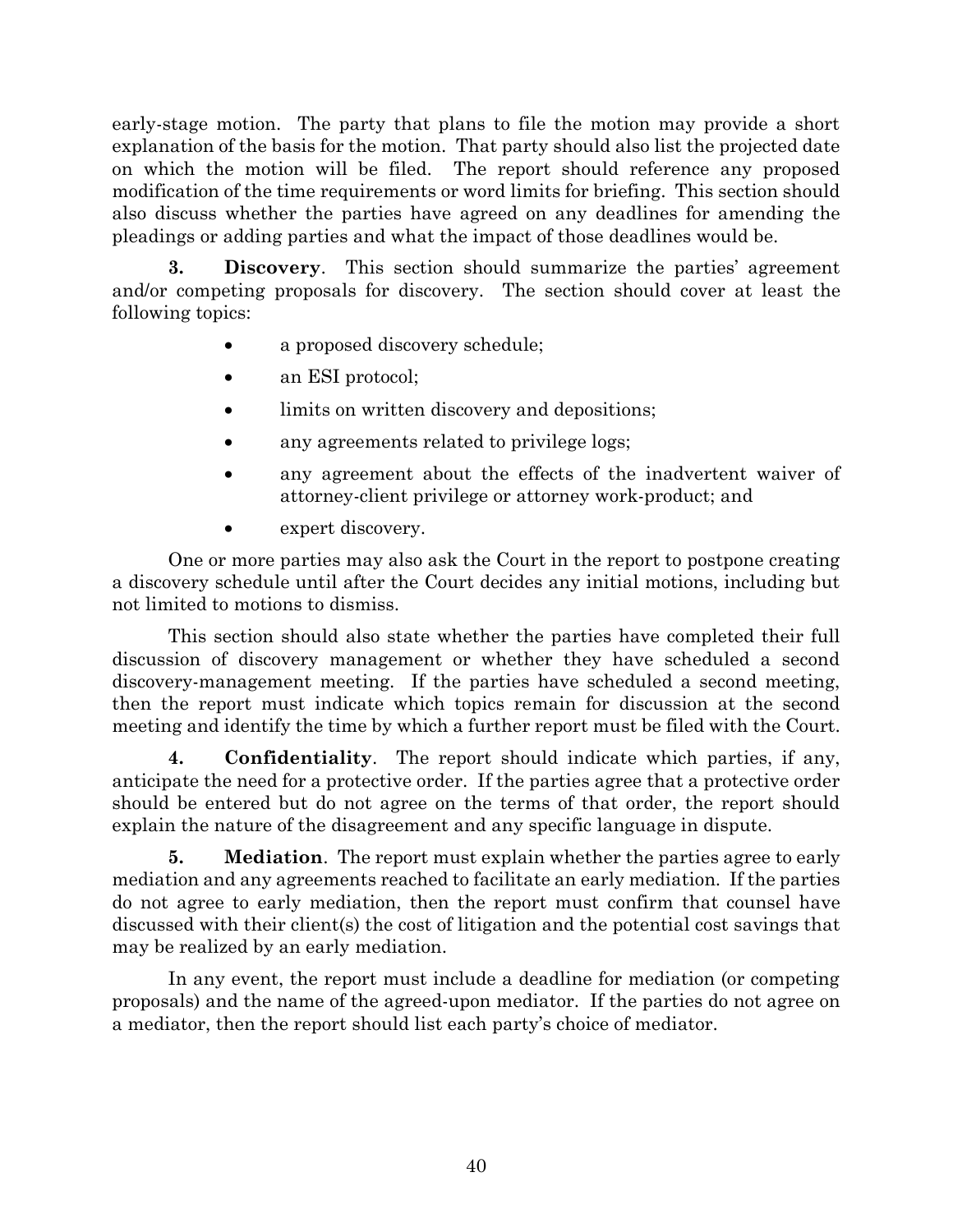### **6. Special circumstances**.

- (a) **Class allegations**. If the complaint includes class action allegations, then the report should summarize the parties' agreement and/or competing proposals for the timing, nature, and extent of class certification discovery, how and/or whether class and merits discovery should be bifurcated or sequenced, and a proposed deadline for the plaintiff(s) to move for class certification. In the event that multiple related class actions are pending, the parties must report their views on special efforts that should be undertaken and the time for doing so, such as the appointment of lead counsel, consolidation, or coordination with proceedings in other jurisdictions.
- (b) **Derivative claims**. If the complaint includes derivative claims, then the report should summarize the parties' positions on whether proper demand was made. The report should also describe any agreement and/or competing proposals on any special committee investigation, any stay of proceedings, or other issues regarding the derivative claims.
- (c) **Related proceedings**. If there are multiple related proceedings, then the parties should state their views on what efforts, including but not limited to consolidation or shared discovery, should be undertaken.

**7. Referees**. The report should identify any matter(s) that might be appropriate for reference to a referee. The parties are specifically encouraged to think creatively about how the use of a referee might expedite the resolution of the case.

**8. Potential cost and time requirements of litigation**. Counsel should certify that they have conferred with their respective clients and have given their clients a good-faith estimate of the potential cost and time requirements of the litigation.

**9. Other matters**. The report should identify and discuss any other matters significant to case management.

[INSERT DATE AND SIGNATURE BLOCKS]

**\* \* \***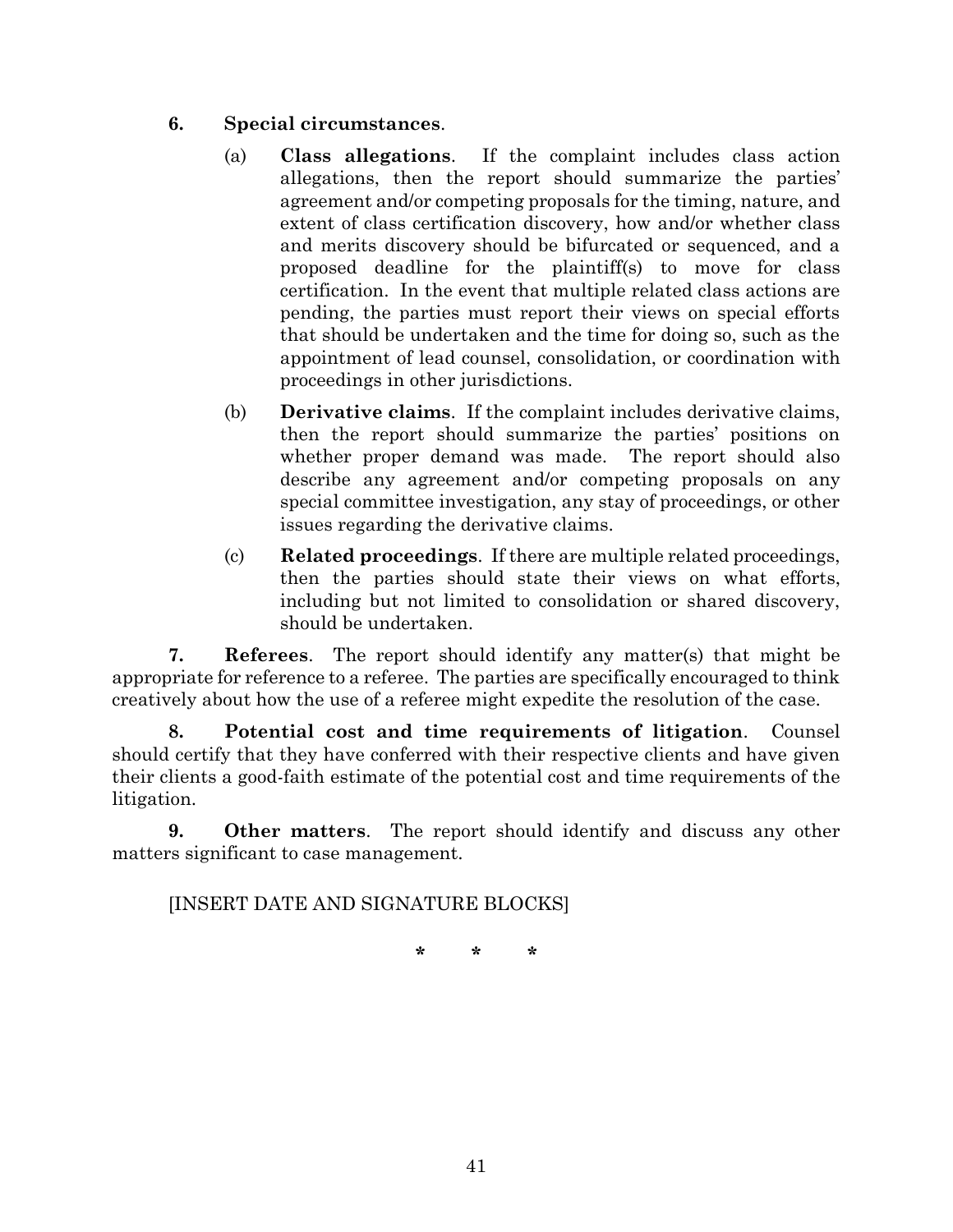## <span id="page-41-0"></span>**Appendix 3. Potential Terms of Receivership Order**

This appendix contains potential terms for an order under Business Court  $Rule BCR 15.2(e).$ 

- **1. Duties**.
	- (a) **Acceptance of receivership**. The Court's order may identify a deadline for the proposed receiver to file an acceptance of receivership and give notice of the receiver's bond if required under North Carolina law or by order of the Court. The order may require that the acceptance be served on all counsel and certify that the receiver will:
		- (1) act in conformity with North Carolina law and rules and orders of the Court;
		- (2) avoid conflicts of interest;
		- (3) not directly or indirectly pay or accept anything of value from the receivership estate that has not been disclosed and approved by the Court;
		- (4) not directly or indirectly purchase, acquire, or accept any interest in the property of the receivership estate without full disclosure and approval by the Court; and
		- (5) otherwise act in the best interests of the receivership estate.
	- (b) **Notice of appointment**. The Court's order may direct a deadline for the receiver to provide notice of entry of the order of appointment to any known creditor of the receivership estate and any other person or entity having a known or recorded interest in all or any part of the receivership estate.
	- (c) **Inventory**. The Court's order may set a deadline for the receiver to file with the Court an itemized and complete inventory of all property of the receivership estate, the property's nature and possible value as nearly can be ascertained, and an account of all known debts due from or to the receivership estate.
	- (d) **Initial written plan**. The Court's order may set a deadline for the receiver to file an initial written plan for the receivership estate. The order may require the plan to identify:
		- (1) the circumstances leading to the institution of the receivership estate;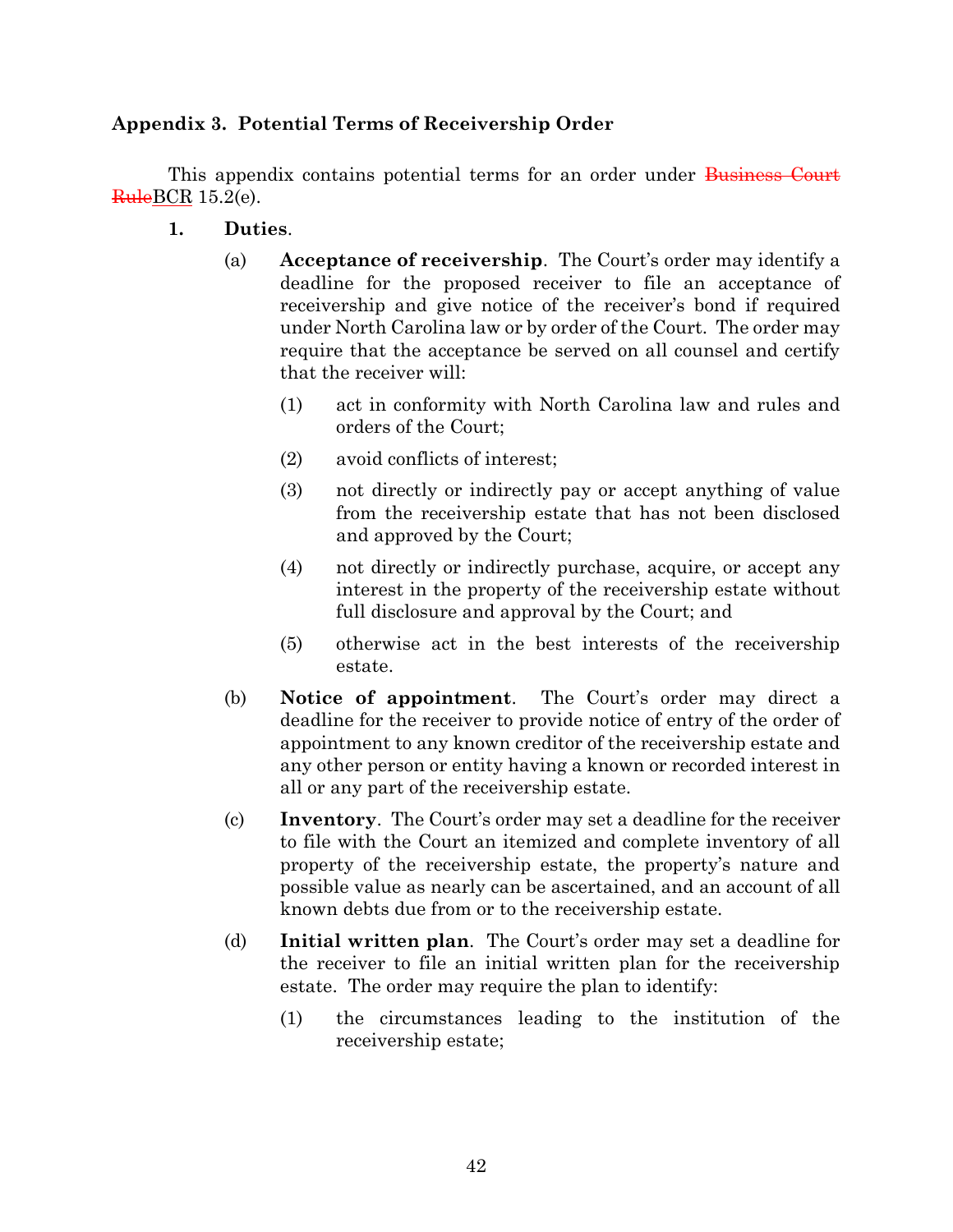- (2) whether the goal of the receivership is to preserve and operate any business within the estate, to liquidate the estate, or to take other action;
- (3) the anticipated costs likely to be incurred in the administration of the receivership estate;
- (4) the anticipated duration of the receivership estate;
- (5) if an active business is to be operated, the number of employees and estimated costs needed to do so;
- (6) if property is to be liquidated, the estimated date by which any appraisal and sale by the receiver will occur, and whether a public or private sale is contemplated; and
- (7) any pending or anticipated litigation or legal proceedings that may impact the receivership estate.
- (e) **Updated plans**. The Court's order may require the receiver to file updated plans on a periodic basis, such as every ninety days. The order may require that each updated plan (i) summarize the actions taken to date measured against the previous plan, (ii) list anticipated actions, and (iii) update prior estimates of costs, expenses, and the timetable needed to complete the receivership.
- (f) **Periodic reports**. The Court's order may require the receiver to file periodic reports, such as every thirty days, that itemize all receipts, disbursements, and distributions of money and property of the receivership estate.
- (g) **Liquidation and notice**. The Court's order may provide terms relating to the liquidation of the receivership estate—including terms that require the receiver to afford reasonable opportunity for creditors to present and prove their claims pursuant to  $\overline{N.C.}$ Gen. Stat. N.C. G.S. § 1-507.6. The order may also require the receiver, upon notice to all parties, to request that the Court fix a date by which creditors must file a written proof of claim and to propose to the Court a schedule and method for notice to creditors.
- (h) **Report of claims**. The Court's order may provide a deadline for the receiver to file a report as to claims made pursuant to  $N.C.$ Gen. Stat. N.C.G.S. § 1-507.7, with service on all parties and on all persons or entities who submitted a proof of claim. The Court's order may set out guidelines for the report, such as requiring recommendations on the treatment of claims (i.e., whether they should be allowed or denied (in whole or in part) and the priority of such claims) and setting a deadline for objections to the report.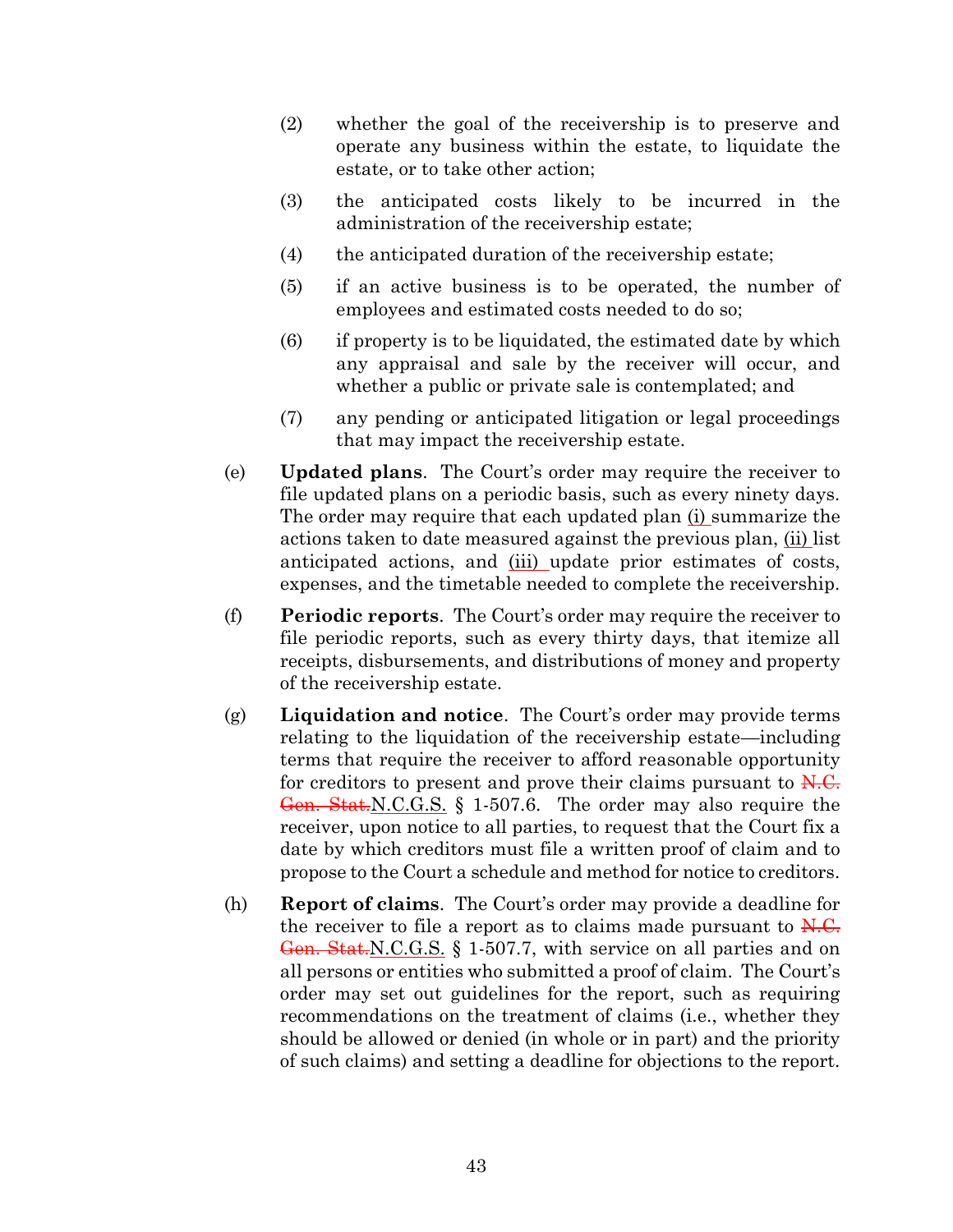(i) **Final report**. The Court's order may require the receiver, before the receiver's discharge, to file a final written report and final accounting of the administration of the receivership estate.

**2. Powers**. The Court may issue an order that sets forth the powers of the receiver, in addition to the powers and authorities available to a receiver under statutory and/or common law. The powers stated in the order may include the power:

- to take immediate possession of the receivership assets, including any books and records related thereto;
- to dispose of all or any part of the assets of the receivership estate wherever located, at a public or private sale, if authorized by the Court;
- to sue for and collect all debts, demands, and rents of the receivership estate;
- to compromise or settle claims against the receivership estate;
- to enter into such contracts as are necessary for the management, security, insuring, and/or liquidation of the receivership estate;
- to employ, discharge, and fix the compensation and conditions for such agents, contractors, and employees as are necessary to assist the receiver in managing, securing, and liquidating the receivership estate; and
- to take actions that are reasonably necessary to administer, protect, and/or liquidate the receivership estate.

# **3. Compensation and expenses**.

- (a) **Timing of compensation application**. The Court's order may require a receiver that seeks fees to file an application with the Court and serve a copy upon all parties and all creditors of the receivership estate. The application may be made on an interim or final basis and must advise the parties and creditors of the receivership estate that any objection to the application must be filed within seven days of service of the notice.
- (b) **Substance of application**. The Court's order may require that a receiver's application for fees include a description in reasonable detail of the services rendered, time expended, and expenses incurred; the amount of compensation and expenses requested; the amount of any compensation and expenses previously paid to the receiver; the amount of any compensation and expenses that the receiver has been or will be paid by any source other than the receivership estate; and a disclosure of whether the compensation would be divided or shared with anyone other than the receiver.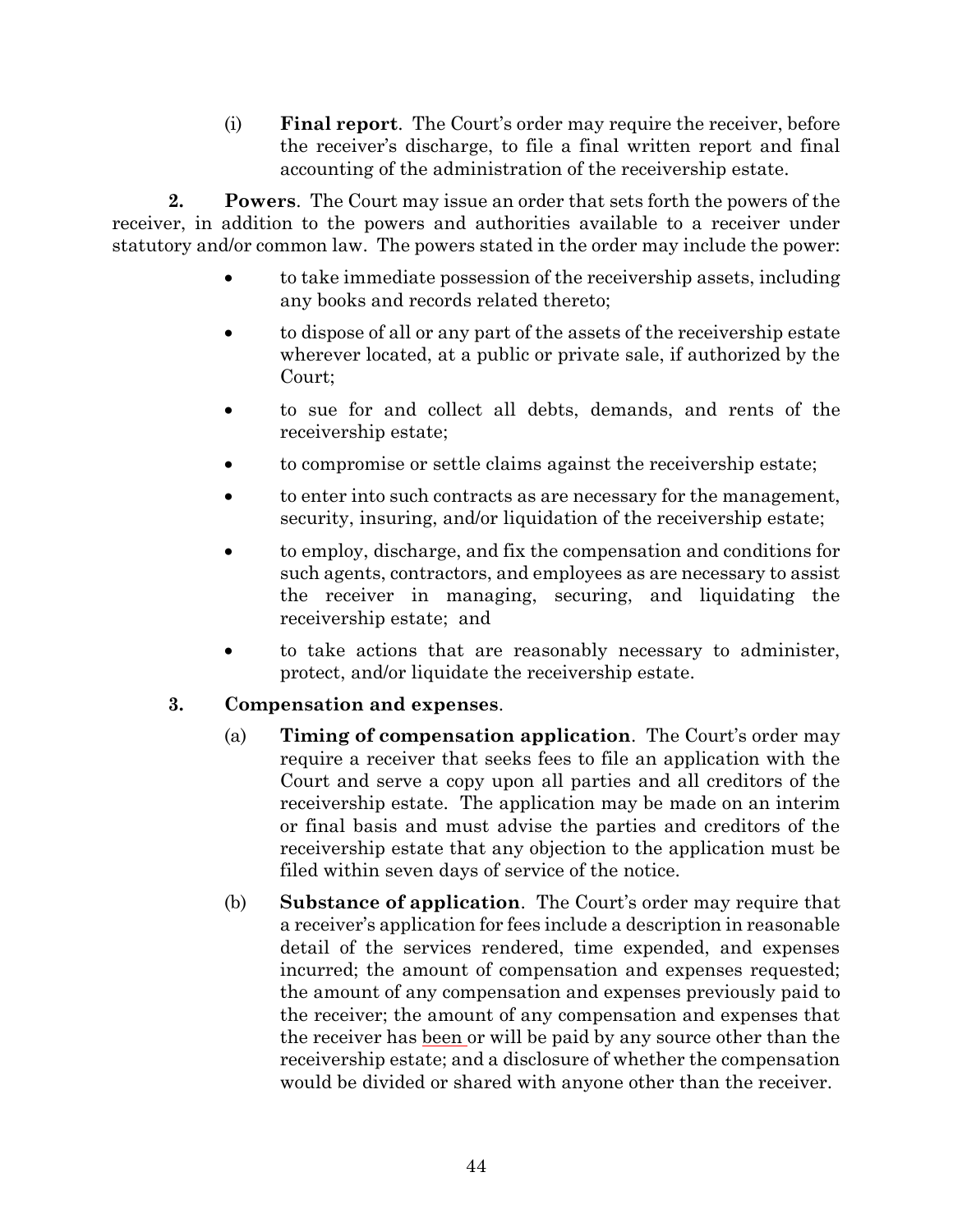(c) **Notice of hearing on application**. The Court's order may require the receiver to notify all creditors of the receivership estate of the date, time, and location of any hearing that the Court sets on the receiver's fee application.

**\* \* \***

### <span id="page-44-0"></span>**Appendix 4. Potential Terms of Order Appointing Referee**

This appendix contains potential terms for an order under Business Court RuleBCR 16.3.

**1. Transcription**. The Court may order that, when a referee receives witness testimony:

- the testimony be transcribed by a court reporter and filed in the action pursuant to Rule 53(f)(3) of the Rules of Civil Procedure;
- any request to transcribe a proceeding be made at least fourteen days before the proceeding;
- if the referee or the Court requires transcription, then all parties to the proceedings share equally in the transcription costs; and
- if a request for transcription is not joined in by all of the parties to a case, then only those parties that request transcription will be responsible for transcription costs.

### **2. Reports and exceptions**.

- (a) **Final written report**. The Court may order the referee to issue a final written report as described in Rule 53 of the Rules of Civil Procedure.
- (b) **Draft report**. The Court may require the referee to provide the parties with a report in draft form. The Court may allow parties to submit exceptions to the draft report to the referee within a particular deadline and to allow responses to the exceptions within a deadline.
- (c) **Exceptions to final report**. The Court may require that exceptions to a final report be heard exclusively by the Court. The Court may set a deadline for exceptions to final reports.

**3. Compensation**. The Court may specify the terms of a referee's compensation. The Court may require that applications for advancements made pursuant to Rule 53(d) of the Rules of Civil Procedure be made by the referee in writing and served on all parties. The Court may also set a deadline for any objections to the requested advancement.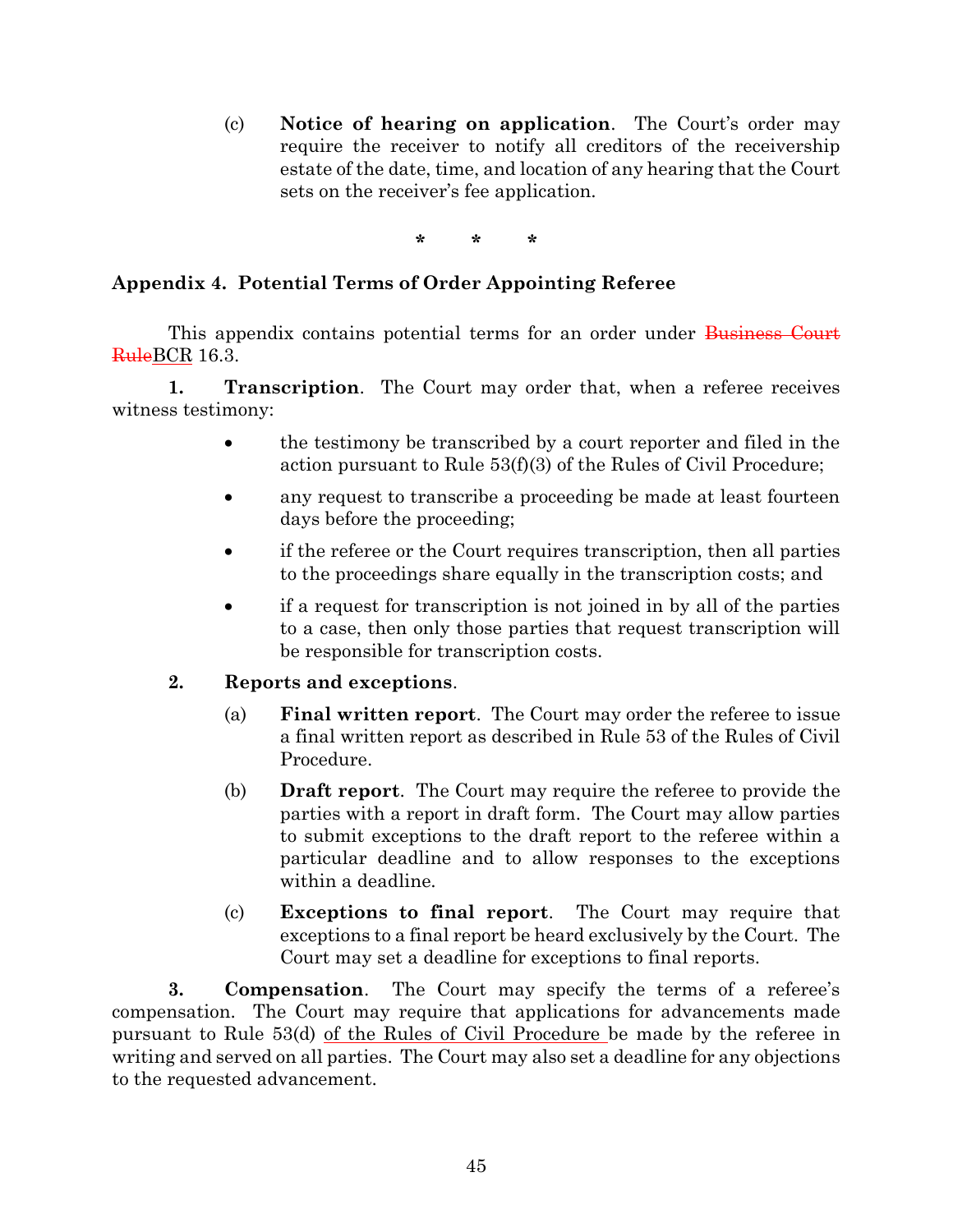**\* \* \***

### <span id="page-45-0"></span>**Appendix 5. Proposed Pretrial Order Template**

STATE OF NORTH CAROLINA

COUNTY OF \_\_\_\_\_\_\_\_\_\_\_

JOHN DOE,

Plaintiff,

v.

ABC CORPORATION,

Defendant.

### IN THE GENERAL COURT OF JUSTICE SUPERIOR COURT DIVISION CIVIL ACTION NO.:

#### **APPENDIX 5: PROPOSED PRETRIAL ORDER TEMPLATE**

Pursuant to Rule 16 of the North Carolina Rules of Civil Procedure and RuleBCR 12.4 of the Business Court Rules, the parties participated in a pretrial conference on [insert dateINSERT DATE] and now submit this pretrial order.

**1. Stipulations**. The parties should list stipulations on subject-matter jurisdiction, personal jurisdiction, joinder of parties, and any other salient legal and/or procedural issues on which they agree.

**2. Exhibits**. The parties should attach their exhibit lists to the pretrial order. The parties should also cover at least the following topics related to exhibits:

- whether any party objects to the admission of any exhibit(s);
- whether any party objects to the authenticity of any exhibit(s); and
- the timing and manner of the exchange of demonstrative exhibits including whether demonstrative exhibits will be used in opening statements.

**3. Witnesses and deposition designations**. The order should contain each party's list of potential trial witnesses. The lists should identify witnesses whose testimony will be presented by deposition. The parties should also attach deposition designations, counter-designations, and related objections.

**4. Motions**. The parties should list any outstanding motions and any motions that might be filed before or during trial. The list should include pending or anticipated motions in limine.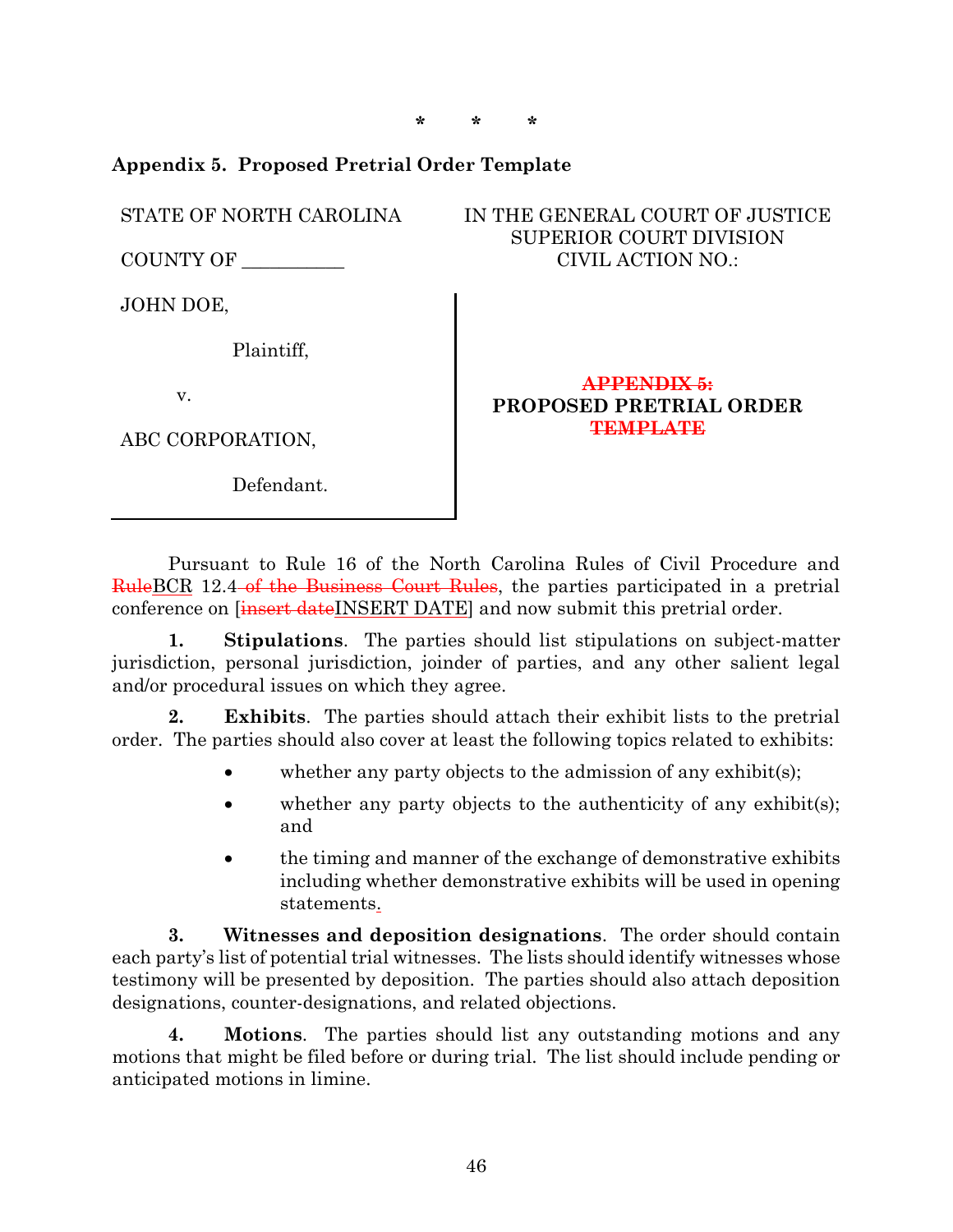**5. Issues**. The parties should list the issues to be tried, noting which issues the jury will decide and which issues the Court will decide. The parties should also describe any disagreement related to these matters.

**6. Courtroom technology and other accommodations**. The parties should describe the technology that they intend to use during trial. For each technology, the parties should clarify who (the parties or the Court) will provide the technology and, if applicable, how the parties will apportion the cost of the technology. The parties should also list any case-specific accommodations needed for trial, as described in  $\frac{\text{Rule}BCR}{12.5(i)}$ .

**7. Length and readiness**. The parties should estimate how long the trial will last. If the parties disagree on the estimate, then each party should give its own estimate. The parties should also state that all potential trial witnesses are available and that the case is trial-ready.

**8. Settlement**. The parties should certify that they engaged in a meaningful settlement discussion—including the exchange of potential settlement terms—during the pretrial conference. The parties should immediately notify the Court in the event of a material change in settlement prospects.

[INSERT SIGNATURES OF ALL PARTICIPATING COUNSEL]

**\* \* \***